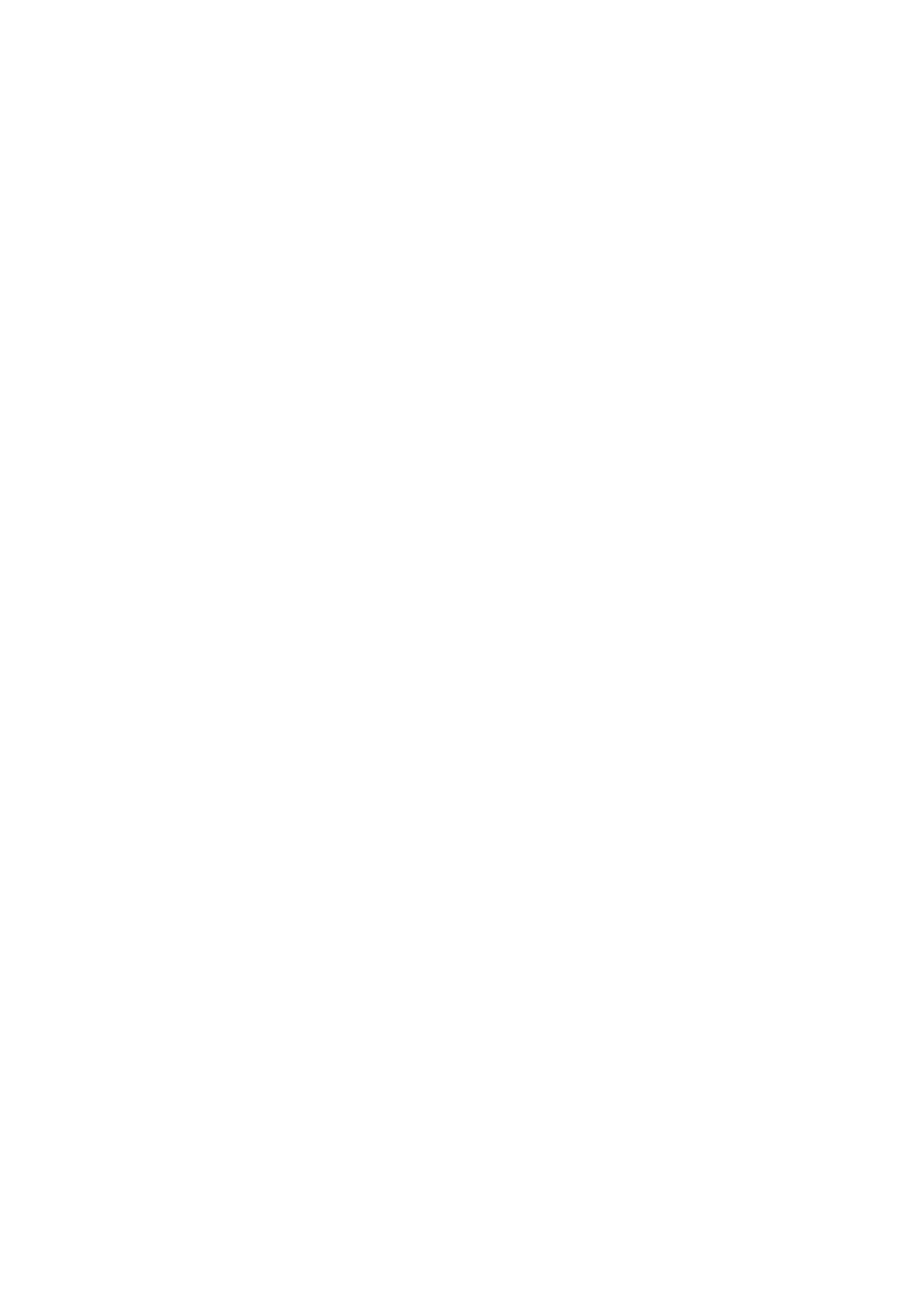## Contents

| Introduction        |                                                      | $\overline{4}$ |
|---------------------|------------------------------------------------------|----------------|
| Notation            |                                                      | 10             |
| Chapter 1           | Notation and preliminaries                           | 10             |
| 1.1                 | Graphs and Posets                                    | 10             |
| 1.2                 | Coxeter systems and Bruhat order                     | 14             |
| 1.3                 | Parabolic subgroups and quotients                    | 24             |
| 1.4                 | Extentions of symmetric group                        | 31             |
| 1.5                 | Kazhdan-Lusztig polynomials                          | 34             |
| 1.6                 | Linear Coxeter systems and Boolean elements          | 42             |
| 1.7                 | Special matchings                                    | 46             |
| Chapter 2           | Main Conjecture                                      | 49             |
| 2.1                 | Main Conjecture and some considerations              | 49             |
| Chapter 3           | Main results                                         | 57             |
| 3.1                 | Elements in $S_n$ with $D_R(v) \subseteq \{1, n-1\}$ | 57             |
| 3.2                 | Boolean elements                                     | 67             |
| 3.3                 | Grasmannian permutations                             | 71             |
| <b>Bibliography</b> |                                                      | 83             |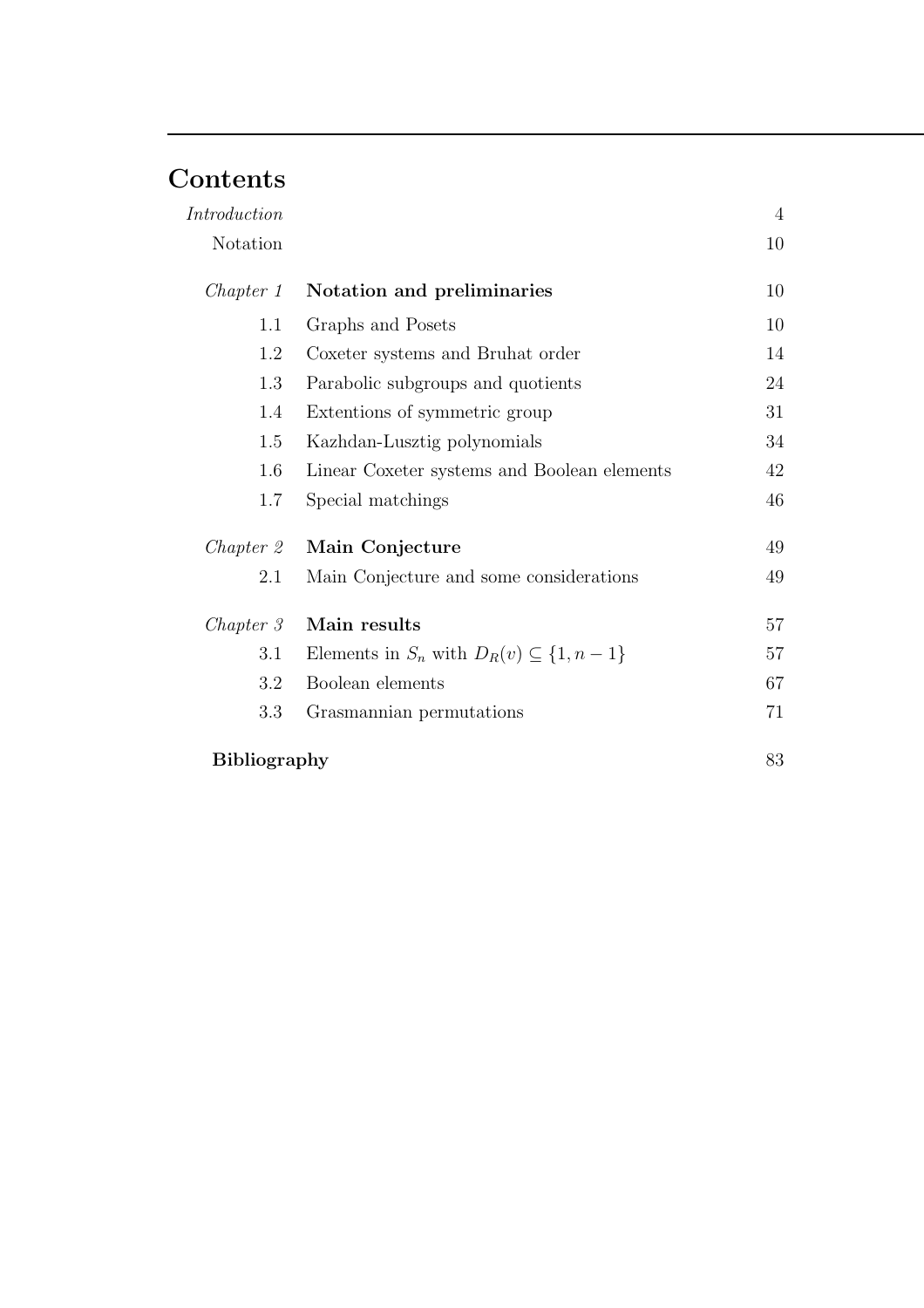### Introduction

In their famous paper [15] Kazhdan and Lusztig defined for any Coxeter group W a family of polynomials indexed by pairs of elements of W, which have become known as Kazhdan-Lusztig polynomials. These polynomials are related to different areas of mathematics such as Schubert varieties, representation theory, Verma module theory, and combinatorics. In order to prove the existence of these polynomials, Kazhdan and Lusztig used another family of polynomials known as R-polynomials of W. Their importance stems mainly from the fact that knowing them is equivalent to knowing the Kazhdan-Lusztig polynomials. These polynomials are intimately related to the Bruhat order of W. This partial order gives to the Coxeter group the structure of a poset and on this structure, we can define a special matching. Our purpose in this work is to investigate a connection between special matchings and the top coefficients of Kazhdan-Lusztig polynomials:

$$
\overline{\mu}(u,v) := \begin{cases}\n\left[q^{\frac{l(u,v)-1}{2}}\right] P_{u,v}(q) & \text{if } l(u,v) \equiv 1 \text{mod} 2, \\
0 & \text{otherwise.} \n\end{cases}
$$

There are many recent results about this function. Here, we list the most important ones:

- In [18] Lusztig computed this function for the affine Weyl group of type  $\widetilde{B}_2$ .
- MacLarnan and Warrington in [21] showed that in  $S_n \overline{\mu}(u, v) = 0, 1$  is not true for  $n \geq 10$ .
- Xi showed in [25] that  $\overline{\mu}(u, v) \leq 1$  if  $u, v \in S_n$  and  $a(u) < a(v)$  (where  $a'$  is the *a*-function on W defined by Lusztig in [18]).
- Scott and Xi in [22] showed that for elements in the affine Weyl group of type  $\widetilde{A}_n \ \overline{\mu}(u, v) = n + 2$  if  $n \ge 4$ .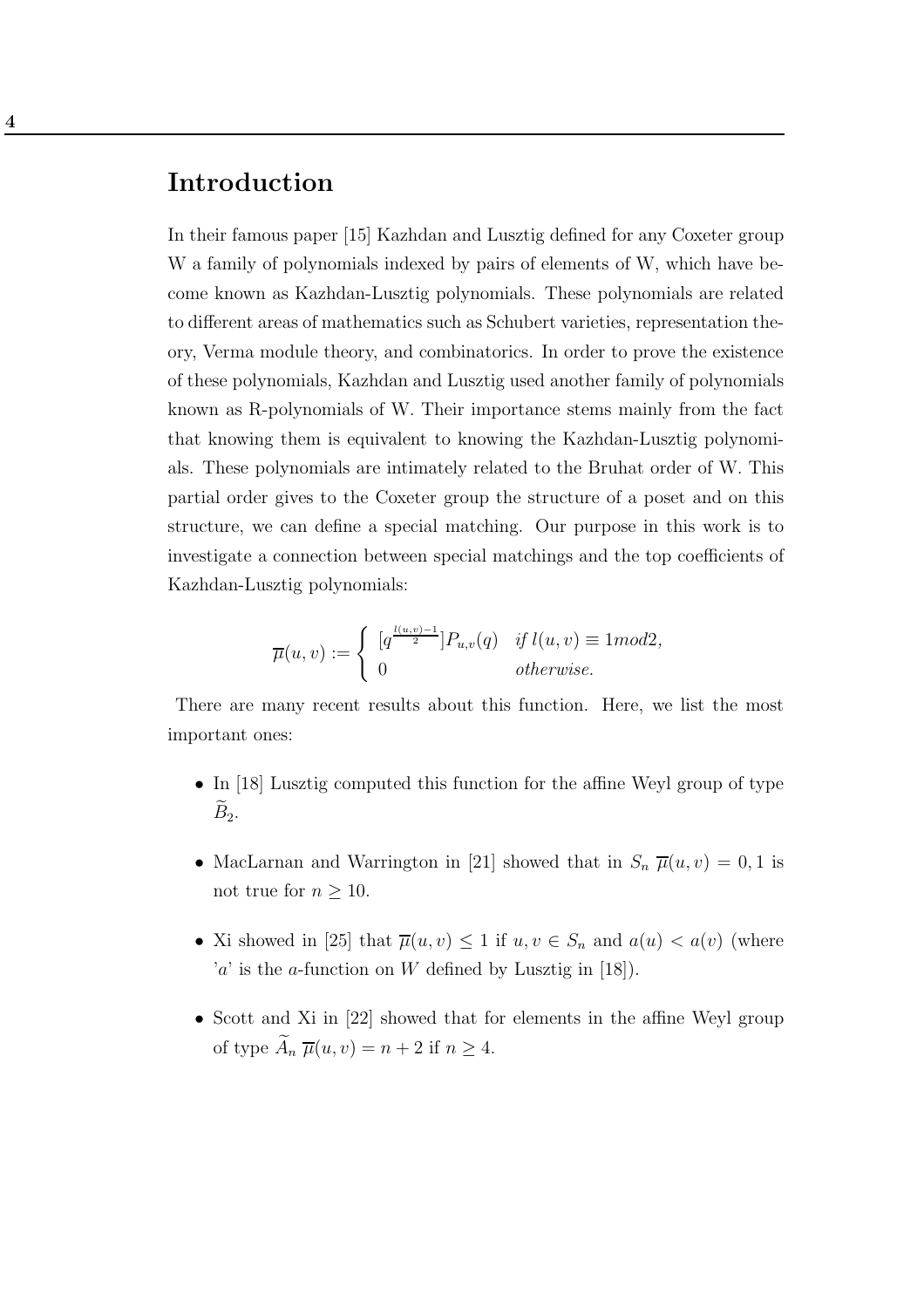- Jones showed in [14] that  $\overline{\mu}(u, v) \leq 1$  when v is a Deodhar element of a finite Weyl group.
- Marietti in [20] find all the Boolean element in a linear Coxeter group such that  $\overline{\mu}(u, v) \neq 0$ .

In recent years, there have also been many mathematicians who have studied the connection between special matchings and Kazhadan-Lusztig polynomials, but the most important result is due to Brenti, Caselli and Marietti which, using the fact that any lower poset  $[e, v]$  (for  $v \in W$ ) has a special matching, show the following.

**Theorem 0.0.1** (F. Brenti - F. Caselli - M. Marietti). Let  $v \in W$  and M a special matching of  $[e, v]$ . Then:

$$
R_{u,v}(q) = q^{c} R_{M(u),M(v)}(q) + (q^{c} - 1) R_{u,M(v)}(q),
$$

for all  $u \le v$  where  $c = 1$  if  $M(u) \triangleright u$  and  $c = 0$  otherwise.

**Theorem 0.0.2** (F. Brenti - F.Caselli - M. Marietti). Let  $u, v \in W$ ,  $u < v$ and M a special matching of  $[e, v]$ . Then:

$$
P_{u,v}(q) = q^{1-c} P_{M(u),M(v)}(q) + q^c P_{u,M(v)}(q) - \sum_{z:M(z)\triangleleft z} \overline{\mu}(z,M(v)) q^{\frac{l(z,v)}{2}} P_{u,z}(q),
$$

where  $c = 1$  if  $M(u) \triangleright u$  and  $c = 0$  otherwise.

The previous Theorems open two important questions:

- Can be extended the last results to any interval  $[u, v]$  (with  $u, v \in W$ ) that has a special matching?
- Is there a criterion to say if a poset has a special matching or not?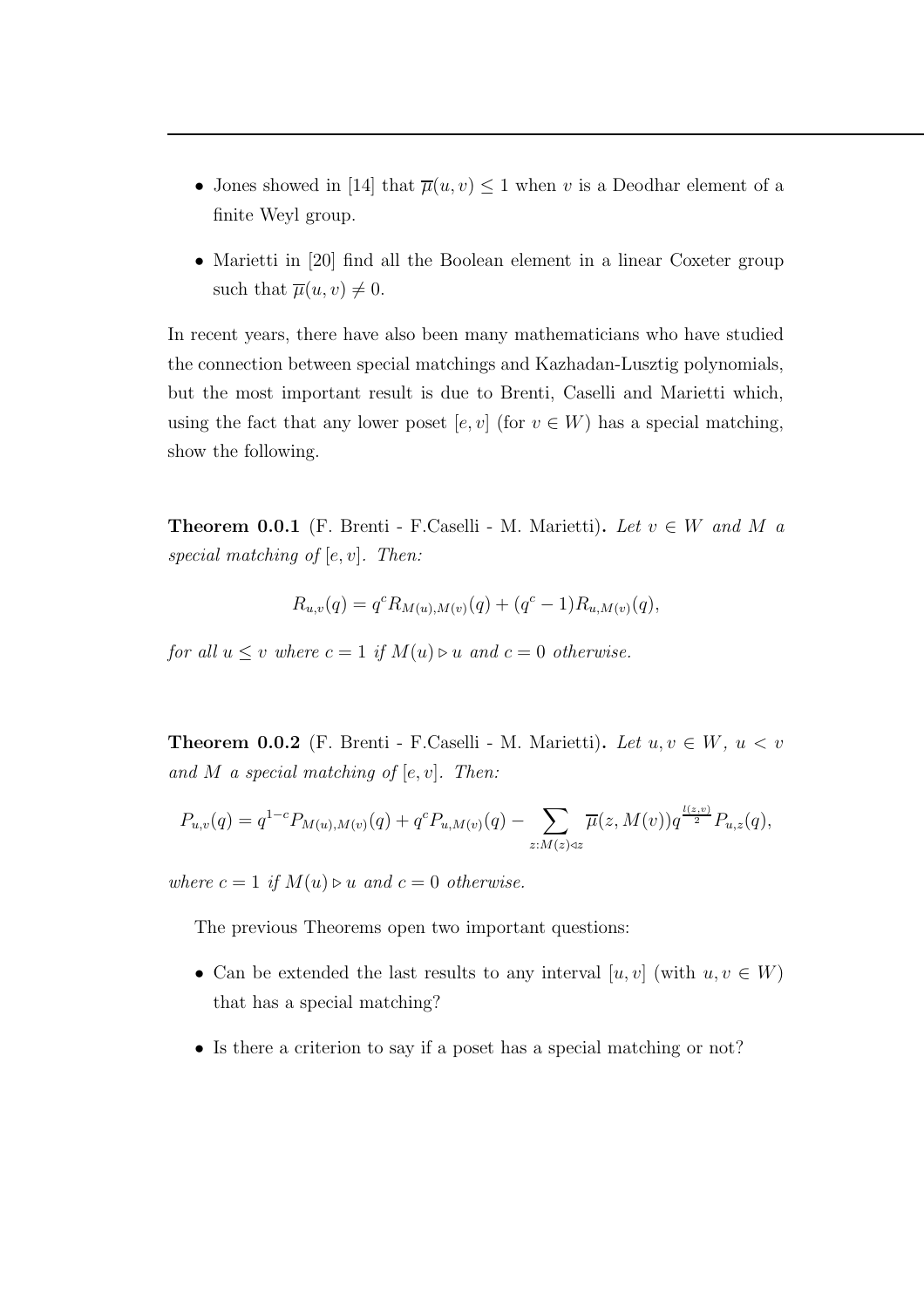• Can we use special matchings to prove the combinatorial invariance Conjecture?

Conjecture 0.0.3. Let  $u, v \in S_n$  and  $x, y \in S_m$  then:

$$
[u, v] \cong [x, y] \Rightarrow P_{u,v}(q) = P_{x,y}(q).
$$

In my work, beginning with the fact that it's well known that  $\overline{\mu}(u, v)$  is often the most important object in the study of Kazhdan-Lusztig polynomials, I studied the previous questions by studying the following Conjecture due to Brenti in [4]:

Conjecture 0.0.4 (F. Brenti). Let  $u, v \in S_n$  with  $[u, v]$  irreducible,  $l(u, v) > 1$ and  $l(u, v)$  odd then:

 $\overline{\mu}(u, v) = 0 \Leftrightarrow [u, v]$  have a special matching.

The structure of the thesis is as follows. In the first part (Chapter 1) we collect some basic definitions and results about graphs and posets, Coxeter groups, Kazhdan-Lusztig polynomials and special matchings that will be used in the rest of the work. In it we treat the basic examples (using the symmetric group), which will allow the reader to gain some combinatorial intuition in the new object. In the second part (Chapter 2) we disprove one direction of Conjecture 0.0.2 and propose the following new Conjecture which generalizes one direction of Brenti's Conjecture 0.0.4.

Conjecture 0.0.5 (C. Bosca). Let  $u, v \in W$  with  $l(u, v) > 1$  then:

 $[u, v]$  has a special matching  $\Rightarrow \overline{\mu}(u, v) = 0.$ 

The third part (Chapter 3) is the heart of the thesis. In it we prove the previous Conjecture on the following cases:

- element u, v in  $S_n$  such that  $u \le v$  and  $D_R(v) \subseteq \{1, n-1\}.$
- Grasmannian elements in  $S_n^J$  (quotient set) where  $J = S \setminus \{(i, i + 1)\}.$
- Boolean element in a linear Coxeter group.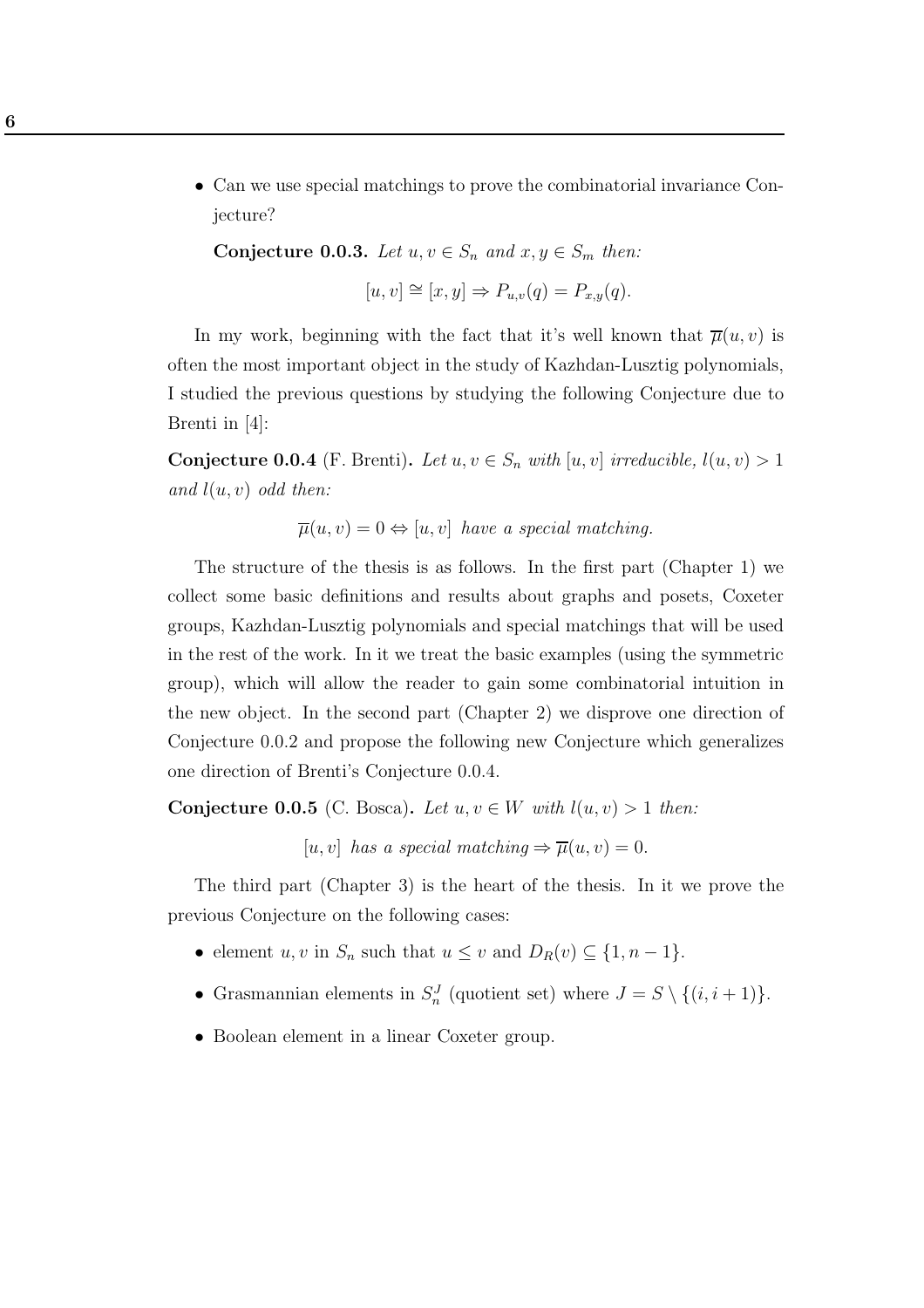Acknowledgements. I would you like to thank my thesis advisor, Francesco Brenti, for his stimulating teaching, discussion and support.

A warm greeting goes to my family and in particular, to Serena Zingales for her patience and love.

Furthermore, I would you like to thank Simona Tesi and Eduardo Bonafortuna, who first introduce me to the Art of Mathematics.

Finally, it's an honor for me to dedicate this thesis to the memory of Mauro Cibin whose passion for teaching and his friendship will remain indelible in my mind.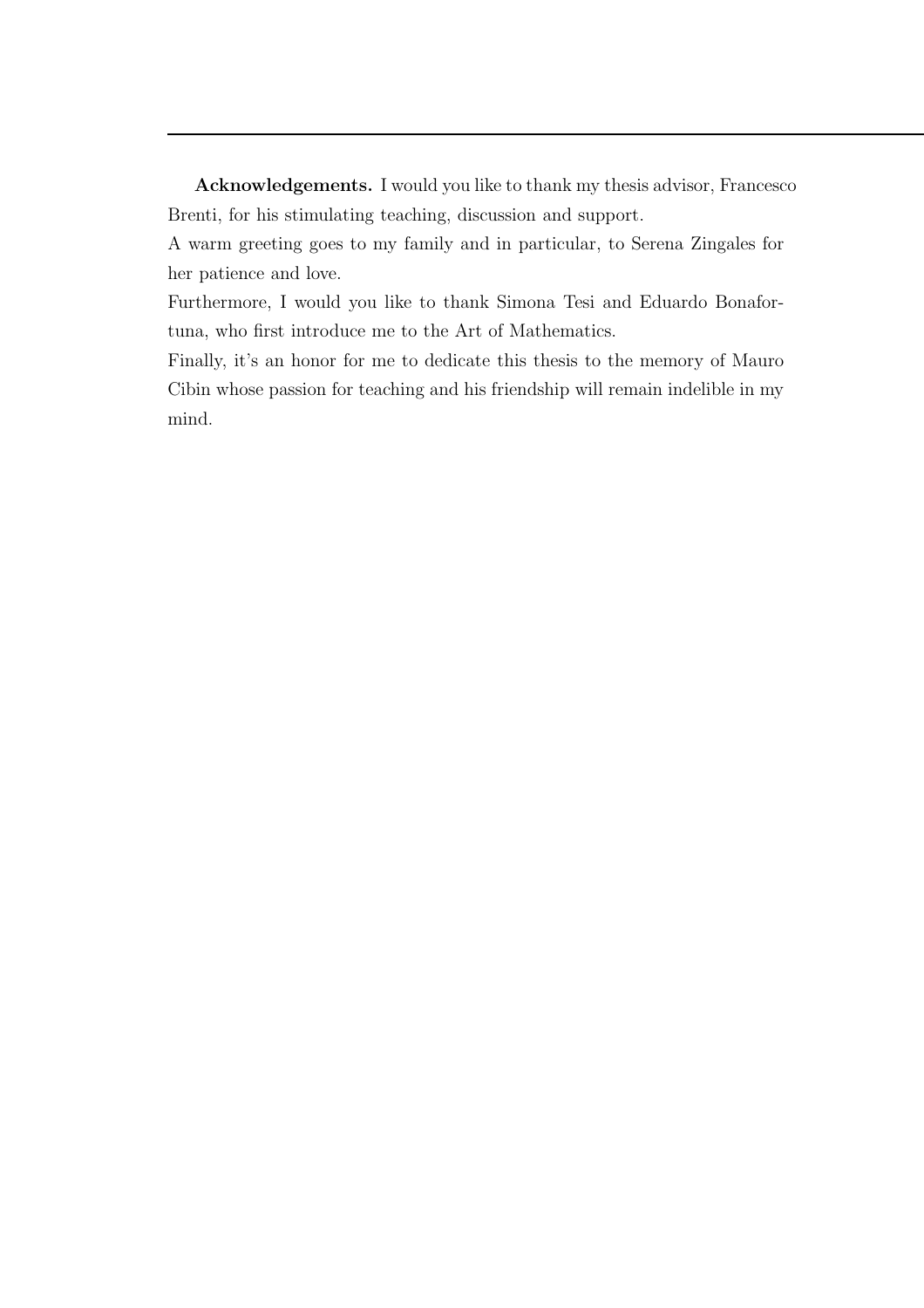In this section, we collect the background used in the rest of this work.

## Notation

Here is a list of notation used in the sequel

| $\mathbb Z$               | the set of integers                                             |
|---------------------------|-----------------------------------------------------------------|
| $\mathbb N$               | the set of natural numbers                                      |
| $\mathbb{Q}, \mathbb{R}$  | the set of rational and real numbers                            |
| [n]                       | the set $\{1, 2, , n\}$                                         |
| [a, b]                    | the set $\{c \in \mathbb{Z} : a \leq c \leq b\}$                |
| $[\pm n]$                 | the set $[-n, n] \setminus \{0\}$                               |
| S                         | the cardinality of the set $S$                                  |
| $S^*$                     | the set of words with letter from $S$                           |
| R[q]                      | ring of polynomial with coefficients in $R$                     |
| $[q^i]P$                  | the coefficient of $q^i$ in the polynomial P                    |
| $\{s_1,\ldots,s_r\}_\leq$ | the set $\{s_1, \ldots, s_r\}$ where $s_1 < \ldots < s_r$       |
| $odd(a_1,\ldots,a_r)$     | is the number of odd integers in the set $\{a_1, \ldots, a_r\}$ |
|                           | where $a_i \in \mathbb{Z}$ for all $i \in [r]$                  |
| $\epsilon$                | the identity element of the group $W$                           |

We denote by  $S_n$  the symmetric group, that is the set of all bijection  $\pi : [n] \rightarrow$ [n]. If  $\sigma \in S_n$  we write  $\sigma = \sigma_1 \dots \sigma_n$  mean that  $\sigma(i) = \sigma_i$ . In some cases, we will be writing  $\sigma$  in disjoint cycle form. So, for example, the permutation  $\sigma = 23451$  can be also written in cycle form as  $\sigma = (1, 2, 3, 4, 5)$ . Let  $u, v \in S_n$ , we denote with uv the composition of function  $u \circ v$ .

Let  $v \in S_n$  and  $u \in S_m$   $(m \leq n)$ . We say that v is u-avoiding if there are no  $1 \le i_1 < i_2 < \ldots < i_m \le n$  if:

$$
v(i_{u(1)}) < v(i_{u(2)}) < \ldots < v(i_{u(m)}).
$$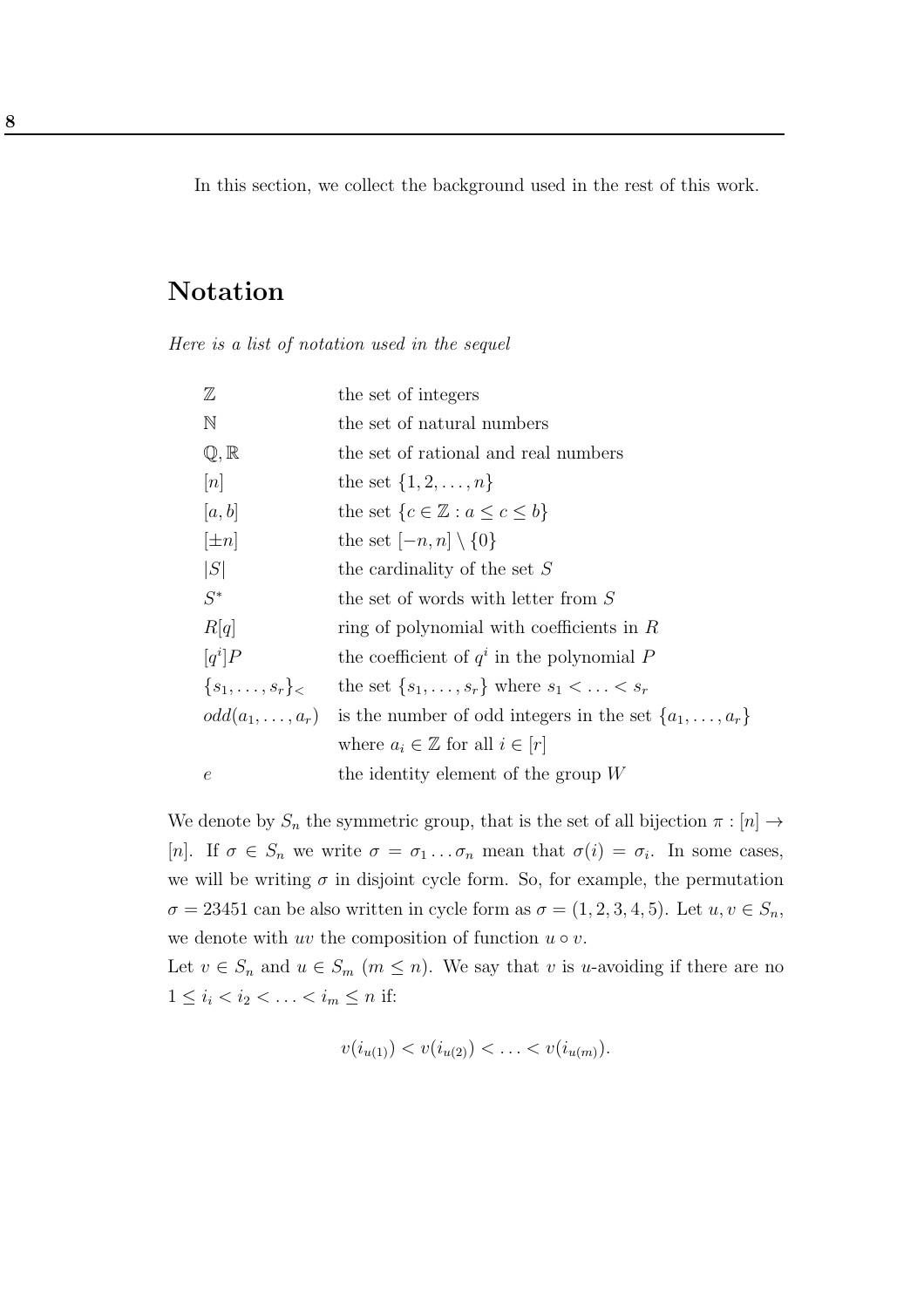The Symmetric group plays a central role throughout the paper and, in some sense, is the archetypal example of a Coxeter group.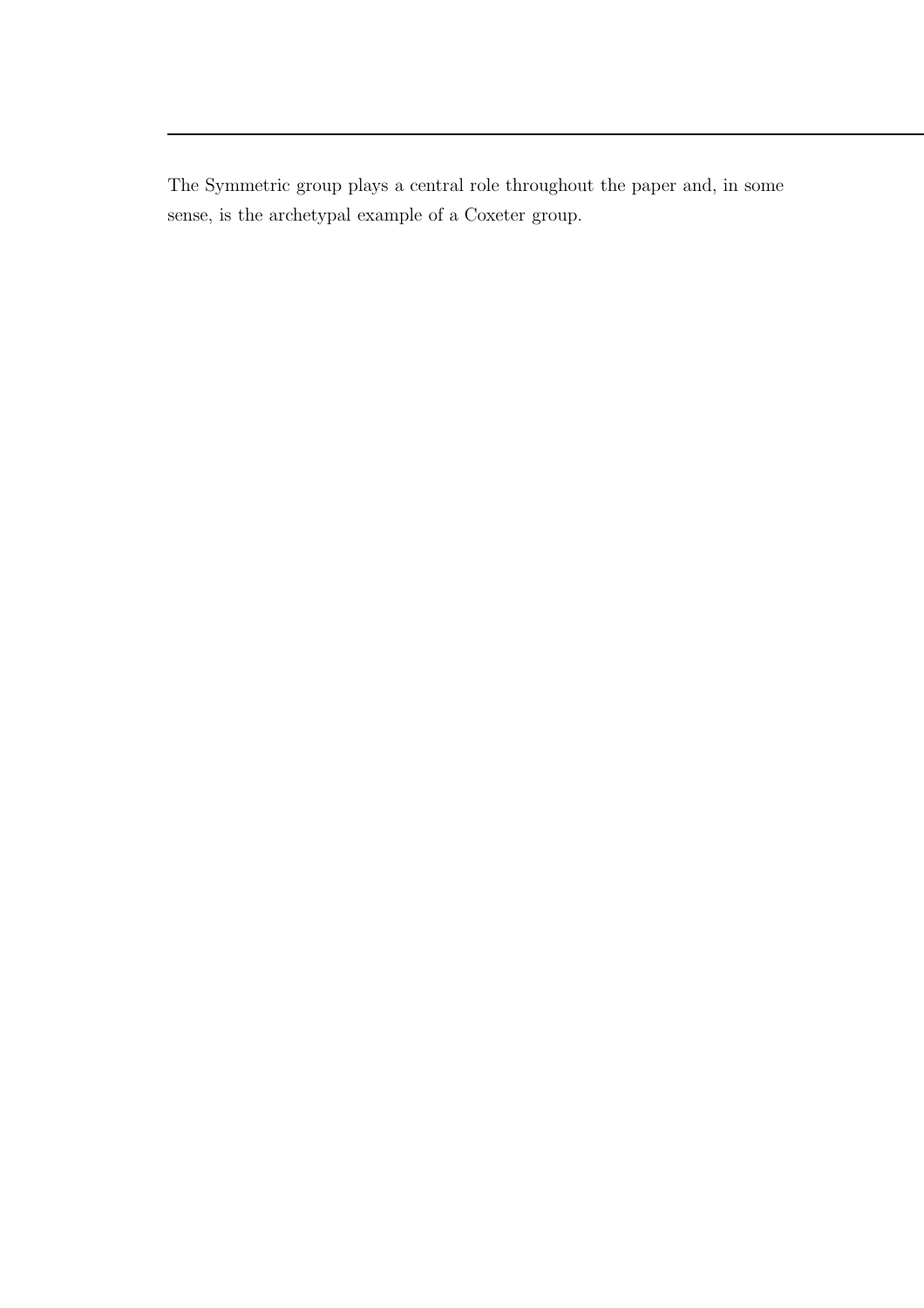### 1 Chapter I: Notation and preliminaries

#### 1.1 Graphs and Posets

By a graph  $G := (V, E)$  we denote:

- $\bullet$  V a set of nodes or vertices.
- $E \subseteq {V \choose 2}$  $\binom{V}{2}$  the set of edges.

A path in G is a sequence  $(x_1, \ldots, x_r) \in V^r$  such that  $\{x_i, x_{i+1}\} \in E$  (where  $i \in [r-1]$ . A graph is connected if for all  $x, y \in V$  there exists a path that connects x with y. By a digraph (directed graph)  $D := (V, A)$  we denote:

- $\bullet$  V a set of nodes or vertices.
- $A \subseteq V^2$  the set of directed edges.

When we have a pair of elements  $(x, y) \in A$  we write  $x \to y$ . A directed path in a directed graph is a sequence  $(x_1, \ldots, x_r) \in V^r$  such that  $x_1 \to \ldots \to x_r$ ,  $r-1$  is called the length of the path  $(x_1, \ldots, x_r)$ .

A poset  $P$  (partially ordered set) is a set together with a partial order relation  $\leq$  and is denoted usually as  $(P, \leq)$  (where the order relation is suppressed from the notation when it is clear from the context). If  $Q \subseteq P$  then Q has the structure of poset with the order relation induced by P.

Two elements  $x, y \in P$  are said to be comparable if  $x \leq y$  or  $y \leq x$  and incomparable otherwise. Given  $x, y \in P$  we define the interval:

$$
[x, y] := \{ z \in P : x \le z \le y \}.
$$

An interval  $[x, y]$  is called irreducible in P if there are no  $a, b, c, d \in P$  such that:

$$
[x, y] = [a, b] \times [c, d],
$$

where with " $\times$ " we denote the cartesian product.

We say that z covers t (or also that t is covered by z)in  $[x, y]$ , and we write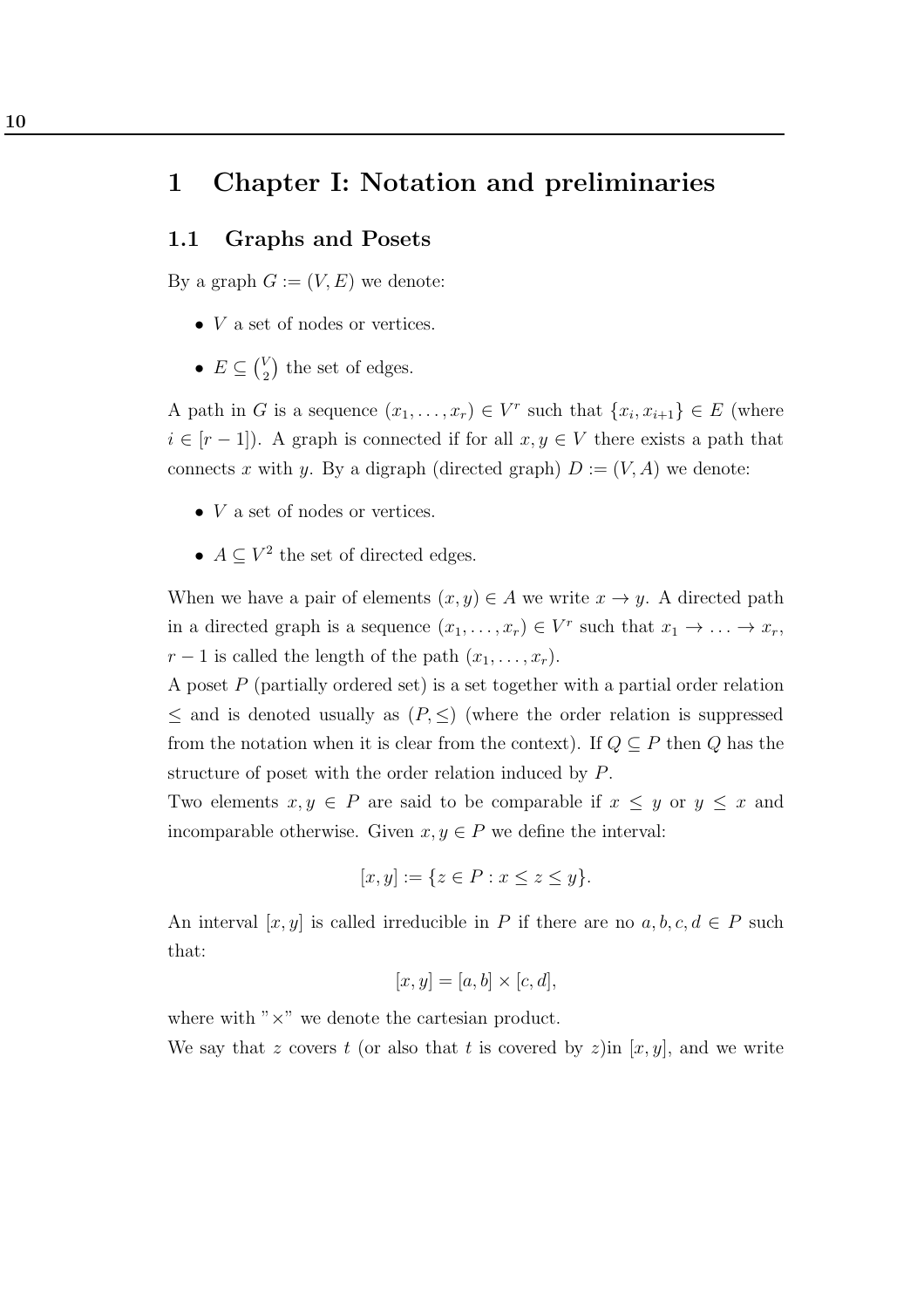$z \triangleright t$  (as well as  $t \triangleright z$ ), if  $z, t \in [x, y]$  and  $[t, z] = \{t, z\}.$ The standard way of depicting a finite poset  $P$  is to draw its Hasse diagram. This is the graph with:

- vertex set  $V := P$ .
- edges set  $E := \{ \{z, y\} \in P^2 : z \triangleleft t \text{ or } t \triangleleft zt \}.$

Given a poset  $[x, y]$  we define the coatom and atom set as follows:

$$
c(x, y) := \{ z \in [x, y] : z \triangleleft y \},
$$
  

$$
a(x, y) := \{ z \in [x, y] : x \triangleleft z \}.
$$

For these two sets and their connection with Kazhdan-Lusztig polynomials and Bruhat order in the symmetric group see [7], [1] .

A sequence of elements of  $P(x_0, \ldots, x_k)$  is called a chain if  $x_0 < \ldots < x_k$  and  $k$  is its length. The rank of  $P$  is the maxinum length of a chain in  $P$ . If all maximal chains have the same length, then  $P$  is called pure. If  $P$  has a bottom element  $\widehat{0}$  (an element such that  $\widehat{0} \leq x$  for all  $x \in P$ ) and every interval  $[\widehat{0}, x]$ is pure, then P is graded. P has a top element  $\hat{1}$  if  $x \leq \hat{1}$  for each  $x \in P$ . If P has a bottom and top element, then P is bounded.

In the sequel, we use the following rank function:

$$
r: P \longrightarrow [0, k],
$$

where  $r(x)$  is the rank of the subposet  $\{y \in P : y \leq x\}$  and decompose P into rank levels:

$$
P_i := \{ x \in P : r(x) = i \}.
$$

If the rank function is defined for a graded poset (or for a pure poset) and if  $|P_i| < \infty$  then we can define the rank generating function:

$$
\sum_{i\geq 0} |P_i|q^i.
$$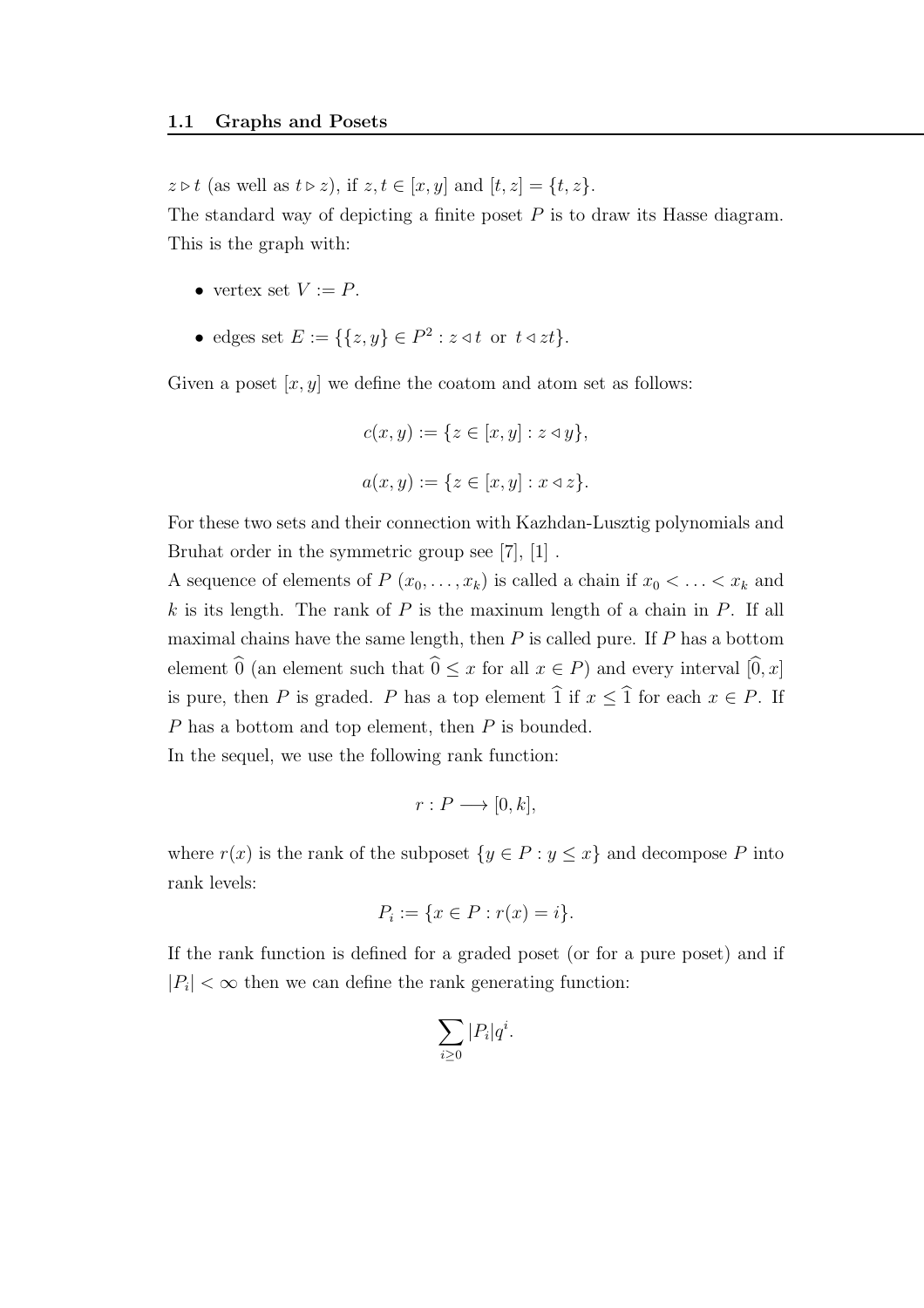A map  $f : P \to Q$  of posets is order-preserving (order-reversing) if  $x \leq y$ implies  $f(x) \leq f(y)$   $(f(x) \geq f(y))$ . Two posets P and Q are isomorphic (and we denote this by  $P \cong Q$ ) if there exists an order-preserving function  $f: P \to Q$  such that f is a bijection and that  $f^{-1}$  is also order-preserving.  $\phi: P \to P$  is called an automorphism (anti-automorphism) if  $\phi$  is a bijection and  $\phi, \phi^{-1}$  an order preserving (order reversing).

Example 1.1.1.  $S_n$  with the order relation:

$$
u\leq v
$$

 $\mathbb{\hat{I}}$ 

$$
u \le v \Leftrightarrow u = (a_1, b_1) \cdots (a_r, b_r) v,
$$

$$
l(u) < l(u(a_1, b_1)) < \ldots < l(u(a_1, b_1) \cdots (a_r, b_r)) = l(v),
$$

where  $a_1, b_1, \ldots, a_r, b_r \in [n]$  has a structure of poset. A permutation u is covered by v if u is obtained from v by a transposition  $(a, b) \in S_n$  such that  $v(a) > v(b)$  and  $a < b$ . In figure 1.1.1 we show the Hasse diagram of the poset [1234, 4321]. In this example, we have that:

$$
c(u, v) = \{4312, 3421, 4231\},\
$$

$$
a(u, v) = \{1243, 2134, 1324\},\
$$

while the rank generating function is:

$$
r(1234, 4321) = 1 + 3q + 5q^{2} + 6q^{3} + 5q^{4} + 3q^{5} + q^{6}.
$$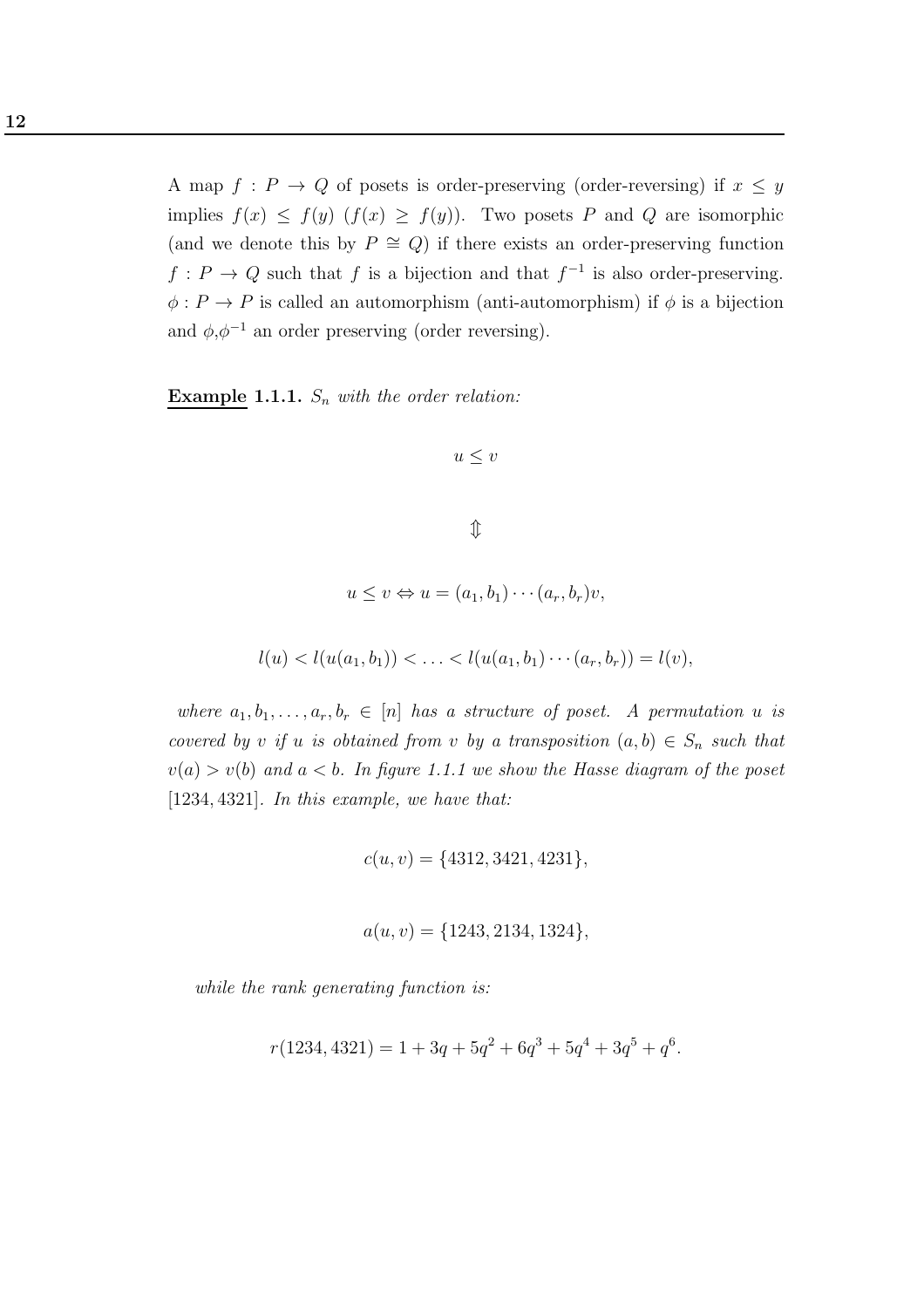

Figure 1.1.1: [1234, 4321].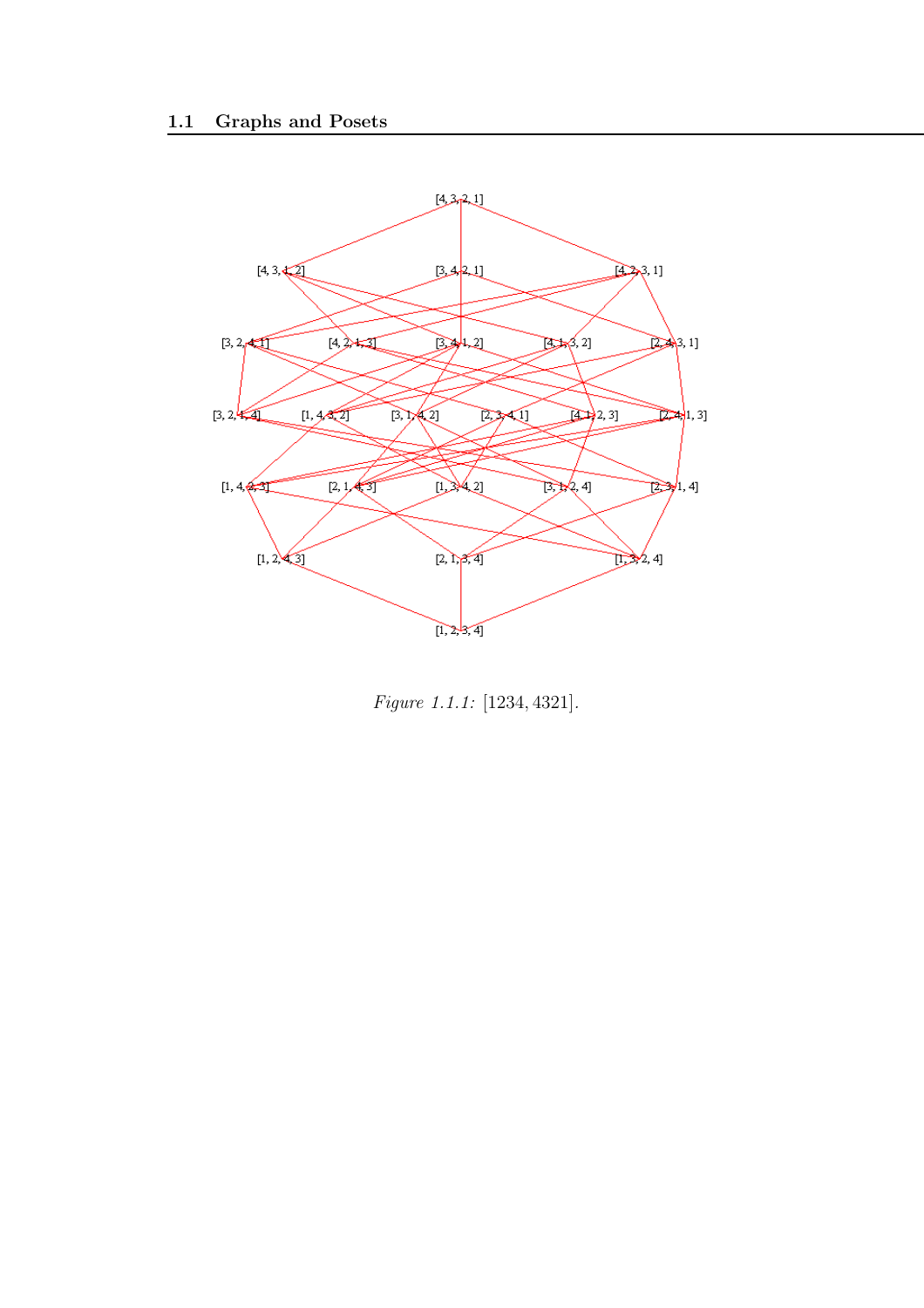#### 1.2 Coxeter systems and Bruhat order

Let S be a finite set and  $m: S \times S \to \mathbb{Z}^+ \cup {\infty}$  be such that:

- *m* is symmetric:  $m(s, t) = m(t, s)$   $\forall s, t \in S;$
- $m(s,t) \geq 2 \quad \forall s,t \in S, s \neq t;$
- $m(s, s) = 1 \quad \forall s \in S$ .

The Coxeter group associated to  $m$  is defined as:

$$
W := \frac{F_s}{N},
$$

where  $F_s$  is the free group generated by S and N is the normal subgroup generated by:

$$
\{(st)^{m(s,t)} : s, t \in S, m(s,t) < \infty\}.
$$

**Observation 1.2.1.** m can be represented by a Coxeter graph  $G := (V, E)$ where:

- the vertex set is the set  $S$ ,
- the edge set is the set of unordered pairs  $\{s, t\}$  such that  $m(s, t) \geq 3$ ,
- the edges with  $m(s, t) \geq 4$  are labelled by  $m(s, t)$ .

Example 1.2.2. Given the matrix:

$$
\left(\begin{array}{rrr}1 & 3 & 2 \\3 & 1 & 3 \\2 & 3 & 1\end{array}\right)
$$

then its diagram is the following: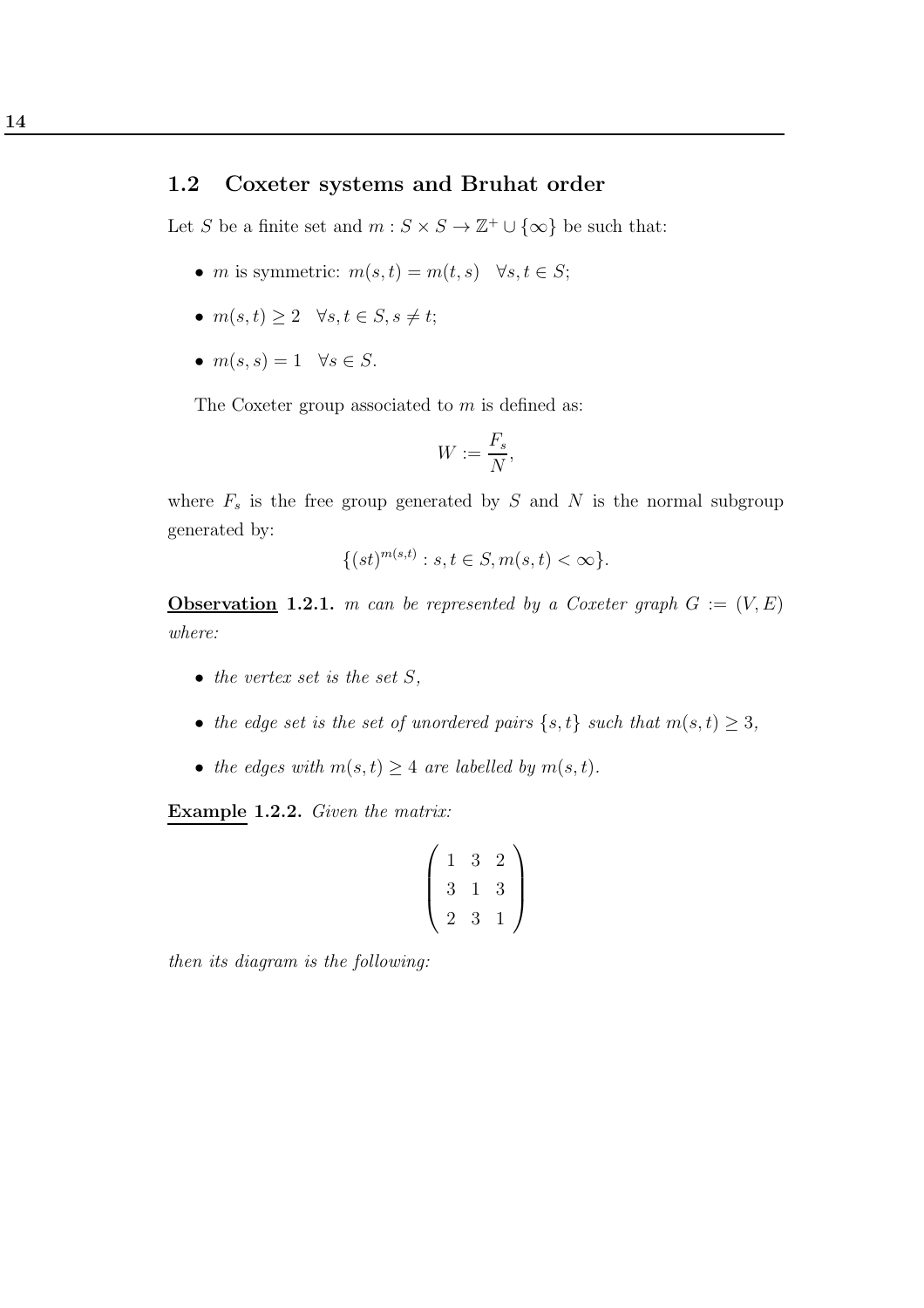

Figure 1.2.1.

If W is a group defined as above, then the pair  $(W, S)$  is called a Coxeter system,  $W$  a Coxeter group and  $S$  the set of Coxeter generators. We say that a Coxeter system  $(W, S)$  is irreducible if the Coxeter graph is connected. The cardinality of S is called the rank of W.

In a Coxeter group W for each  $w \in W$  there exist  $s_1, \ldots, s_r \in S$  (not necessarily unique) such that:

$$
w=s_1\cdots s_r.
$$

The length function of an element  $w \in W$  is defined as the minimum number of generators necessary to express  $w$ :

$$
l(w) := \min\{r \in \mathbb{N} : \exists s_1, \dots, s_r \text{ such that } w = s_1 \cdots s_r\},\
$$

with the advice that  $l(e) = 0$ .

When an element  $v \in W$  is expressed as the product of  $l(v)$  generators, then that expression is called a reduced expression for  $v$ .

**Example 1.2.3.** It can bee seen (see, e.g, [2]) that for  $S_n$  the length function of a permutation  $v \in S_n$  is the number of inversions of v:

$$
l(v) = |\{(i, j) \in [n]^2 : i < j, v(i) > v(j)\}|.
$$

Here is a simply property:

**Proposition 1.2.4.** Let  $u, v \in W$  then:

- $l(u) = l(u^{-1}),$
- $l(uv) \leq l(u) + l(v)$ ,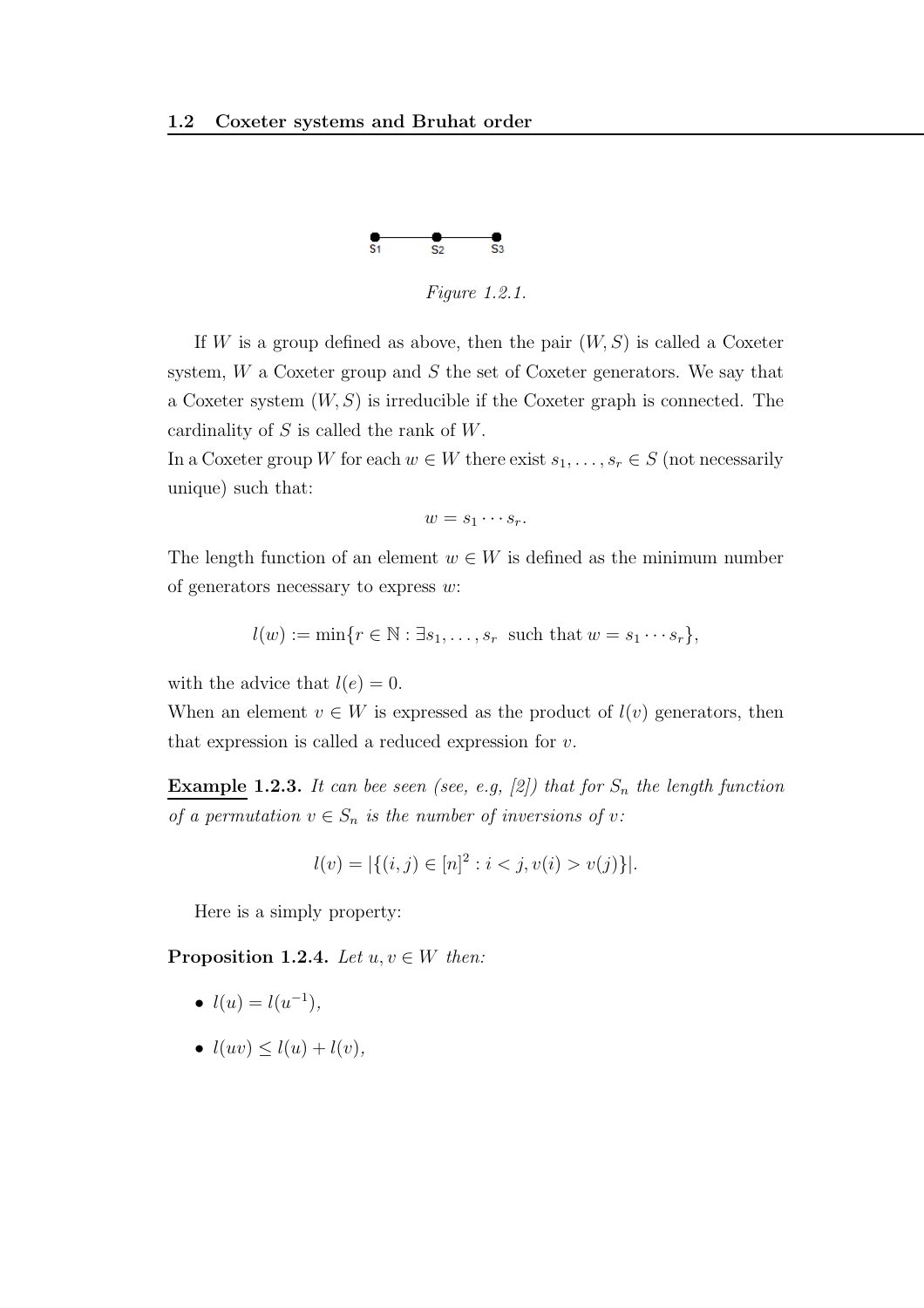- $l(uv) \geq l(u) l(v)$ ,
- if  $s \in S$  then:

$$
l(v) - 1 \le l(vs) \le l(v) + 1.
$$

*Proof.*  $(l(u) = l(u^{-1}))$ : if  $u = s_1 \cdots s_r$  is a reduced expression then also  $u^{-1} =$  $s_r \cdots s_1$  is a reduced expression.

 $(l(uv) \leq l(u) + l(v))$ : if  $u = s_1 \cdots s_r$  and  $v = t_1 \cdots t_p$  are reduced expressions then:

$$
uv = s_1 \cdots s_r t_1 \cdots t_p \Rightarrow l(uv) \le r + p.
$$

 $(l(uv) \ge l(u) - l(v))$ :

$$
l(u) = l(uvv^{-1}) \le l(uv) + l(v^{-1}) = l(uv) + l(v).
$$

 $(l(v) - 1 \leq l(vs) \leq l(v) + 1)$ : if  $s \in S$  then:

$$
l(v) - 1 = l(v) - l(s) \le l(vs) \le l(v) + l(s) = l(v) + 1.
$$

 $\Box$ 

We can now define the following sets:

- the set of reflection  $T := \{ wsw^{-1} : w \in W, s \in S \},\$
- the right descent set :  $D_R(w) := \{ s \in S : l(ws) < l(w) \},\$
- the left descent set :  $D_L(w) := \{ s \in S : l(sw) < l(w) \}.$

**Example 1.2.5.** In the case of  $S_n$  (see, e.g, [2]), the set of reflections is the set of all transposition in  $S_n$ :

$$
T = \{(a, b) : a, b \in [n]\},\
$$

and given a permutation  $u \in S_n$ :

$$
D_R(u) = \{ s_i \in S : u(i) > u(i+1) \}.
$$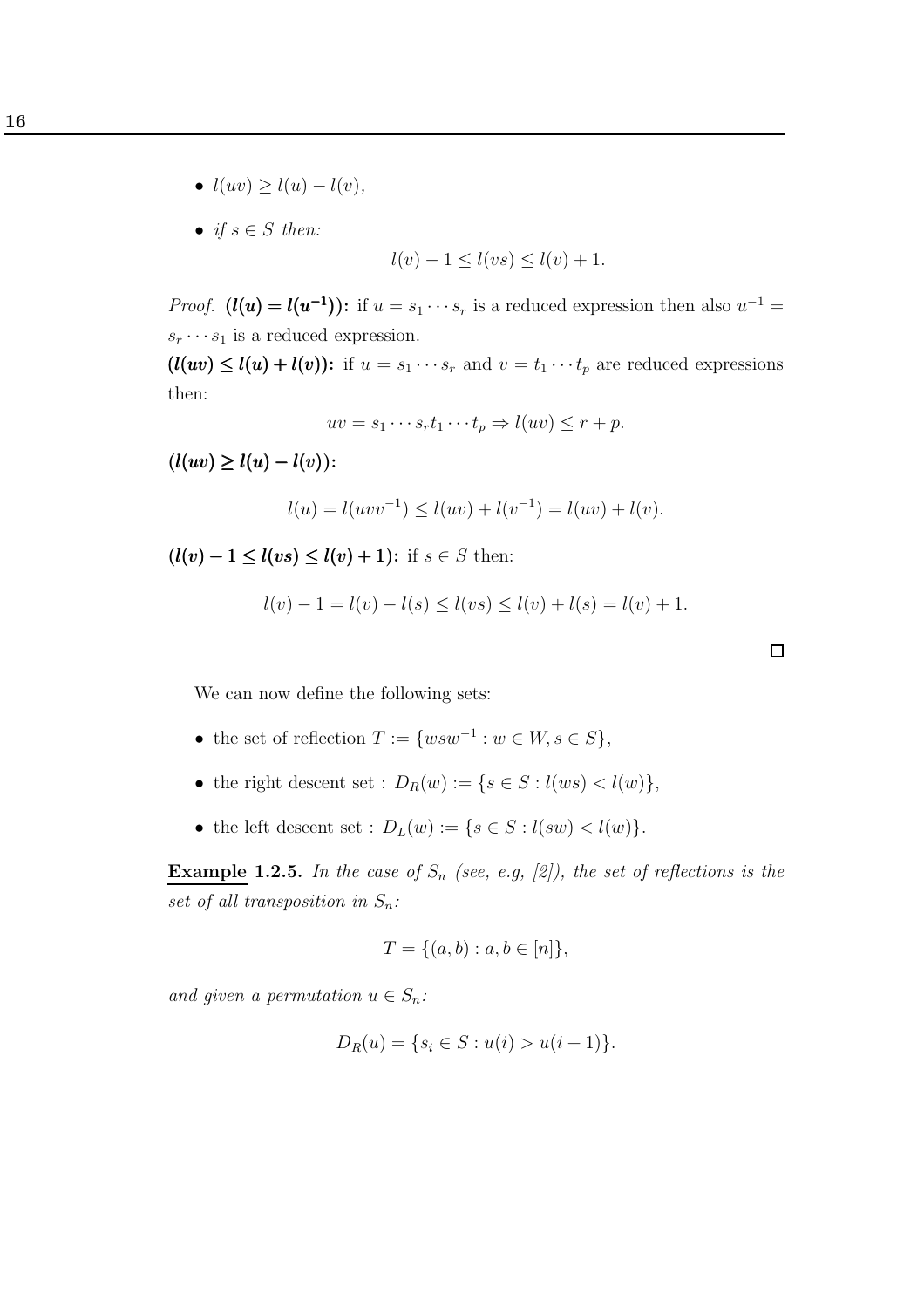**Proposition 1.2.6.** Let  $v \in W$ , with  $v = s_1 \cdots s_r$  reduced expression of v where  $s_1, \ldots, s_r \in S$ . Let  $t \in T$  such that:

$$
l(vt) < l(w),
$$

then  $\exists !1 \leq i \leq r$  such that:

$$
vt = s_1 \cdots \widehat{s_i} \cdots s_r.
$$

*Proof.* The existence of that  $i$  is simply and left to the reader. We prove that i is unique. Suppose by contradiction that exixts a  $j > i$  such that:

$$
wt = s_1 \cdots \widehat{s_i} \cdots s_r = s_1 \cdots \widehat{s_j} \cdots s_r,
$$

then:

$$
s_{i+1} \cdots s_j = s_i \cdots s_{j-1},
$$
  

$$
s_{i+1} \cdots s_{j-1} = s_i \cdots s_j.
$$

By this relation we can say that:

$$
s_i \cdots s_{i-1} s_{i+1} \cdots s_{j-1} s_{j+1} \cdots s_r = s_1 \cdots s_r = w.
$$

Then we have find an expression of v such that  $l(v) \leq r-2$ . This is in contradiction with  $v = s_1 \cdots s_r$  reduced expression of v.  $\Box$ 

Corollary 1.2.7. For all  $s \in S$ , the following holds:

- $s \in D_L(v)$  if and only if some reduced expression of v begins with the letter s.
- $s \in D_R(v)$  if and only if some reduced expression of v ends with the letter s.

Now we define the Bruhat order which plays a fundamental role in all that follows.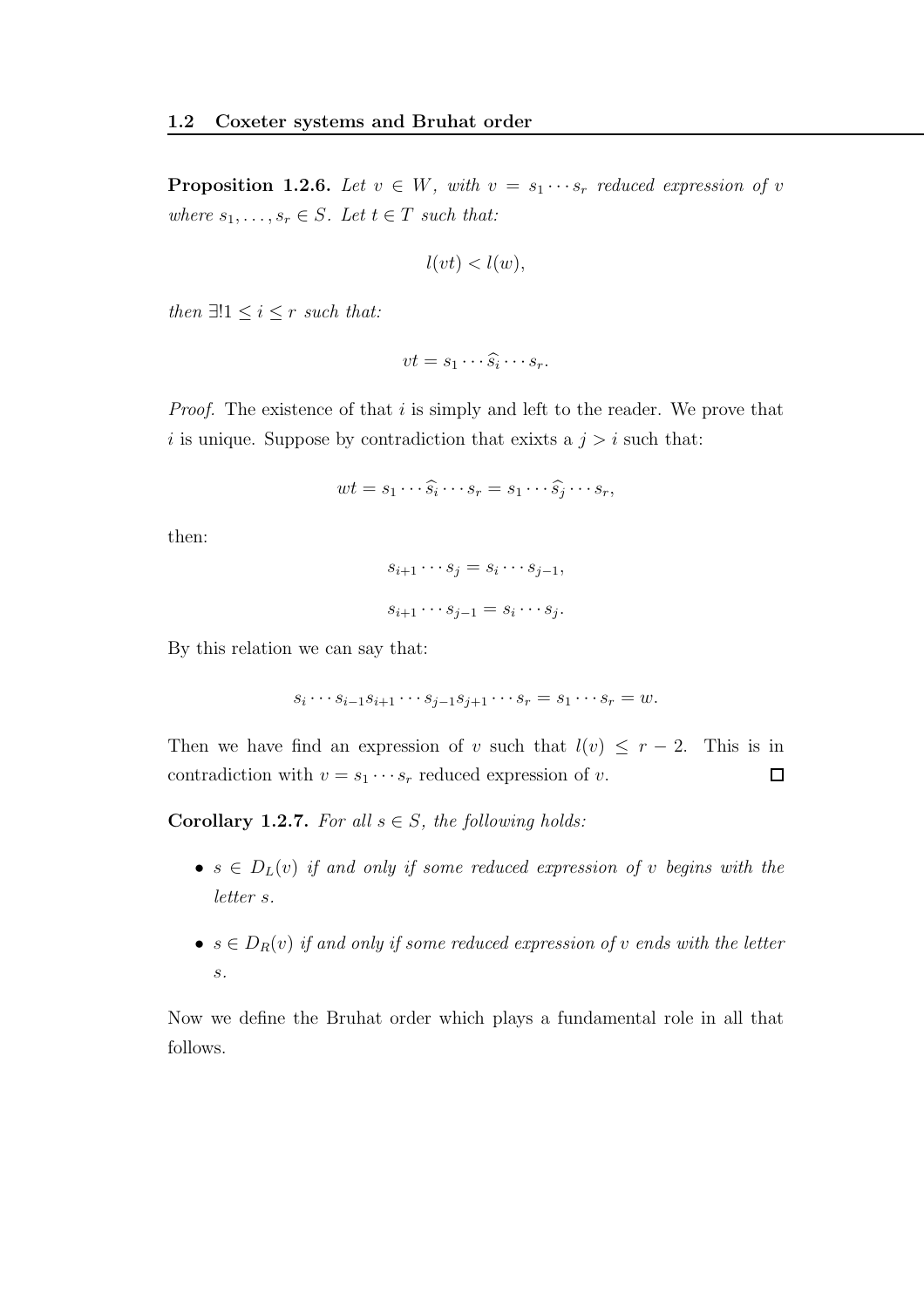18

**Definition 1.2.8.** Let  $u, v \in W$  we say that  $u \leq v$  if  $\exists t_1, \ldots, t_r \in T$   $(r \geq 0)$ such that:

$$
ut_1\cdots t_r=v
$$

and

$$
l(u) < l(ut_1) < \ldots < l(ut_1 \cdots t_r) = l(v).
$$

Here are some elementary properties:

**Observation 1.2.9.** if  $u \leq v$  then  $l(u) \leq l(v)$ .

**Observation 1.2.10.**  $e \leq v$  for all  $v \in W$ .

**Observation 1.2.11.** if  $t \in T$  then  $u \leq ut$  if and only if  $l(u) \leq l(ut)$ .

The proof of the following fundamental results can be found in [2] Section 2.2.

**Proposition 1.2.12.** Let  $u, v \in W$  with  $u \leq v$  and  $v = s_1 \cdots s_r$   $(s_1, \ldots, s_r \in W)$ S). Then  $\exists i_1, \ldots, i_q \in [r]$  with  $1 \leq i_i < i_2 < \ldots < i_q \leq r$  such that:

$$
u = s_{i_1} \cdots s_{i_q}.
$$

Proof. Follow from Proposition 1.2.6.

**Proposition 1.2.13.** Let  $w \in W$ ,  $s \in S$  and  $t \in T$  be such that  $l(wt) < l(v)$ . Then  $wts \leq w$  or  $wts \leq ws$ .

*Proof.* If  $s = t$  there is nothing to prove. Suppose that  $s \neq t$ , we have to distinguish two cases:

(*Case I:*  $l(wts) = l(wt) - 1$ ): In that case it is easy to see:

$$
wts \le wt \le w.
$$

(*Case II:*  $l(wts) = l(wt) + 1$ ): We note that:

$$
wts \le ws \Leftrightarrow l(wts) \le l(ws).
$$

 $\Box$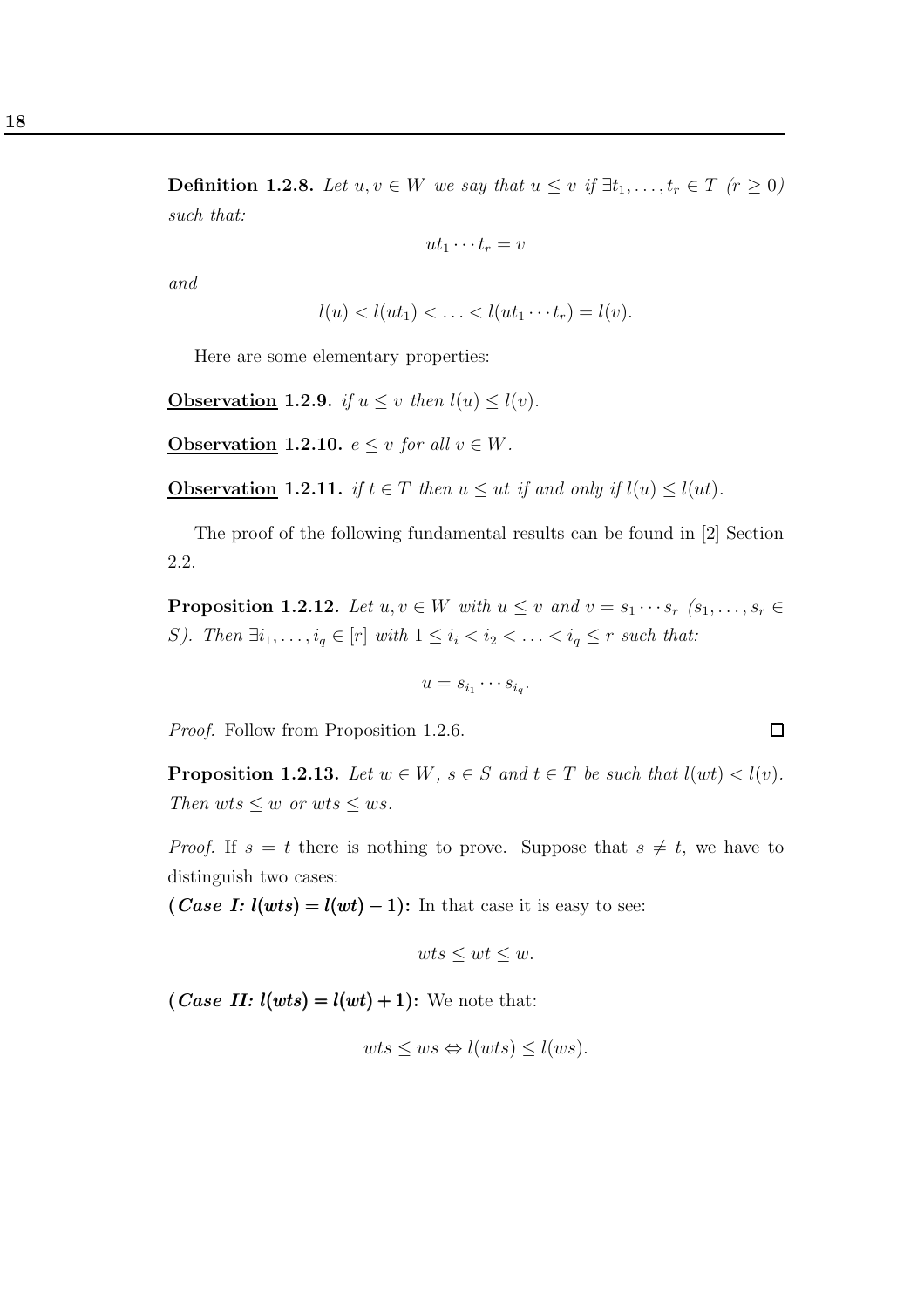Suppose by contradiction that  $l(wts) > l(ws)$ . By Proposition 1.2.6:

$$
wt = s_1 \cdots s_r
$$
 reduced

$$
\qquad \qquad \Downarrow
$$

$$
wts = s_1 \cdots s_r s
$$
 reduced,

where  $s_1, \ldots, s_r \in S$ .

By Proposition 1.2.6 ∃1  $\leq i \leq r+1$  such that:

$$
ws = s_1 \cdots \widehat{s_i} \cdots s_{r+1},
$$

where  $s_{r+1} := s$ . We say that  $i \neq r + 1$  otherwise  $ws = wt \Rightarrow s = t$ . Then:

$$
ws = s_1 \cdots \widehat{s_i} \cdots s_r s,
$$
  

$$
w = s_1 \cdots \widehat{s_i} \cdots s_r,
$$

this imply that  $l(w) \leq r - 1$  but this is in contradiction with the relation:

$$
r = l(wt) < l(w) \le r - 1.
$$

| <b>Corollary 1.2.14.</b> Let $u, v \in W$ , $u \leq v$ and $s \in S$ . Then $us \leq vs$ or $us \leq vs$ |  |  |  |
|----------------------------------------------------------------------------------------------------------|--|--|--|
| <i>Proof.</i> If $u \leq v$ then $\exists t_1, \ldots, t_r \in T$ such that:                             |  |  |  |

$$
l(u) < l(ut_1) < \ldots < l(ut_1 \cdots t_r) = l(v).
$$

By the previous Proposition:

$$
us \le ut_1
$$
 or  $us \le ut_1s$ ,

then by induction:

$$
ut_1s \le v \text{ or } ut_1s \le vs.
$$

 $\Box$ 

 $\Box$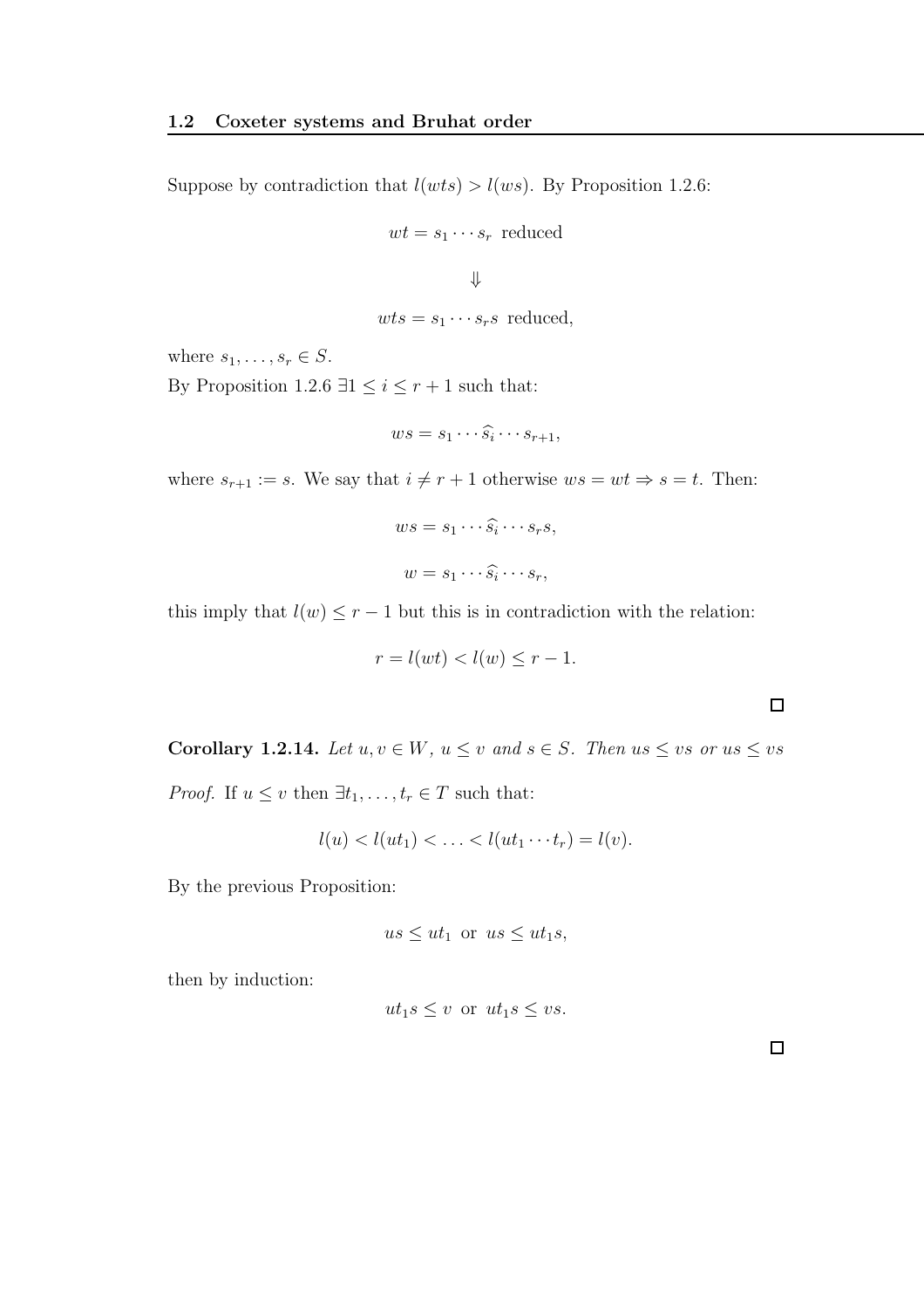**Theorem 1.2.15** (Lifting Lemma). Let  $u, v \in W$  with  $u < v$  and  $s \in D_R(v) \setminus$  $D_R(u)$ . Then us  $\leq v$  and  $u \leq vs$ .

*Proof.* Let  $vs = s_1 \cdots s_q$  a reduced expression. Then:

$$
v = s_1 \cdots s_q s,
$$

is reduced  $(s_{q+1} := s)$ . By hypotesis  $u \leq v$  then by Propositon 1.2.12 ∃1  $\leq$  $i_i < i_2 < \ldots < i_q \leq q+1$  such that:

$$
u = s_{i_1} \cdots s_{i_h}
$$

and this expression is reduced. Observe that  $i_h \neq q + 1$  otherwise  $u \not\leq u s$ . Then:

$$
1 \leq i_i < i_2 < \ldots < i_q \leq q \Rightarrow u = s_{i_1} \cdots s_{i_h} \leq s_1 \cdots s_q = vs
$$

and

$$
us = s_{i_1} \cdots s_{i_h} s \le s_1 s_{q+1} \le s_1 \cdots s_q s_{q+1} = v.
$$

Given  $S^*$  the monoid generated by S and  $s, s' \in S$  such that  $m(s, s') < \infty$ we define:

$$
\alpha_{s,s'} := \underbrace{ss'ss' \dots ss'}_{m(s,s')-\text{letters}}.
$$

Given  $\alpha, \beta \in S^*$  we say that  $\alpha$  and  $\beta$  are linked by a braid move if  $\exists s, s' \in S$ such that  $\alpha$  is obtained from  $\beta$  by changing a factor  $\alpha_{s,s'}$  to a factor  $\alpha_{s',s}$ . We say that  $\alpha$  is obtained from  $\beta$  by a null move if  $\alpha$  is obtained from  $\beta$  by cancelling a factor ss  $(s \in S)$ .

**Theorem 1.2.16** (Tits' word Theorem). Let  $v \in W$ . Then:

• each reduced expression of v is obtained from any other reduced expression of v by a sequence of braid moves.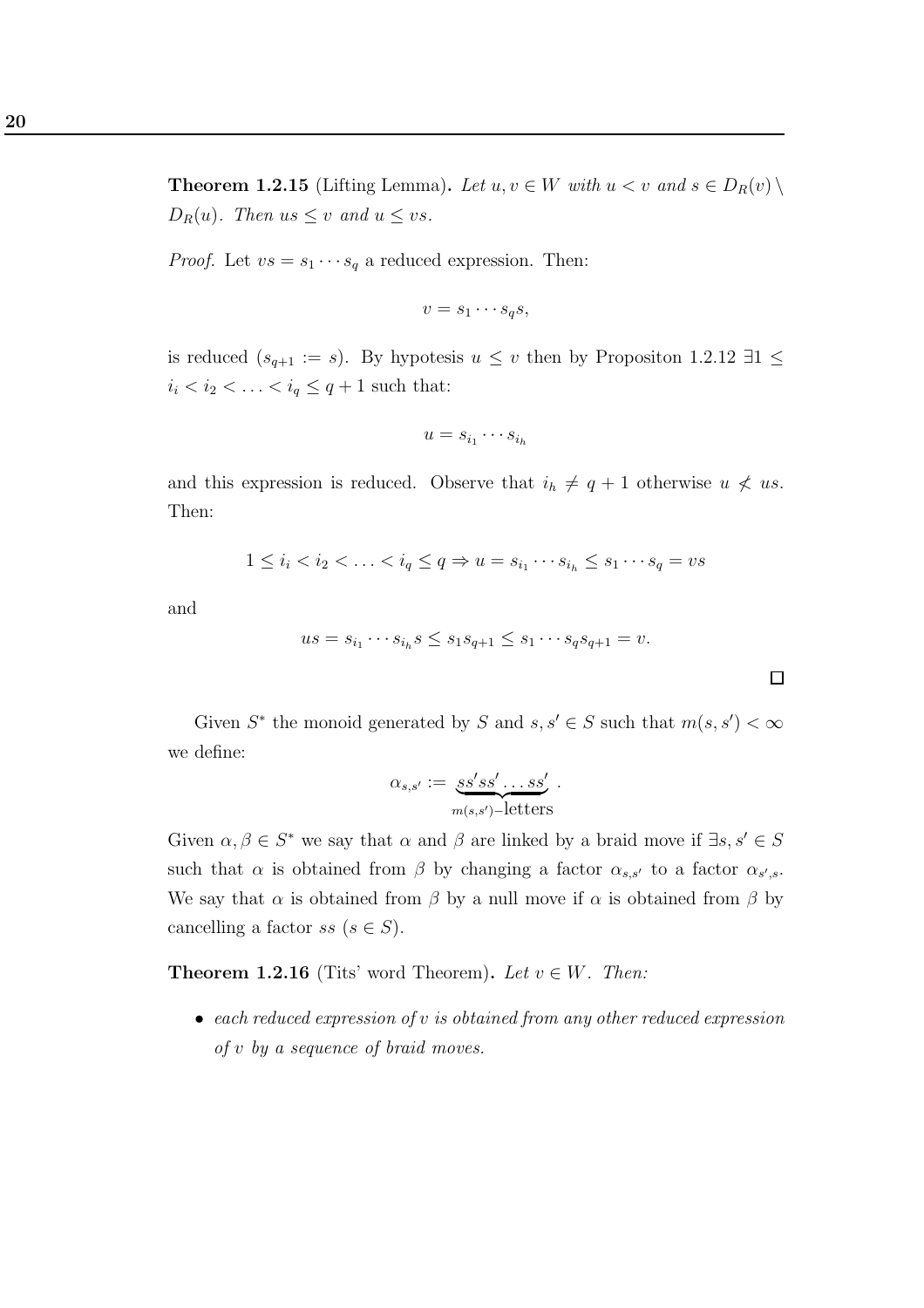• each expression of  $v$  is linked to any reduced expressions of  $v$  by braid moves and null moves.

**Example 1.2.17.** Let  $S = \{a, b, c\}$  and the Coxeter matrix:

$$
\left(\begin{array}{rrr}1 & 3 & 2 \\3 & 1 & 3 \\2 & 3 & 1\end{array}\right)
$$

Then  $\alpha = acbab$  is linked by a braid move to  $\beta = cabab$  that is linked by a braid move to  $\gamma = caaba$  that is linked by a null move to  $\delta = cba$ .  $\delta$  is a reduced expression of  $\alpha$ .

In the rest of this work, we work with finite Coxeter groups. In this case  $\exists w_0 \in W$  (necessarily unique) such that  $x \leq w_0$  for all  $x \in W$  (see. e.g., [2]).

Proposition 1.2.18. Let W a finite Coxeter group. Then:

- $w_0w_0 = e$ .
- $l(w_0w) = l(w_0) l(w)$  for all  $w \in W$ .

*Proof.*  $(w_0w_0 = e)$ :  $w_0$  is the grater element in W so  $w_0^{-1} \leq w_0$ . We know also that  $l(w_0) = l(w_0^{-1})$  and then  $w_0 = w_0^{-1}$ .  $(l(w_0w) = l(w_0) - l(w))$ :

$$
\iota(w_0w)-\iota(w_0)-\iota(w)).
$$

$$
l(w_0) = l(w_0ww^{-1}) \le l(w_0w) + l(w^{-1}) = l(w_0w) + l(w)
$$

and then  $l(w_0w) \ge l(w_0) - l(w)$ . We prove now that  $l(w_0w) \le l(w_0) - l(w)$  by induction on  $l(w_0) - l(w)$ .

If  $l(w_0) - l(w) = 0$  then it is clear by the previous point.

If  $l(w_0) - l(w) > 0$  observing that  $\exists s \in S$  such that  $l(ws) > l(w)$  then by induction:

$$
l(w_0w) - 1 \le l(w_0ws) \le l(w_0) - l(ws) = l(w_0) - l(w) - 1.
$$

 $\Box$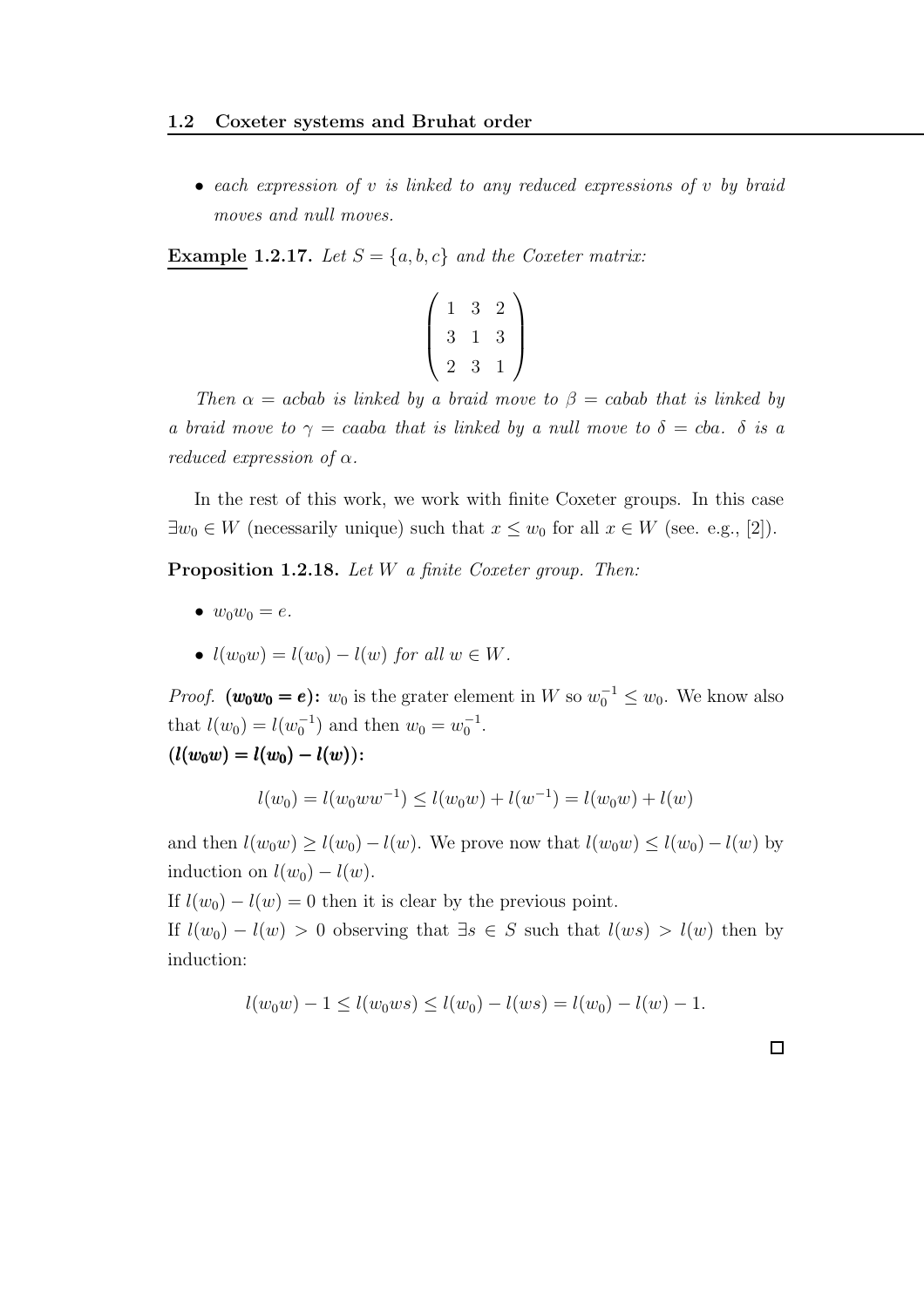For finite Coxeter groups, there is an important theorem useful on the sequel.

**Theorem 1.2.19** (M. Dyer). Suppose that  $(W, S)$  is finite and  $[u, v]$  be a Bruhat interval of W with  $l(u, v) = r$ . Then there exists a reflection subgroup  $(W', S')$  of rank  $|S'| \leq r$  and a Bruhat interval  $[u', v']$  in W' such that  $[u, v] \cong$  $[u', v']$ .

So the follow corollary holds:

**Corollary 1.2.20.** Let  $r \in \mathbb{N}^+$ . Then up to isomorphism, there are only finitely many posets that occur as intervals of length r in Bruhat order of finite Coxeter groups.

Example 1.2.21. In the symmetric group, for example, we have that:

- for  $r = 3$  there are 3 intervals of length 3.
- for  $r = 5$  there are 25 intervals of length 5.
- for  $r = 7$  there are 217 intervals of length 7.

In [10] and [13] Hultman and Incitti list all the possibilities for the cases  $r =$ 5,  $r = 7$ . Their result will be used in the sequel.

Here, we briefly recall the classification of the finite irreducible Coxeter group. Namely, a Coxeter system  $(W, S)$  is finite and irreducible if and only if its Coxeter graph is one of the following ones.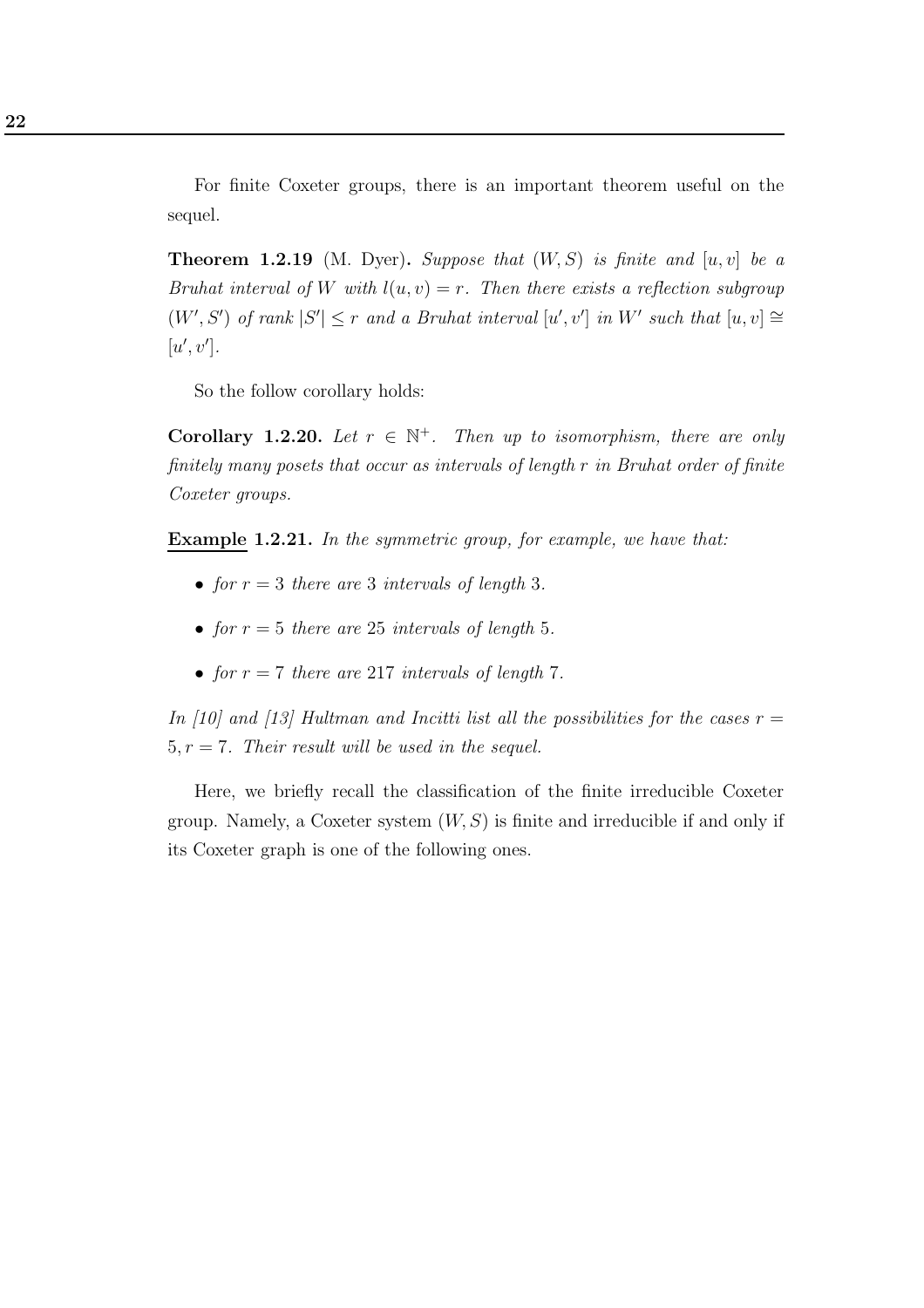

Figure 1.2.2.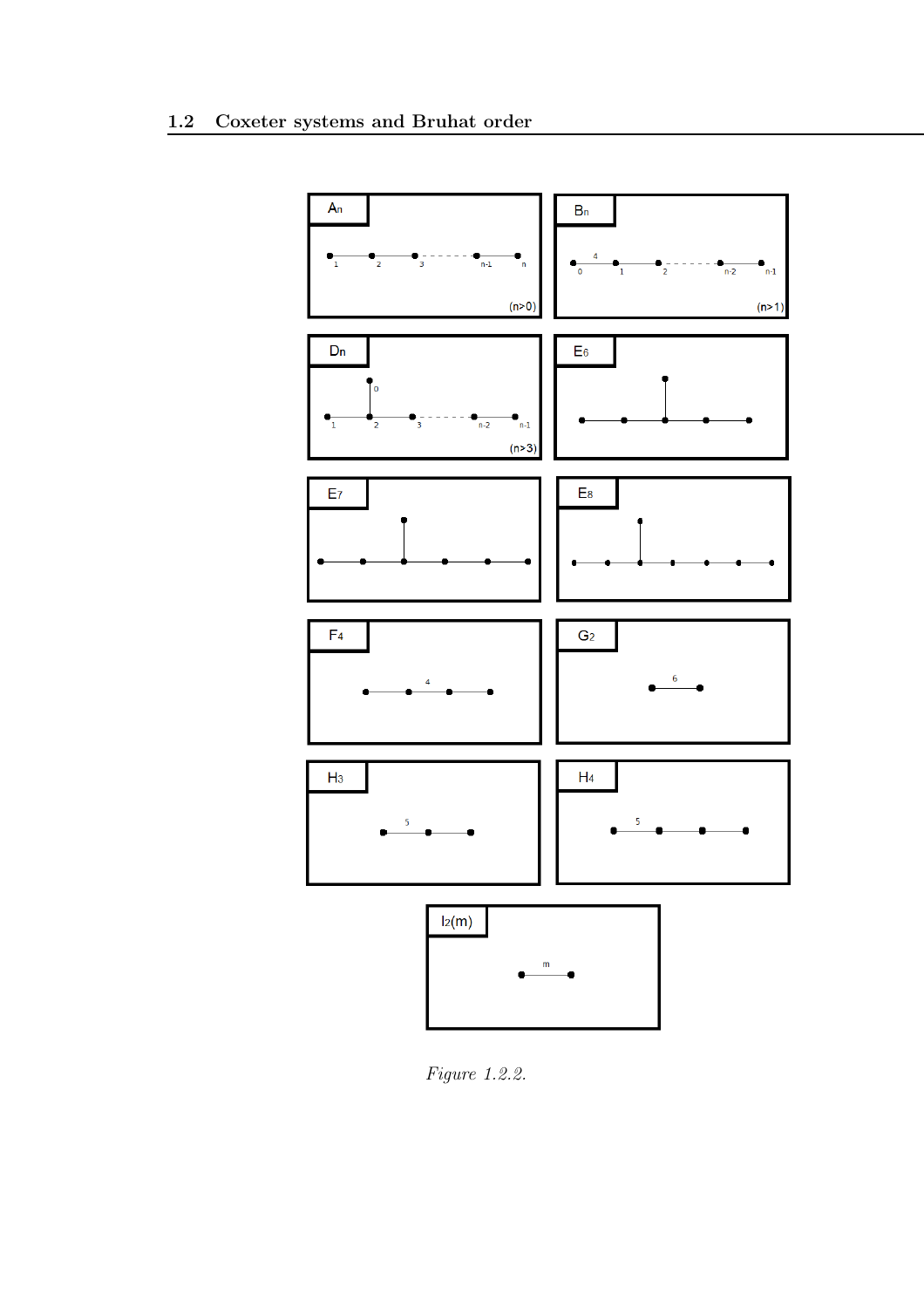#### 1.3 Parabolic subgroups and quotients

Given  $J \subseteq S$  we define the parabolic subgroup  $W_J$  as the subgroup of W generated by the set J. We denote the quotient set by:

$$
W^J := \{ x \in W : D_R(x) \cap J = \emptyset \}.
$$

The following holds (see [2] Section 2.4 for proofs):

**Observation 1.3.1.**  $(W_J, J)$  is a Coxeter system.

Observation 1.3.2.  $l_J(w) = l(w)$  if  $w \in W_J$ .

Observation 1.3.3.  $W_I \cap W_J = W_{I \cap J}$ ,  $\langle W_I \cup W_J \rangle = W_{I \cup J}$  and  $W_I =$  $W_J \Rightarrow I = J.$ 

**Observation** 1.3.4.  $x \in W<sup>J</sup>$  if and only if no reduced expression of x ends with an element of J.

**Theorem 1.3.5.** Let  $J \subseteq S$  and  $v \in W$ . Then there exist only one  $v^J \in W^J$ and only one  $v_J \in W_J$  such that  $v = v^J v_J$  and  $l(v) = l(v^J) + l(v_J)$ .

*Proof.* (Existence): Let  $v \in W$  exist  $s_1, \ldots, s_k \in S$ , with  $k \in [l(v)]$  such that:

$$
vs_1\cdots s_j < vs_1\cdots s_{j-1} \text{ and } vs_1\cdots s_{r} s > vs_1\cdots s_{r},
$$

for any  $s \in S$  and  $j \in [r]$ .

Choosing  $x = s_r \cdots s_1 \in W_J$  and  $y = vs_1 \cdots s_r \in W^J$  we have that:

$$
v = xy
$$
 and  $l(v) = l(x) + l(y)$ .

(Uniqueness): Suppose by contradiction that:

$$
v = xy = zt,
$$

where  $x, z \in W<sup>J</sup>$  and  $y, t \in W<sub>J</sub>$ . Let the following reduced expression of x:

$$
x = s_1 \cdots s_k
$$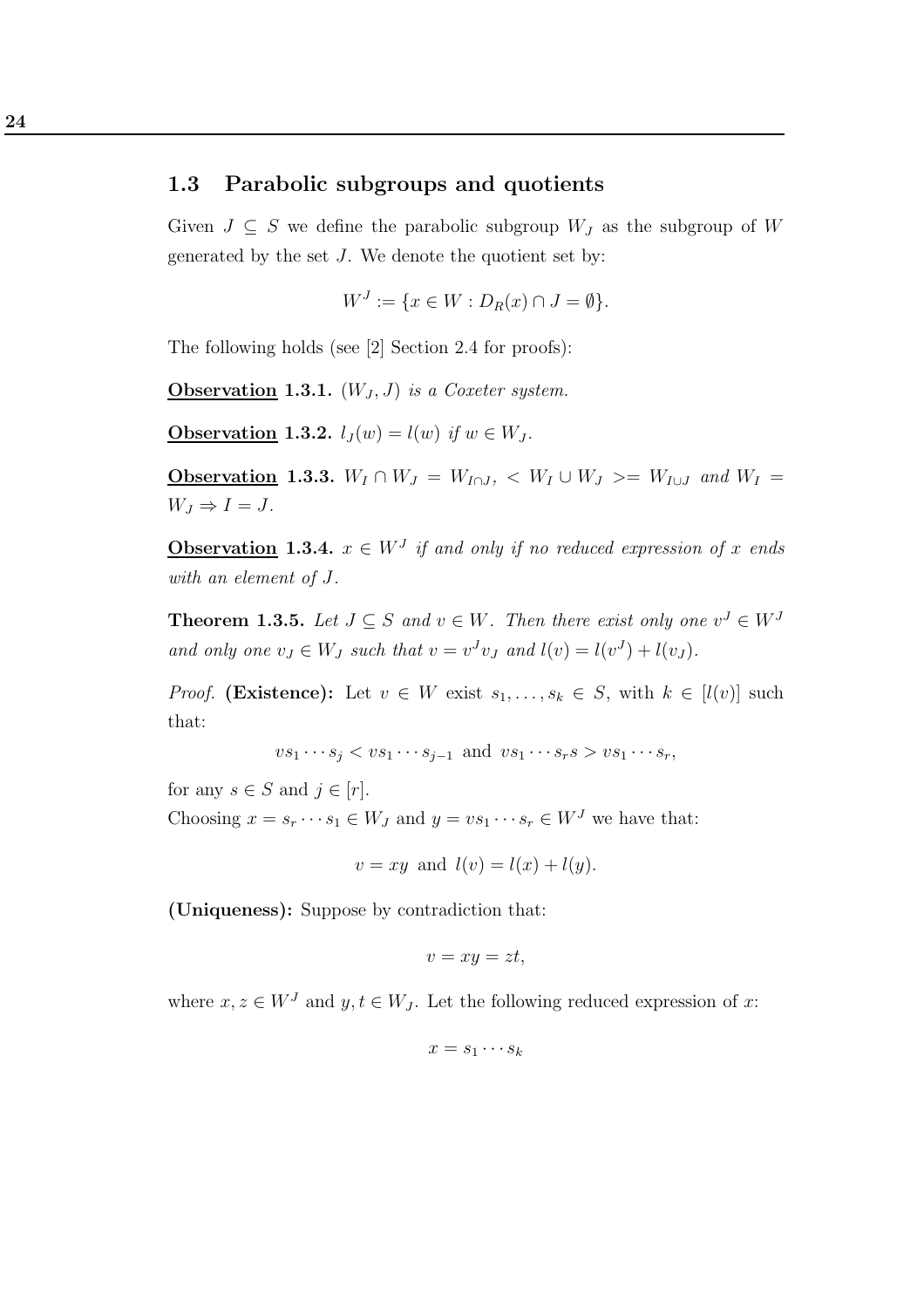and

$$
yt^{-1} = s'_1 \cdots s'_h
$$

,

where  $s_1, ..., s_k, s'_1, ..., s'_h \in S$ . Then:

$$
z = xyt^{-1} = s_1, \cdots, s_k, s'_1, \cdots s'_h.
$$

If we extract from  $z$  a reduced subword of  $z$  by Observation 1.3.4 we can say that it doesn't end with letters  $s'_j$  since  $z \in W^J$ . Then this reduced subword must be a subword of  $s_1 \cdots s_k$  and so  $z \leq x$ . By symmetry  $x \leq z$  and so  $x = z, y = t.$  $\Box$ 

Example 1.3.6. Let  $W = S_n$ ,  $S = \{(1, 2), \ldots, (n-1, n)\}$  and  $J = S \setminus \{(i, i +$ 1)}  $(i \in [n-1])$ . Then:

$$
W^{J} = S_{n}^{S \setminus \{(i,i+1)\}} = \{x \in S_{n} : x(1) < x(2) < \ldots < x(i) \text{ and } x(i+1) < \ldots < x(n)\}.
$$

About quotients, there are important facts to know:

**Theorem 1.3.7** (V. V. Deodhar). Let  $u, v \in W$  then:

$$
u \le v \Leftrightarrow u^J \le v^J \,\forall J \subseteq S : |J| = |S| - 1.
$$

In general, it's very difficult to say when two elements are comparable or not.The previous Theorem is very useful for quotient sets. We now introduce a criterion for  $S_n$ . First of all we define for  $x \in S_n$  the number:

$$
x[i, j] := |\{t \in [i] : x(t) \ge j\}|,
$$

then the following holds.

**Observation 1.3.8.** For any  $v \in S_n$ :

$$
v[n,i] = n+1-i,\tag{1}
$$

$$
x[i, 1] = i,\t\t(2)
$$

for all  $i \in [n]$ .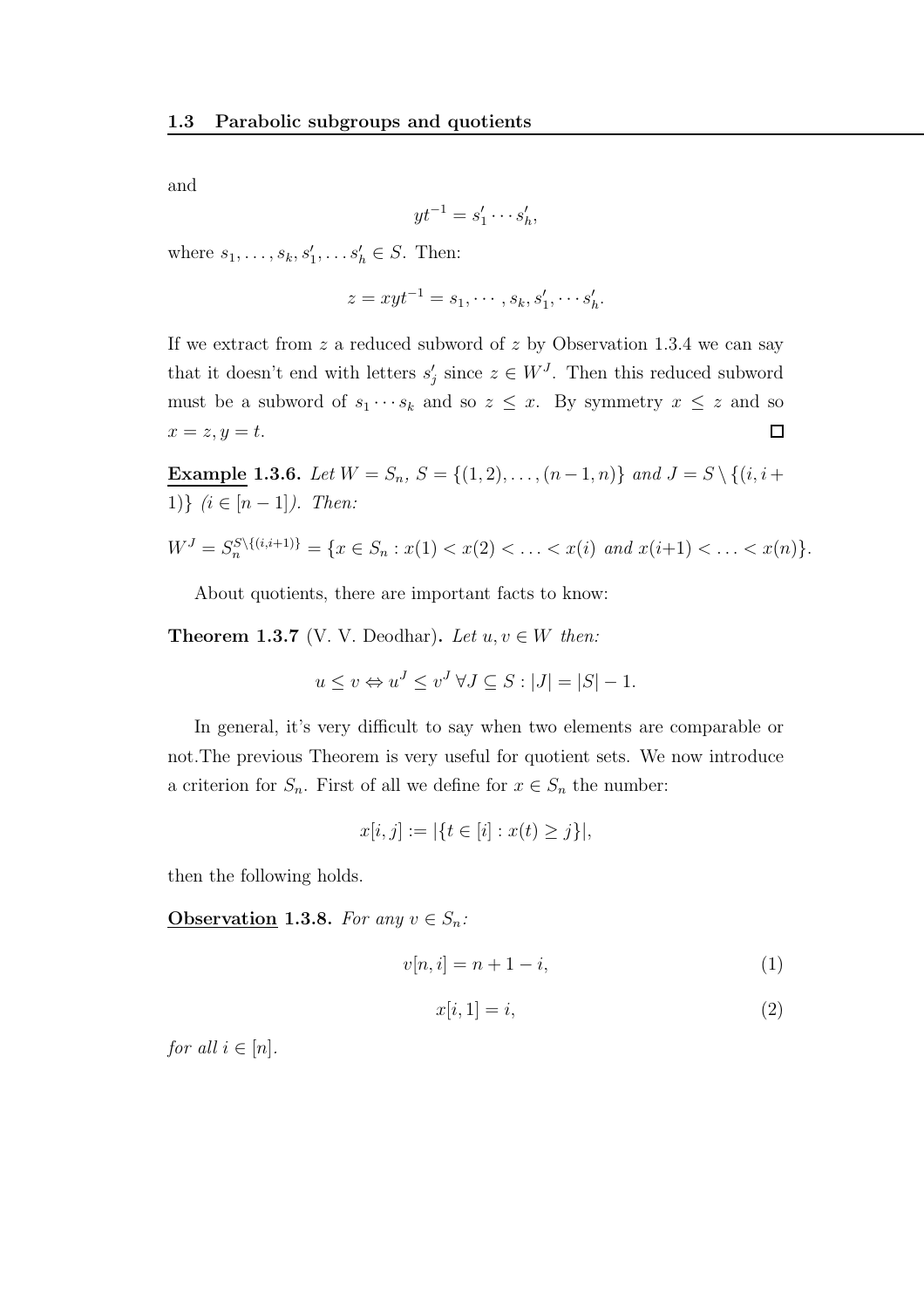**Observation 1.3.9.** Given  $v \in S_n$ :

$$
v[i,j] - v[k,j] - v[i,l] + v[k,l] = |\{a \in [k+1,i] : j \le v(a) \le l\}|,\tag{3}
$$

for all  $1 \leq k \leq i \leq n$  and  $1 \leq j \leq l \leq n$ .

The following criteria (see [2] Section 2.1) play a fundamental role on comparing permutations and for this reason we include its proof.

**Theorem 1.3.10.** Given  $x, y \in S_n$  then the following are equivalent:

- $x \leq y$ ,
- $x[i, j] \leq y[i, j]$  for all  $i, j \in [n]$ .

*Proof.* Suppose that  $x \leq y$ .

We can assume that:

$$
y = x(a, b),
$$

with  $x(a) < x(b)$ . Then it's easy to see that:

$$
y[i,j] = \begin{cases} x[i,j] + 1, & \text{if } a \le i < b, x(a) < j \le x(b), \\ x[i,j], & \text{otherwise} \end{cases}
$$

and so it's true that  $x[i, j] \le y[i, j]$  for all  $i, j \in [n]$ . Assume now that  $x[i, j] \leq y[i, j]$  for all  $i, j \in [n]$ . Let for brevity:

$$
M(i,j) := y[i,j] - x[i,j].
$$

If  $M(i, j) = 0$  for all  $i, j \in [n]$  then there is nothing to prove because  $x = y$ . Let  $(a, b) \in [n]^2$  be such that  $M(a, b) > 0$  and:

$$
M(i, j) = 0
$$
 for all  $(i, j) \in [1, a] \times [b, n] \setminus \{(a, b)\}.$ 

Then by the previous equation and the condition  $M(a, b) > 0$  we have that:

$$
y(a) = b \text{ and } x(a) < b.
$$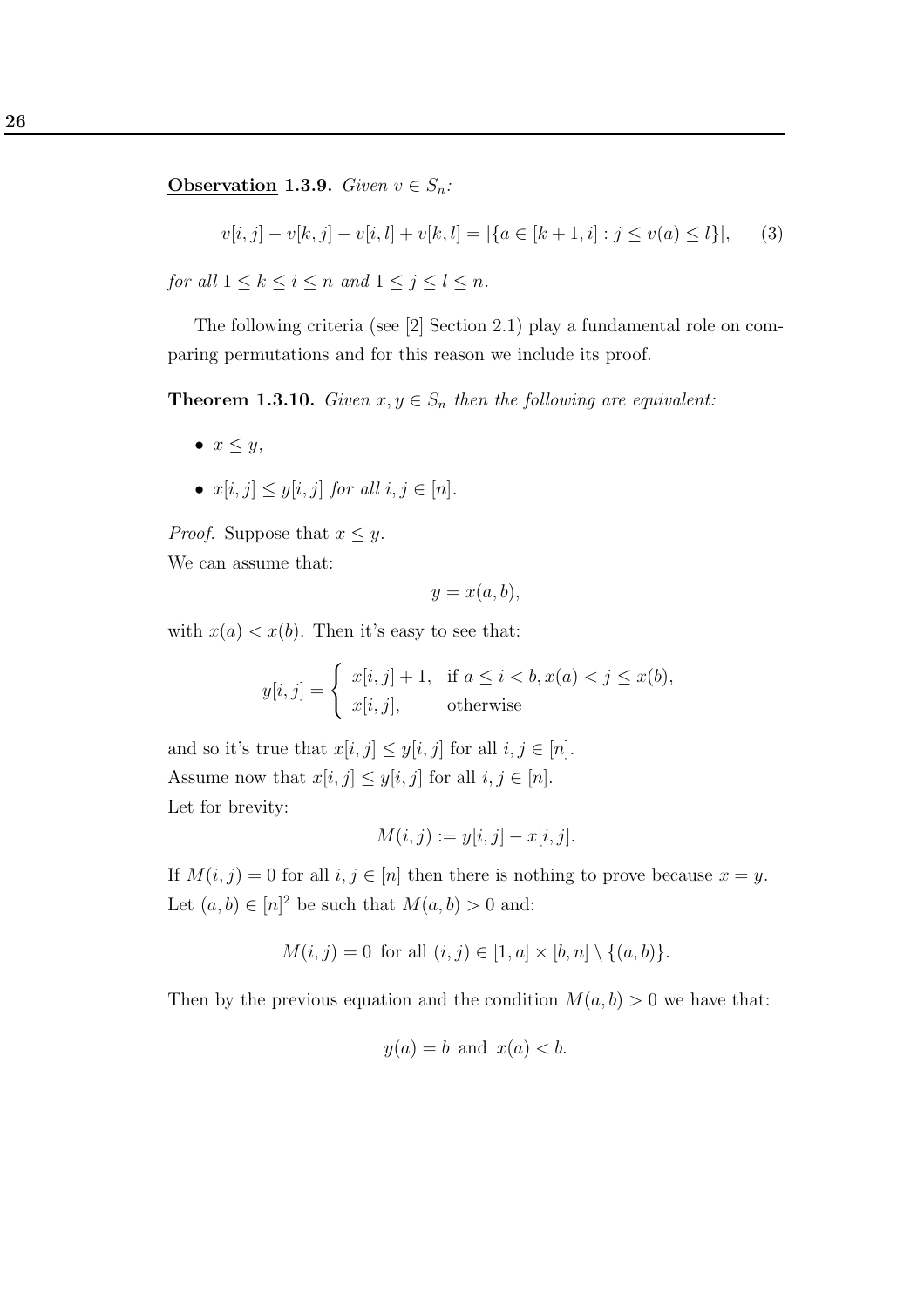Let  $(c, d) \in [n]^2$  be such that  $(c, d)$  is the bottom right corner of a maximal positive connected submatrix of M having  $(a, b)$  the upper left corner. By equations 1,2 we have that  $c < n$  and  $d > 1$  (otherwise  $M(c, d) = 0$ ) and by maximality there exists  $f \in [a, c]$ ,  $g \in [b, d]$  such that:

$$
M(f, d-1) = 0
$$
 and  $M(c+1, g) = 0$ 

and then:

$$
M(c+1, d-1) - M(f, d-1) - M(c+1, g) + M(f, g) > 0.
$$

By equation (3) this implies:

$$
|\{e \in [f+1, c+1] : y(e) \in [d-1, g-1]\}| > 0.
$$

So let  $(\overline{a}, \overline{b}) \in [f + 1, c + 1] \times [d - 1, g - 1]$  be such that  $y(\overline{a}) = \overline{b}$  then  $a < \overline{a}$ and  $y(a) = b > \overline{b} = y(\overline{a})$ . So we have that:

$$
z = y(a, \overline{a})
$$
 and  $x[i, j] \leq z[i, j]$  for all  $i, j \in [n]$ .

 $\Box$ 

By induction, we can conclude that  $x \leq z$  and so  $x \leq y$ .

Example 1.3.11.  $u = 43215 \le v = 45321$  because:

$$
u[i,j] = v[i,j] \text{ for all } i,j \in [4].
$$

For example:

$$
u[2,4] = 1 < 2 = v[2,4].
$$

Another useful criterion is the following:

**Theorem 1.3.12.** Let  $x, y \in S_n^{S \setminus \{(i,i+1)\}}$ . Then the following are equivalent:

- $x \leq y$ ,
- $x(j) \leq y(j)$  for  $1 \leq j \leq i$ ,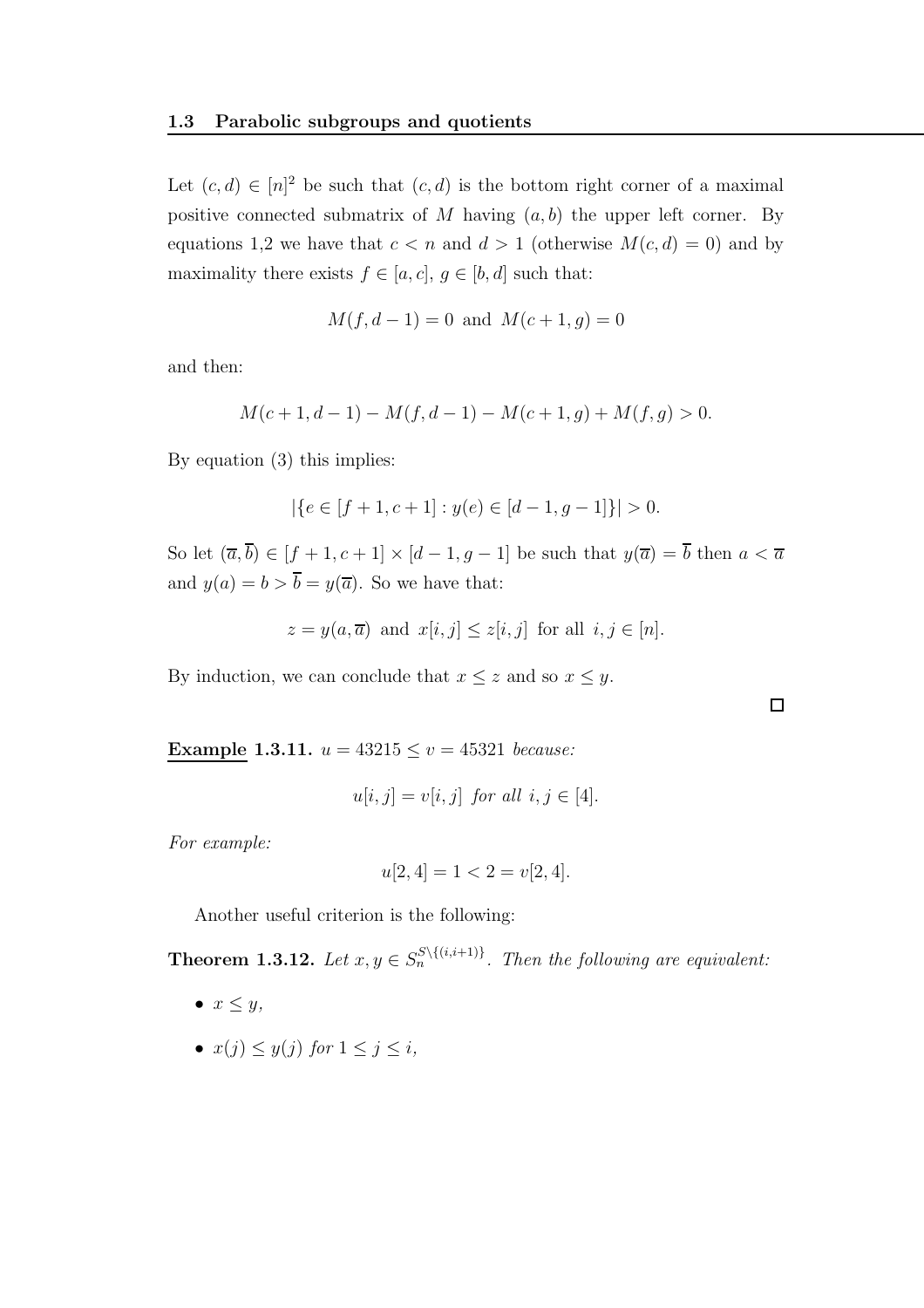•  $x(j) \geq y(j)$  for  $i + 1 \leq j \leq n$ .

Let  $v \in S_n$  we call the inversion table the sequence  $(v_1, \ldots, v_n)$  where:

$$
v_h := |\{k \in [n] : k > h, v^{-1}(k) < v^{-1}(h)\}|.
$$

An integer partition is a sequence of non-negative integers  $\lambda = (\lambda_1, \ldots, \lambda_k)$ such that  $\lambda_1 \geq \ldots \geq \lambda_k$  (when we write a partition we omit the zero parts). We identify a partition with its diagram:

$$
\{(i,j) \in (\mathbb{N}^+)^2 : 1 \le i \le k, 1 \le j \le \lambda_i\}
$$

and draw the diagram in Russian convention.

**Example 1.3.13.** In the following figure we have the diagram of  $(3, 2, 1, 1)$ 



Figure 1.3.1.

We call the elements of  $\lambda$  cells. The level of a cell  $(i, j) \in (\mathbb{N}^+)^2$  is:

$$
lv(i,j) := i + j.
$$

Let  $\lambda$  and  $\mu$  be two partitions such that  $\mu \subseteq \lambda$ . We consider the skew partition  $\lambda \setminus \mu$ . A skew partition is called a *Dyck cbs* (Dyck connected border strip) if:

- is connected.
- does not contain a  $2 \times 2$  square.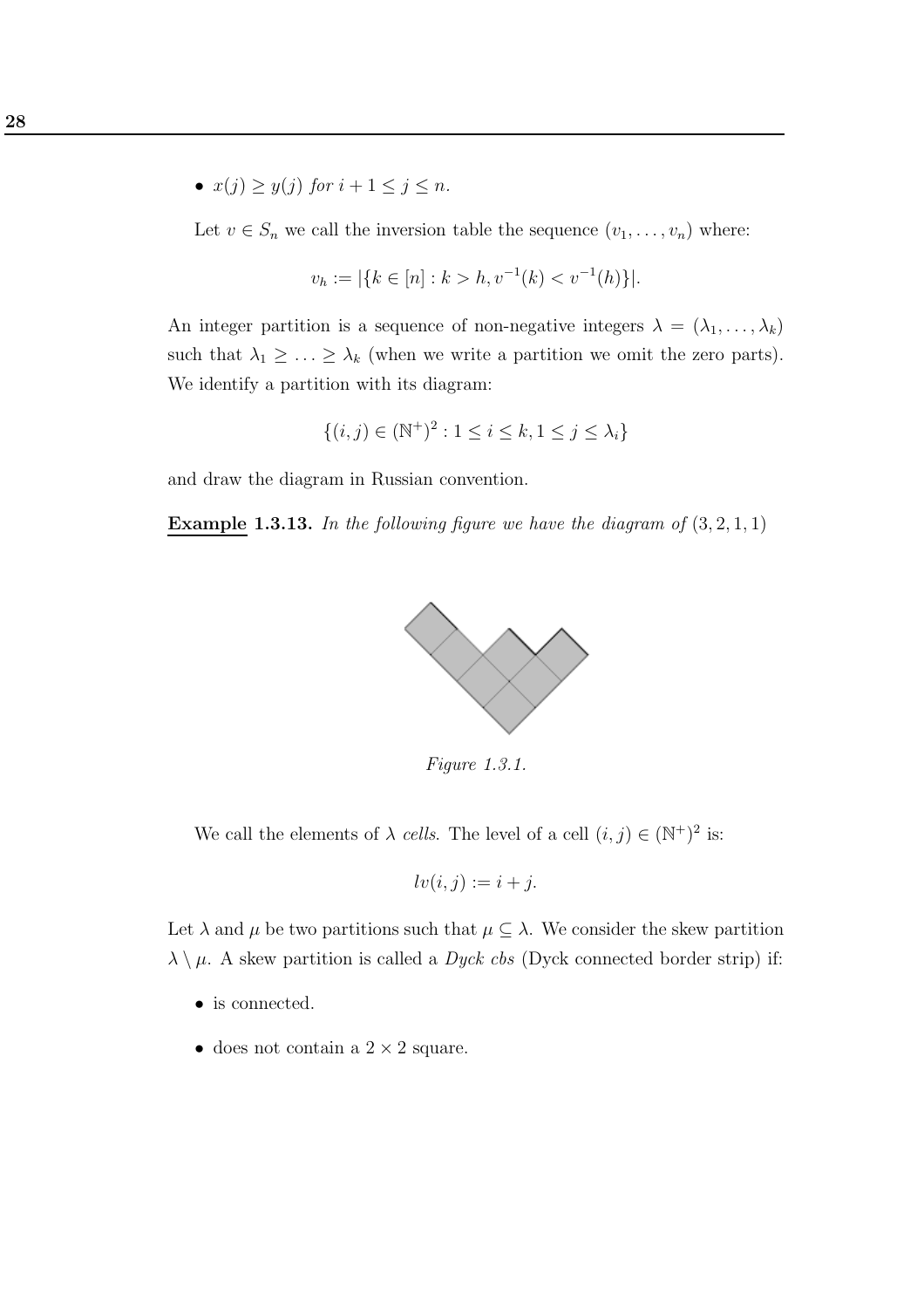• no cell in the diagram has level strictly less than the rightmost and leftmost of its cells.

Observation 1.3.14. in a Dyck cbs the rightmost and leftmost cells have the same level.

Example 1.3.15. in the following figure, we can see three different example of no Dyck cbs partitions.



Figure 1.3.2.

Example 1.3.16. in the following figure, we can see three different examples of skew partitions which are not Dyck cbs.



Figure 1.3.3.

In the sequel, we consider elements in the following quotient set:

$$
S_n^{S\setminus(i,i+1)} = \{x \in S_n : x(1) < x(2) < \ldots < x(i) \text{ and } x(i+1) < \ldots < x(n)\},
$$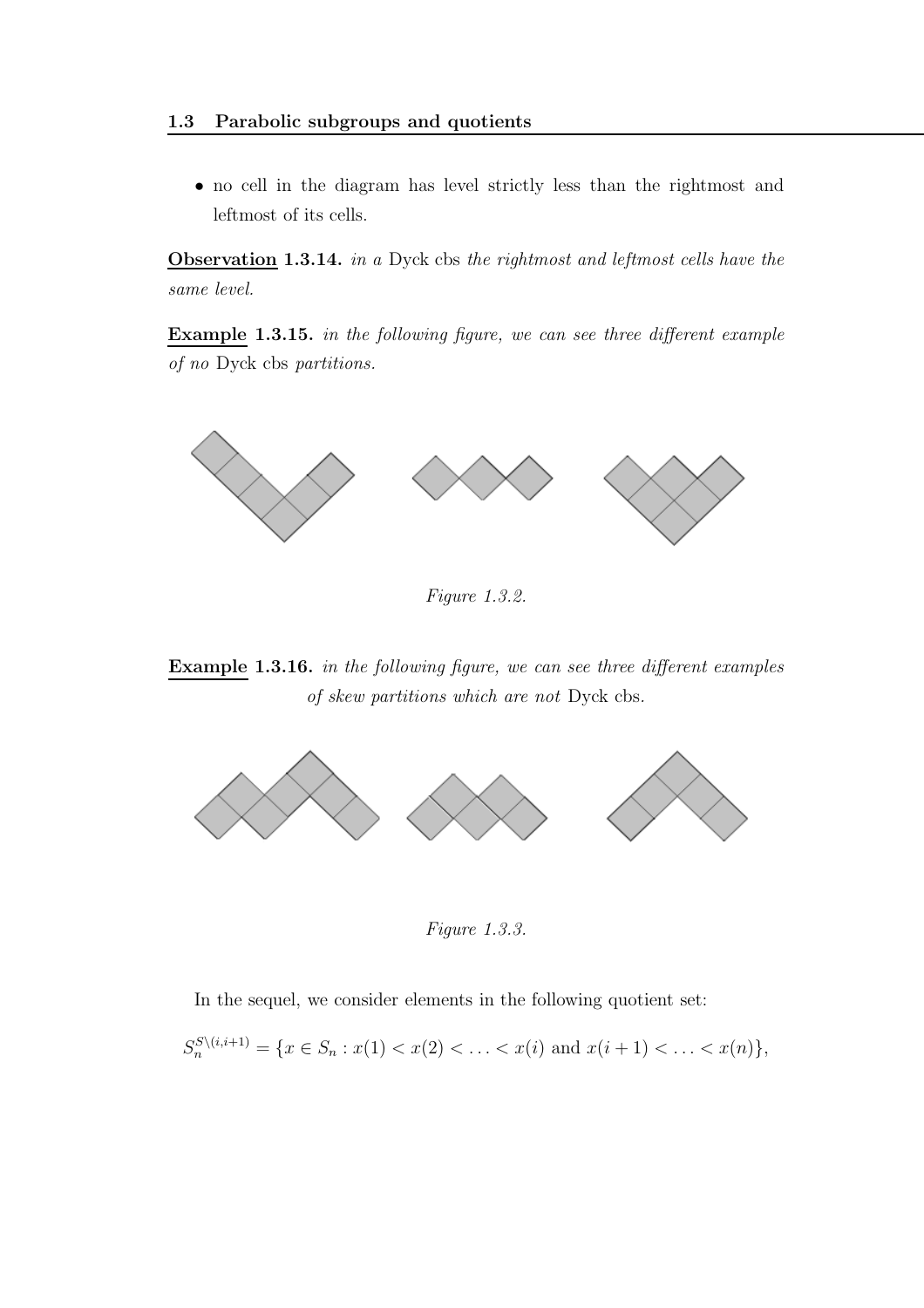these permutations are called Grasmannian permutations by Lascoux in [17] i.e. permutations  $v \in S_n$  with a unique descent  $v(i) > v(i + 1)$ . Given  $v \in S_n^{S \setminus \{(i,i+1)\}}$  we associate to v the partition:

$$
\Lambda(v) = (v(i) - i, \dots, v(1) - 1).
$$

We recall that:

**Proposition 1.3.17.** Given  $u, v \in S_n^{S \setminus \{(i,i+1)\}}$ ,  $u \leq v$  then:

$$
\Lambda(u) \subseteq \Lambda(v).
$$

For a proof see, e.g., [19].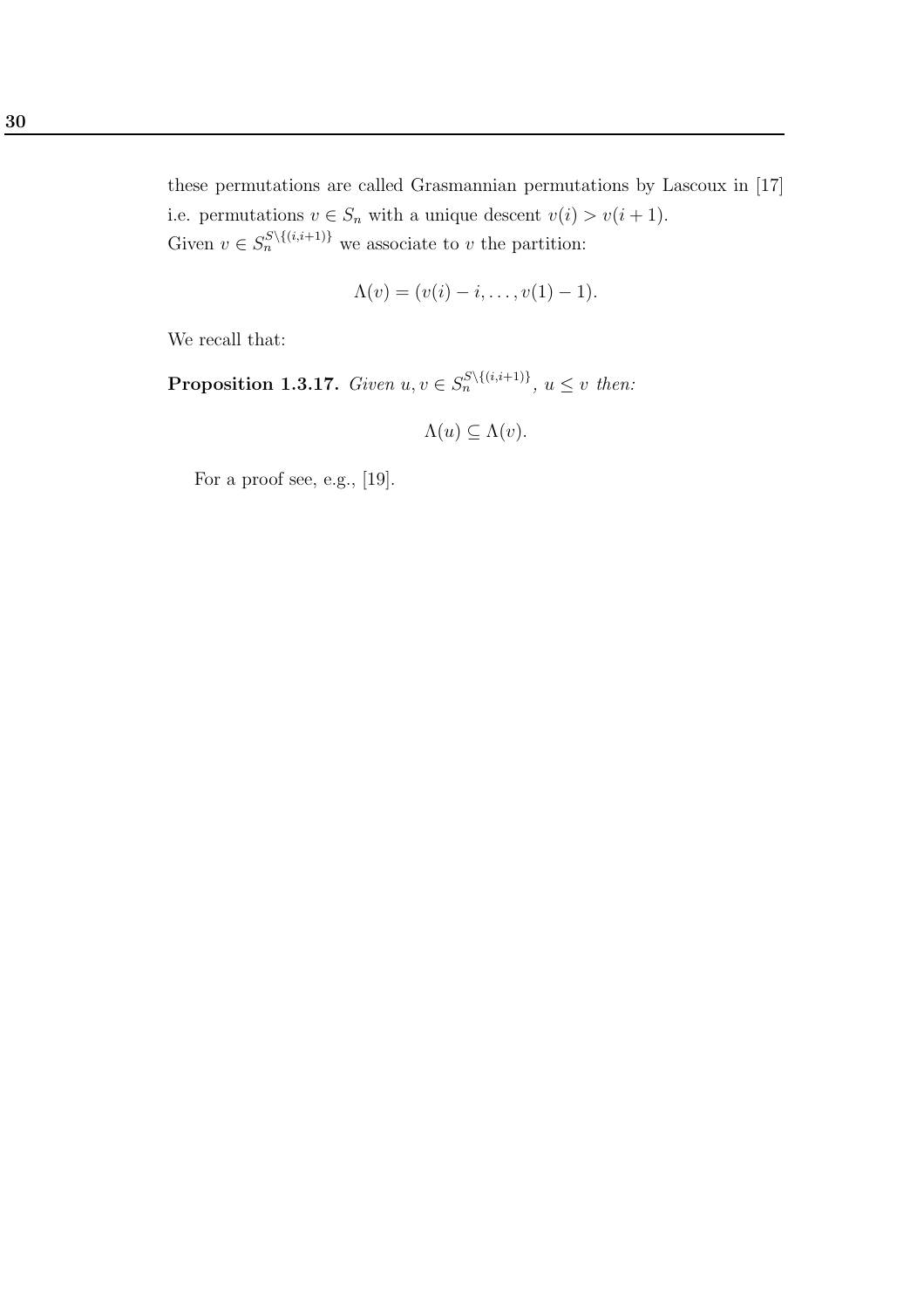#### 1.4 Permutation groups

The most important Coxeter group is certainly the symmetric group  $S_n$ , but as the reader can see in Section 3.2 , there are other Coxeter groups important in my research. We list in this Section the most important ones. We define  $S_n^B$ (the group of signed permutations) as the set of all bijections  $\pi : [\pm n] \to [\pm n]$ such that  $\pi(-x) = -\pi(x)$  for all  $x \in [n]$ . If  $v \in S_n^B$  we write:

$$
v=[v_1,\ldots,v_n],
$$

to mean that  $v(i) = v_i$  (for  $i \in [n]$ ) and call this notation the window notation. We also write  $v$  in-line notation:

$$
v=v_{-n},\ldots,v_{-1},v_1,\ldots,v_n
$$

to mean that  $v(i) = v_i$  (for  $i \in [\pm n]$ ). Finally, as for permutations we can write an element of  $S_n^B$  in disjoint cycle notation.

Example 1.4.1. Let  $v = [-2, 1, 4, 3]$ . Then the line notation and disjoint cycle notation are respectively:

$$
v = -3, -4, -1, 2, -2, 1, 4, 3
$$

$$
v = (-2, -1, 2, 1)(3, 4)(-3, -4).
$$

Let  $u, v \in S_n^B$ . The group operation uv is defined as a composition of functions.

The set of generators of  $S_n^B$  is  $S_B = \{s_1^B, \ldots, s_{n-1}^B, s_0^B\}$  where:

$$
s_i^B = [1, \dots, i-1, i+1, i, i+2, \dots, n],
$$

for  $i \in [n-1]$  and

$$
s_0^B = [-1, 2, \dots, n].
$$

**Observation 1.4.2.** If we multiply an element  $v \in S_n^B$  by  $s_i^B$  on the right the result in window notation is an exchange of the values in position i and  $i + 1$ . If we multiply an element  $v \in S_n^B$  by  $s_0^B$  on the right the result in window notation is to change the sign of the value in position 1.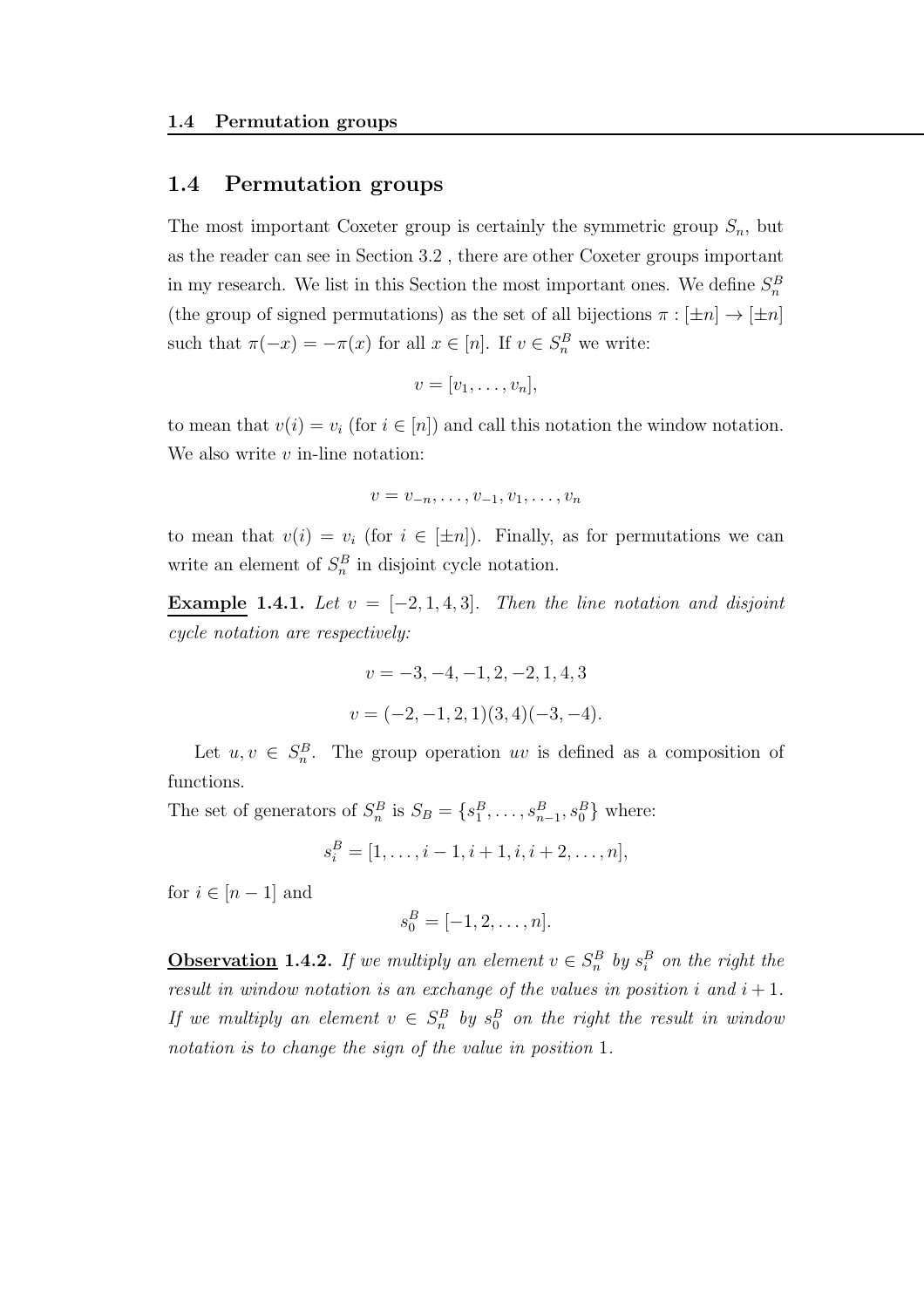$(S_n^B, S_B)$  has the structure of a Coxeter system (see, e.g., [2]) and one can show that the length function is:

 $l_B(v) = |\{(i, j) \in [n]^2 : i < j, v(i) > v(j)\}| + |\{(i, j) \in [n]^2 : i \le j, v(-i) > v(j)\}|,$ while the descent and reflection sets are:

$$
D_R(v) := \{ s_i \in S : v(i) > v(i+1) \},
$$
  
\n
$$
T_B := \{ (i, j)(-i, -j) : 1 \le i < |j| \le n \} \cup \{ (i, -i) : i \in [n] \},
$$

where  $v(0) = 0$ . We refer the reader to [2], Section 8.1 for a proof of these results.

There are some interesting subgroups of  $S_n^B$  that are Coxeter groups too. In particular:

$$
S_n^D = \{ v \in S_n^B : neg(v(1), \dots, v(n)) \equiv 0 \mod 2 \}.
$$

The set of Coxeter generators of this subgroup is:

$$
S_D = S_B \cup \{[-2, -1, 3, \dots, n]\}.
$$

For this Coxeter group the length function, descent and reflection sets are given by:

$$
l_D(v) := l_B(v) - odd(v(1), \dots, v(n)),
$$
  
\n
$$
D_R(v) = \{s_i \in S : v(i) > v(i+1)\},\
$$

where  $v(0) := -v(2)$  and

$$
T_D = \{(i, j)(-i, -j) : 1 \le i < |j| \le n\}.
$$

We refer the reader to, e.g., [2] Section 8.2, for a proof of these results. Another extension of  $S_n$  is  $\widetilde{S_n}$   $(n \geq 2)$  that is the group of all bijection  $\pi$ :  $\mathbb{Z} \to \mathbb{Z}$  such that:

$$
\pi(x+n) = \pi(x) + n,
$$

for all  $x \in \mathbb{Z}$  and

$$
\sum_{x=1}^{n} \pi(x) = \binom{n+1}{2}.
$$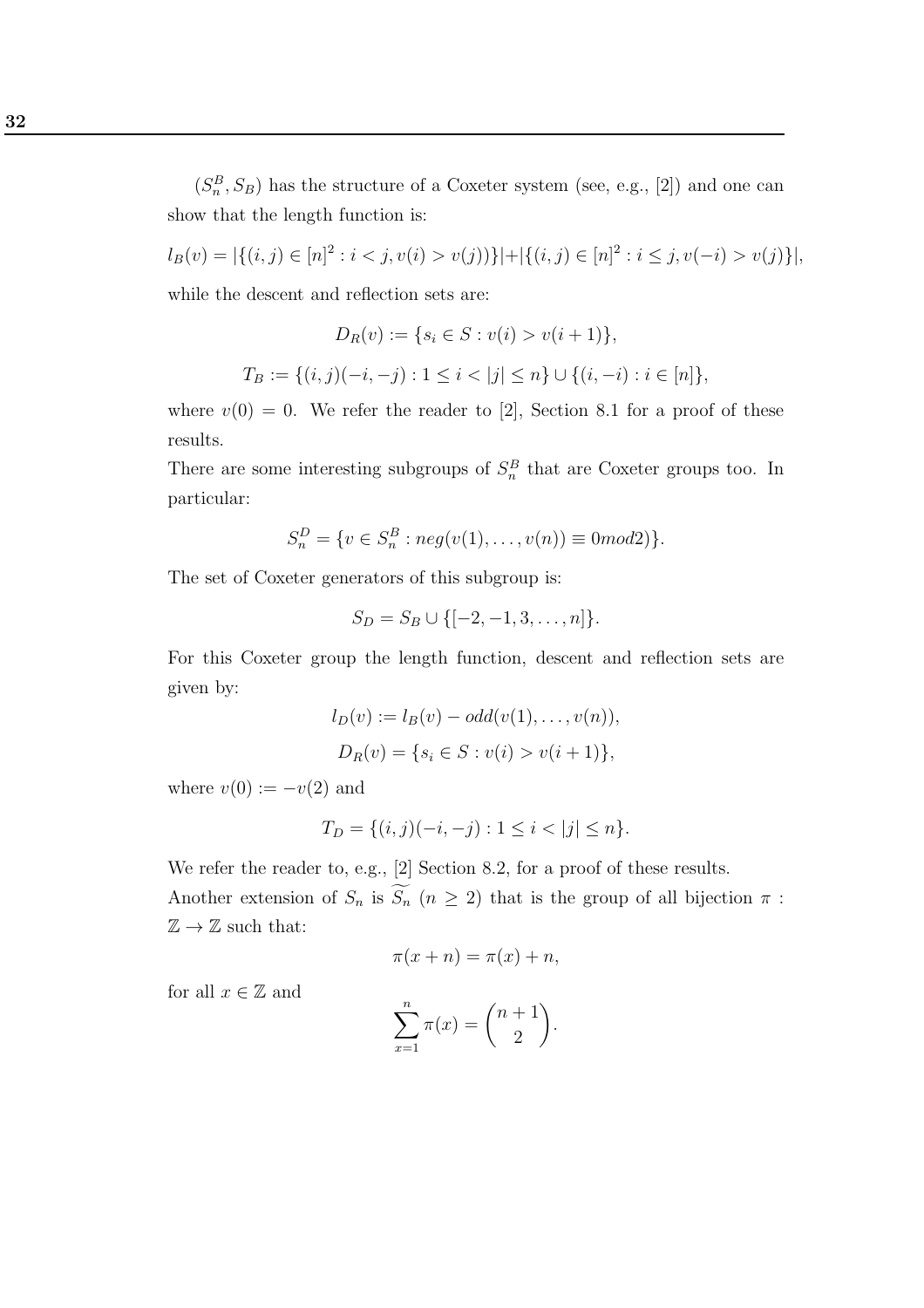**Observation** 1.4.3. Let a  $v \in \widetilde{S_n}$ . By the previous definition v is uniquely determined by its values on  $[n]$ .

By the previous observation, we can write each element  $v \in \widetilde{S_n}$  in the window form  $v = [v_1, \ldots, v_n]$  to mean that  $v(i) = v_i$  for  $i \in [n]$ . The set of Coxeter generators of this Coxetr group is  $\widetilde{S}_A = \{\widetilde{s_1}^A, \ldots, \widetilde{s_n}^A\}$  where:

$$
\widetilde{s_i}^A := [1, 2, \dots, i-1, i+1, i+2, \dots, n],
$$

for  $i \in [n-1]$  and

$$
\widetilde{s_n}^A := [0, 2, 3, \dots, n-1, n+1].
$$

As before we now list in order the length function and descent sets of  $\widetilde{S_n}^A$ :

$$
l_{\tilde{A}}(v) = |\{(i, j) \in [n] \times \mathbb{N} : i < j, v(i) > v(j)\}\}|,
$$
  

$$
D_R(v) = \{s_i \in S : v(i) > v(i+1)\}.
$$

We refer the reader, e.g., [2] Section 8.3, for proofs of these results.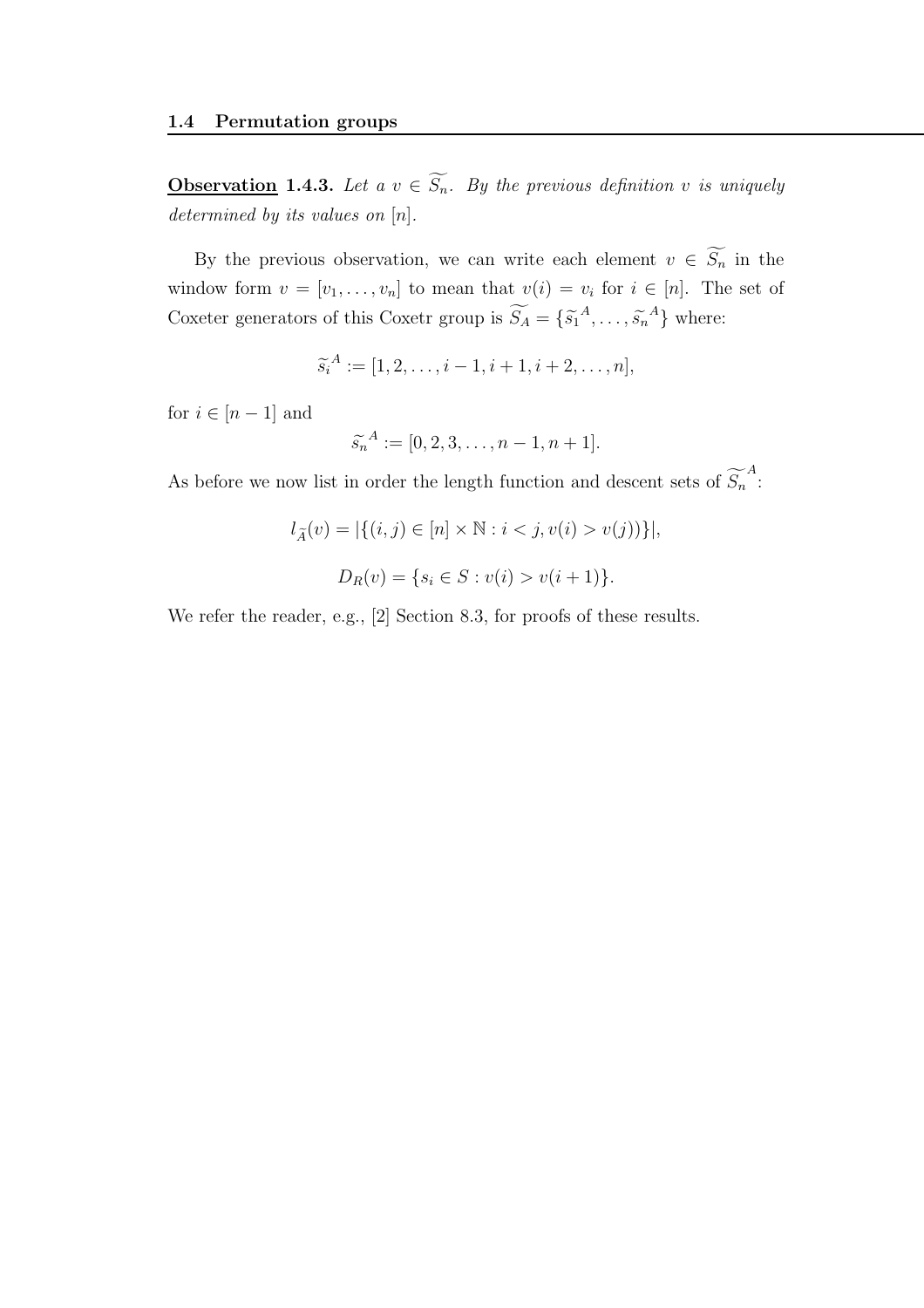#### 1.5 Kazhdan-Lusztig polynomials

In order to have a unified construction of representations of finite Coxeter groups, Kazhdan and Lusztig in [15], proposed an approach of representations based on a set of polynomials now called Kazhdan-Lusztig polynomials. These polynomials are indexed by pairs of elements in the Coxeter groups W and are related to the Brhuat order of W and the descent set of its elements. There are several ways to define Kazhdan-Lusztig polynomials,for example by Hecke algebra (see [11]), here we give a list of Definition-Theorem. In this section, we define also other useful families of polynomials such as R-polynomials and Re-polynomials and, in some sense, we will see that these other two families of polynomials are equivalent to the Kazhdan-Lusztig polynomials.

Theorem 1.5.1 (Definition-Theorem). There is a unique family of polynomials  ${R_{u,v}(q)}_{u,v \in W} \subseteq \mathbb{Z}[q]$  such that:

- $R_{u,v}(q) = 0$  if  $u \le v$ ,
- $R_{u,v}(q) = 1$  if  $u = v$ ,
- if  $s \in D_R(v)$  then:

$$
R_{u,v}(q) = \begin{cases} R_{us,vs}(q), & \text{if } s \in D_R(u), \\ qR_{us,vs}(q) + (q-1)R_{u,vs}(q), & \text{if } s \notin D_R(u). \end{cases}
$$

It is easy to see that the last property of the previous Definition-Theorem can be used in a math software to compute  $R$ -polynomials by induction on  $l(v).$ 

**Example 1.5.2.** Let  $(W, S) = (S_3, \{(1, 2), (2, 3)\})$  and  $u = 123$ ,  $v = 321$  then by Theorem 1.5.1 we can easily compute:

$$
R_{123,321}(q) = qR_{213,231}(q) + (q-1)R_{123,231}(q).
$$

Compute now  $R_{213,231}(q)$ :

$$
R_{213,231}(q) = qR_{231,213}(q) + (q-1)R_{213,213}(q) = q-1
$$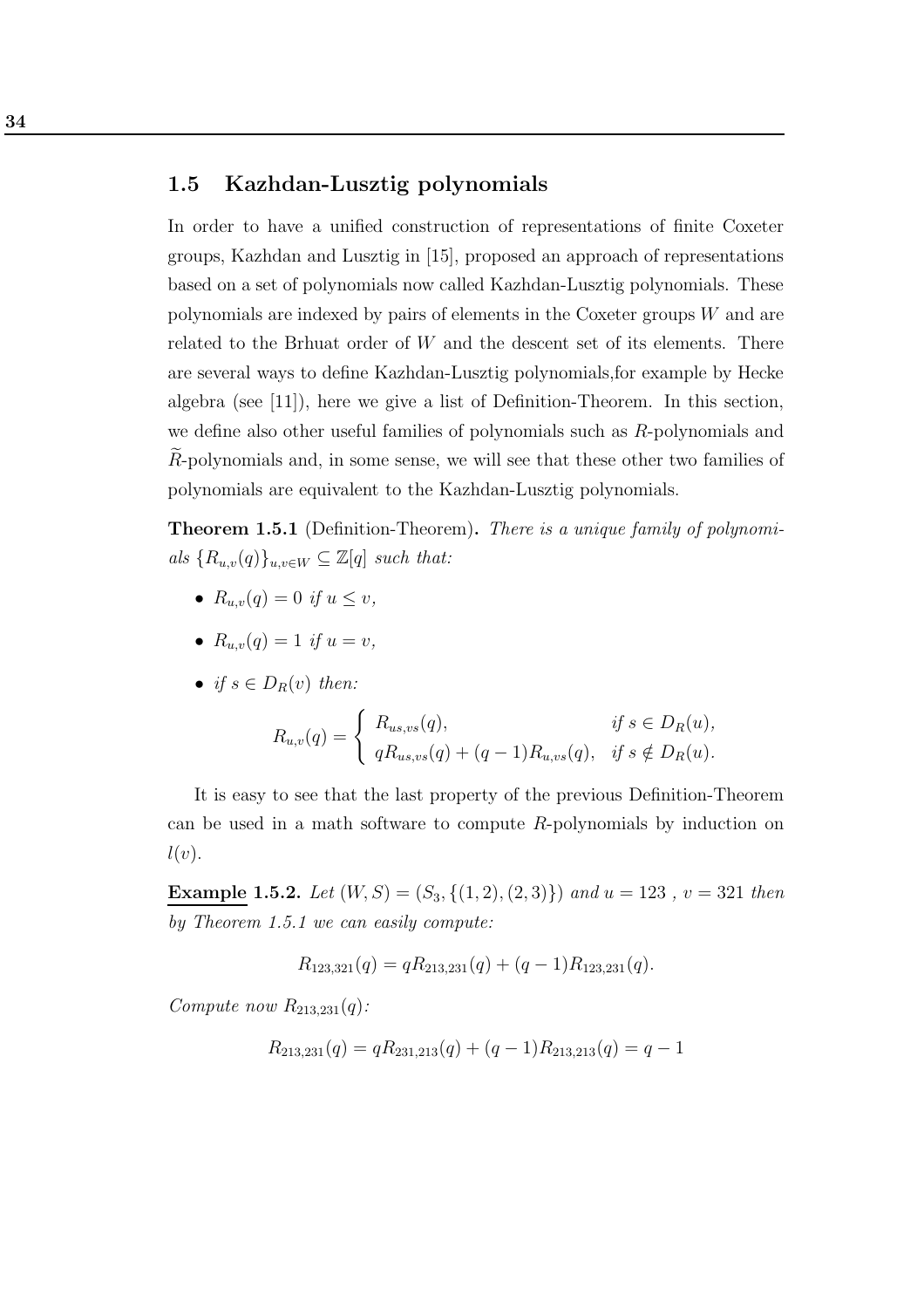and  $R_{123,231}(q)$ :

$$
R_{123,231}(q) = qR_{132,213} + (q-1)R_{123,213} = 0 + (q-1)(qR_{213,123} + (q-1)R_{123,123}) = (q-1)^2.
$$

Then finally:

$$
R_{123,321}(q) = q(q-1) + (q-1)^3 = q^3 - 2q^2 + 2q - 1.
$$

Here we list some classical results (see [2] Section 5 for the proofs):

**Proposition 1.5.3.** Let  $u, v \in W$  with  $u \leq v$ . Then  $R_{u,v}(0) = (-1)^{l(u,v)}$  and  $R_{u,v}$  is a monic polynomial of degree  $l(u,v)$ .

**Proposition 1.5.4.** Let  $u, v \in W$  with  $u \leq v$ . Then:

$$
q^{l(u,v)} R_{u,v}(\frac{1}{q}) = (-1)^{l(u,v)} R_{u,v}(q).
$$

Proposition 1.5.5. Let W be a finite Coxeter group. Then:

- $R_{u,v}(q) = R_{u^{-1},v^{-1}}(q),$
- $R_{u,v}(q) = R_{w_0v,w_0u}(q)$ ,

for all  $u, v \in W$ 

Using the R-polynomials, we can define Kazhdan-Lusztig polynomials.

Theorem 1.5.6 (Definition-Theorem). There is a unique family of polynomials  $\{P_{u,v}(q)\}_{u,v\in W}\subseteq \mathbb{Z}[q]$  (usually called Kazhdan-Lusztig polynomials) such that:

- $P_{u,v}(q) = 0$  if  $u \le v$ ,
- $P_{u,v}(q) = 1$  if  $u = v$ ,
- $\bullet \hspace{0.1cm} deg(P_{u,v}(q)) \leq \frac{l(u,v)-1}{2}$  $\frac{v}{2}$  if  $u < v$ ,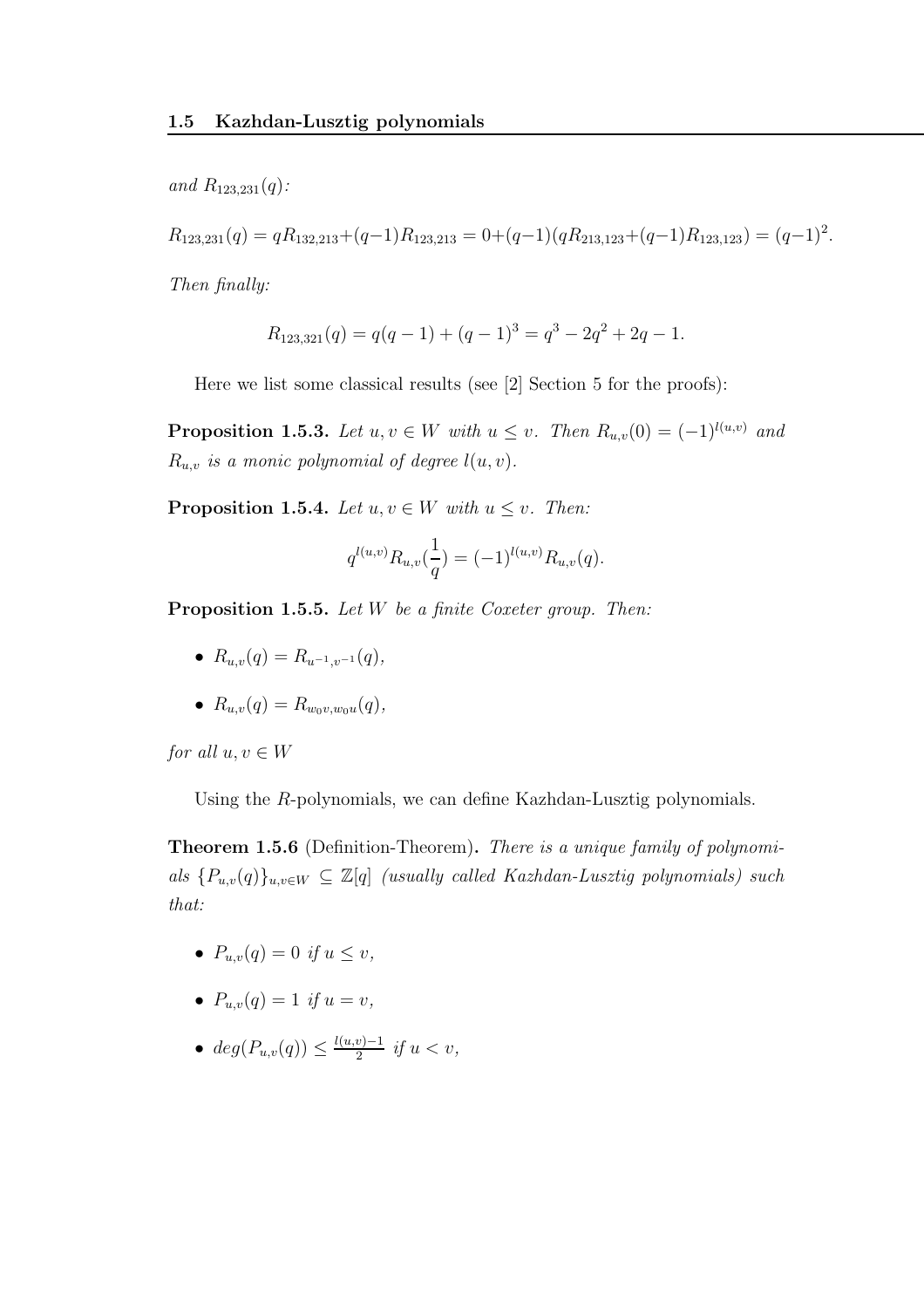• if  $u \leq v$  then:

$$
q^{l(v)-l(u)}P_{u,v}(\frac{1}{q}) = \sum_{a \in [u,v]} R_{u,a}(q)P_{a,v}(q).
$$

As for the R-polynomials the last condition in the previous Definition-Theorem can be used in a math software to compute Kazhdan-Lusztig polynomials.

Example 1.5.7. Let  $(W, S) = (S_3, \{(1, 2), (2, 3)\})$  and  $u = 123$ ,  $v = 321$  then by the previous Theorem we can easily compute:

$$
q^{l(321)-l(123)}P_{123,321}(\frac{1}{q})-P_{123,321}(q)=\sum_{123
$$

$$
= R_{123,213}(q)P_{213,321}(q) + R_{123,132}(q)P_{132,321}(q) + R_{123,231}(q)P_{231,321}(q) +
$$

 $+R_{123,312}(q)P_{312,321}(q) + R_{123,321}(q)P_{321,321}(q)$ 

and then we can deduce from this that:

$$
q^{l(321)-l(123)}P_{123,321}(\frac{1}{q})-P_{123,321}(q)=q^3-1
$$

and using the third point of the previous Theorem that  $P_{123,321}(q) = 1$ .

As before, here are some results useful to recall.

**Proposition 1.5.8.** Let  $u, v \in W$ ,  $u \leq v$  then  $P_{u,v}(0) = 1$ .

Proposition 1.5.9. Let W be a Coxeter group. Then:

- $P_{u,v}(q) = P_{u^{-1},v^{-1}}(q)$  for all  $u, v \in W$ ,
- if W is finite then  $P_{u,v}(q) = P_{w_0uw_0,w_0vw_0}(q)$  for all  $u, v \in W$ .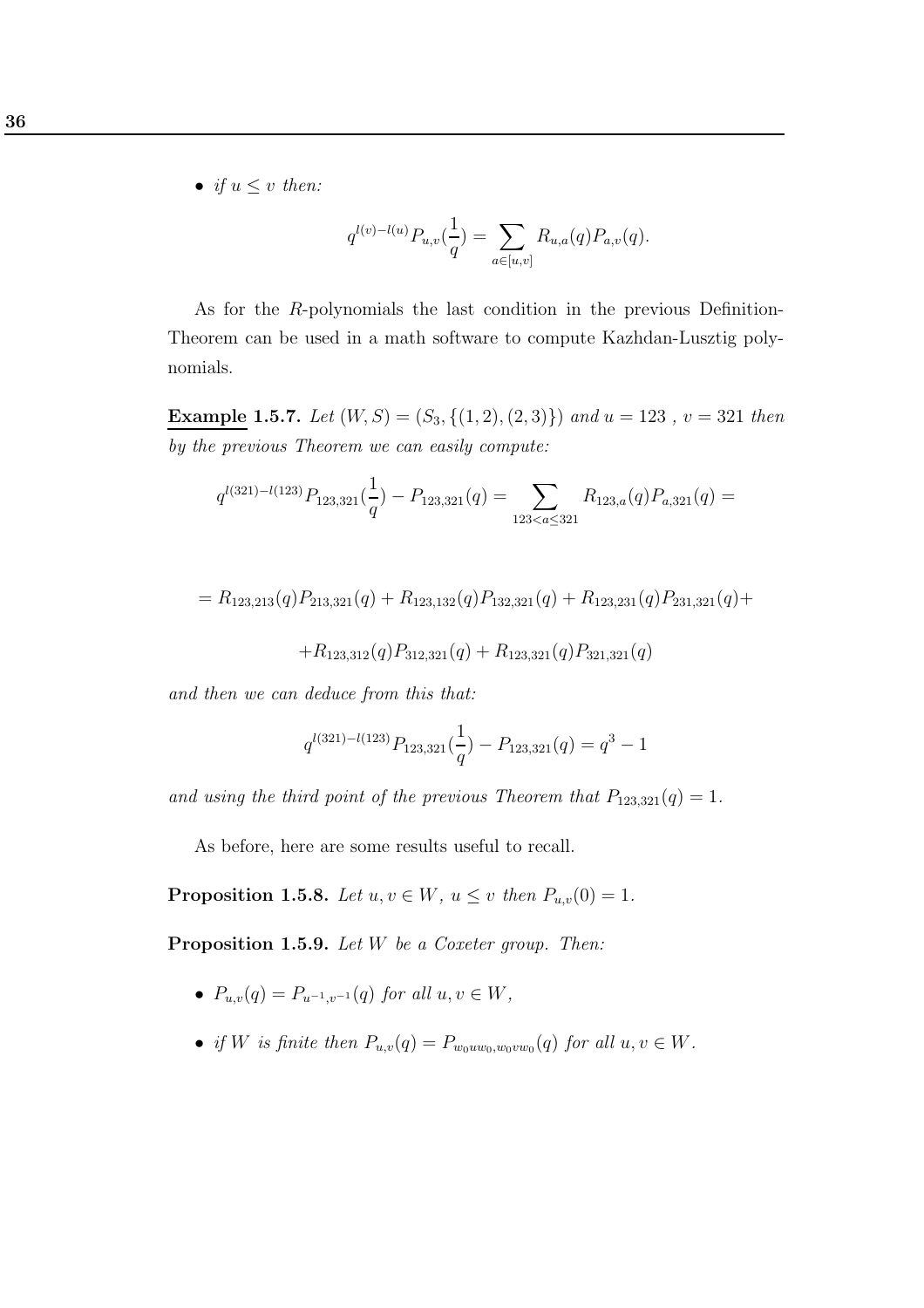*Proof.*  $(P_{u,v}(q) = P_{u^{-1},v^{-1}}(q))$ : We prove this by induction on  $l(u, v)$ . Suppose that  $l(u, v) = 0$  then  $u = v$  and the relation is clear. If  $l(u, v) > 0$  then:

$$
q^{l(u,v)}P_{u,v}(\frac{1}{q})-P_{u,v}(q)=\sum_{u
$$

We know by Proposition 1.5.5 and Proposition 1.2.4 that:

$$
l(u, v) = l(u^{-1}, v^{-1})
$$
 and  $R_{u,v}(q) = R_{u^{-1}, v^{-1}}(q)$ 

and so with the first:

$$
deg(P_{u^{-1},v^{-1}}(q)) < \frac{l(u^{-1},v^{-1})}{2} = \frac{l(u,v)}{2},
$$
\n(4)

with the second:

=

$$
q^{l(u,v)}P_{u^{-1},v^{-1}}(\frac{1}{q}) - P_{u^{-1},v^{-1}}(q) = \sum_{u^{-1} < a \le v^{-1}} R_{u^{-1},a}(q)P_{a,v^{-1}}(q) = \sum_{u^{-1} < a \le v} R_{u,a}(q)P_{a,v}(q) = q^{l(u,v)}P_{u,v}(\frac{1}{q}) - P_{u,v}(q)
$$

and by this relation, (4) and induction, we can conclude that:

$$
P_{u,v}(q) = P_{u^{-1},v^{-1}}(q).
$$

 $(P_{u,v}(q) = P_{w_0uw_0, w_0vw_0}(q))$ : We have that:

$$
q^{l(u,v)}P_{u,v}(\frac{1}{q})-P_{u,v}(q)=\sum_{u
$$

by Proposition 1.5.5:

$$
= \sum_{w_0v \le a < w_0u} R_{u,w_0a}(q) P_{w_0a,v}(q) = \sum_{w_0vw_0 \le aw_0 < w_0uw_0} R_{w_0uw_0,aw_0}(q) P_{aw_0,w_0vw_0}(q) =
$$
  

$$
= q^{l(u,v)} P_{w_0uw_0,w_0vw_0}(q) \left(\frac{1}{q}\right) - P_{w_0uw_0,w_0vw_0}(q)
$$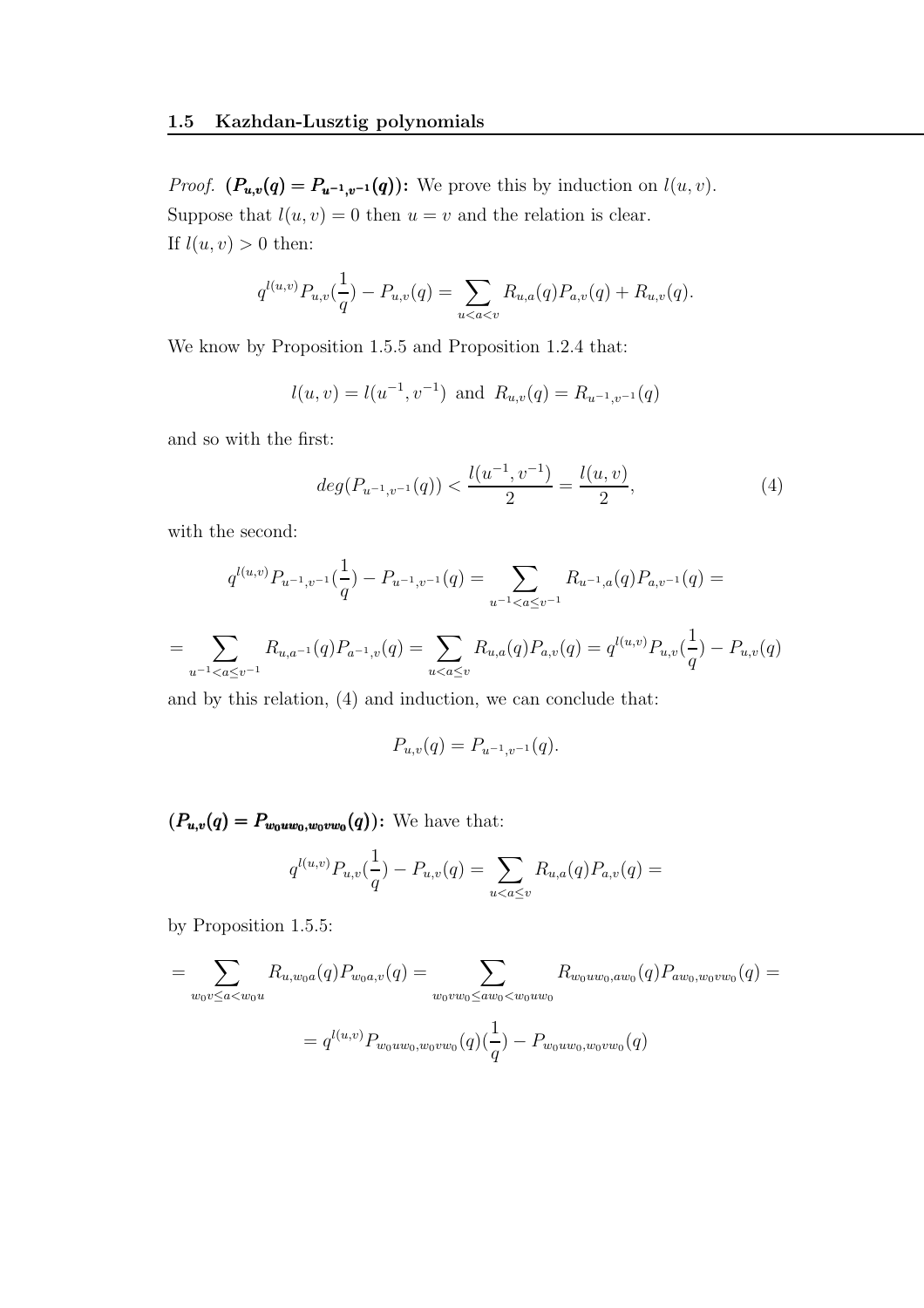and, as before, we conclude:

$$
P_{u,v}(q) = P_{w_0uw_0, w_0vw_0}(q).
$$

 $\Box$ 

One of the main problems about Kazhdan-Lusztig polynomial is to find a combinatorial interpretation for them. Even for the symmetric group only some partial results are known. Here we list some of these results:

**Theorem 1.5.10** (B. Shapiro - M. Shapiro - A. Vainshtein). Let  $v \in S_n$  be such that  $D_R(v) \subseteq \{1, n-1\}$ . Then:

$$
P_{u,v}(q) = (1+q)^r,
$$

where  $r := |\{j \in [v(n) + 1, v(1) - 2] : \sum_{i=1}^{j} u(i) = {\binom{j+1}{2}}\}$  $\binom{+1}{2}$  }|.

**Example 1.5.11.** Given  $u = 321465$ ,  $v = 623451$  we have that:

$$
r = |\{3, 4\}| = 2
$$

and so by Theorem 1.5.10  $P_{u,v}(q) = 1 + 2q + q^2$ .

**Theorem 1.5.12.** Let  $u, v \in S_n$ ,  $u \le v$ , be such that  $[2, n-2] \subseteq D_R(v)$  then:

$$
P_{u,v}(q) = \begin{cases} 1 + q^{v(1)-v(n)}, & \text{if } u(n) > v(1) \ge v(n) > u(1), \\ 1, & \text{otherwise.} \end{cases}
$$

**Proposition 1.5.13.** Let  $u, v \in W$ ,  $u \leq v$ . If  $s \in D_R(v)$  then:

$$
P_{u,v}(q) = P_{us,v}(q).
$$

**Theorem 1.5.14.** Let  $v \in S_n$ . Then the following are equivalent:

- $P_{e,v}(q) = 1$ .
- $P_{u,v}(q) = 1$  for all  $u \leq v$ .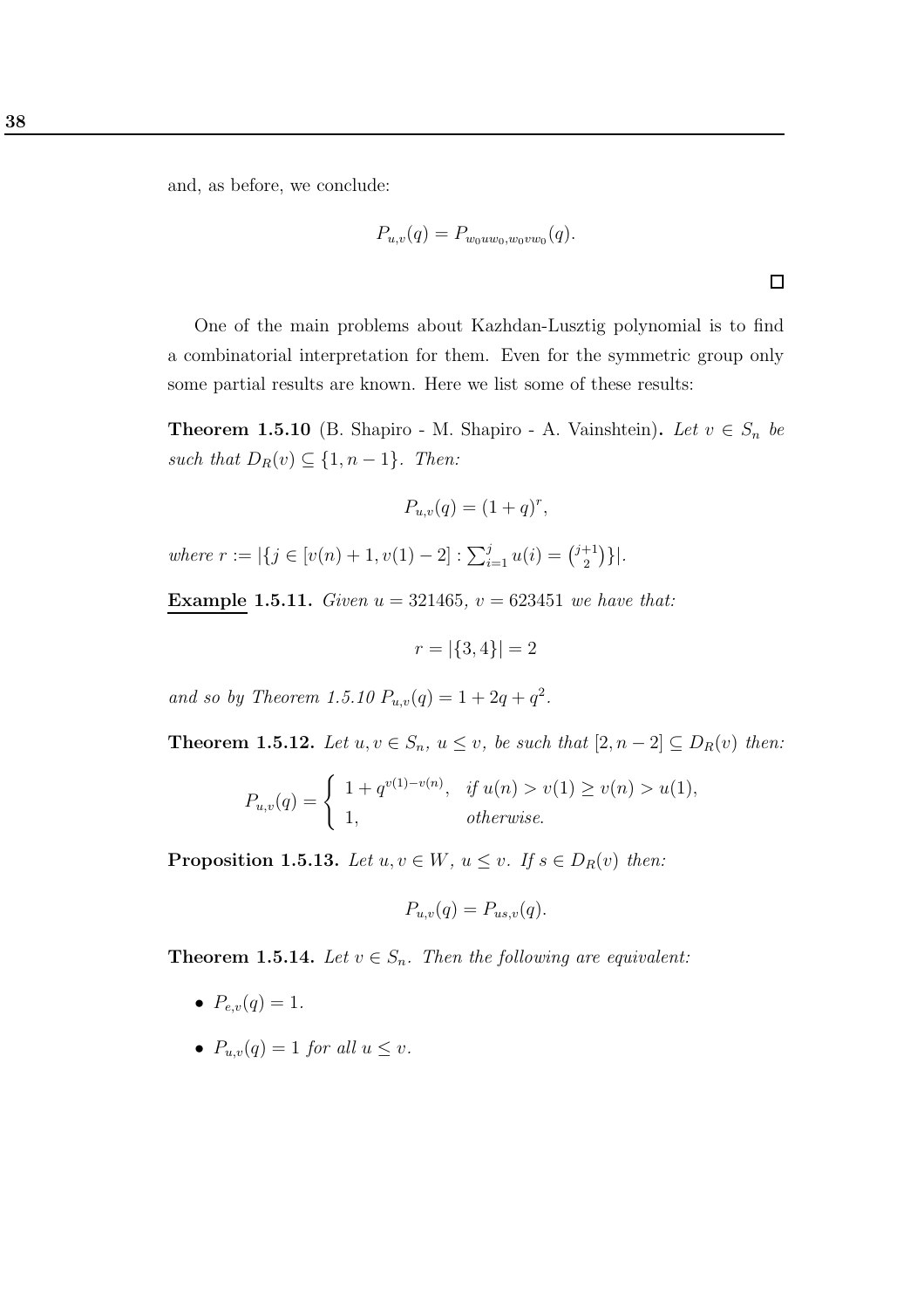• v is  $3412$ -avoiding and  $4231$ -avoiding.

the proof of the first two Theorems appears in [23], while the last appears in [16].

M. Dyer in 1987 [9] and G.Lusztig in 1980 (see [2] Section 5.6) independently posed the following:

Conjecture 1.5.15 (M. Dyer - G. Lusztig). Let  $u, v \in S_n$  and  $x, y \in S_m$  then:

$$
[u, v] \cong [x, y] \Rightarrow P_{u,v}(q) = P_{x,y}(q).
$$

This Conjecture states that the value of the Kazhdan-Lusztig polynomials depend only on the poset structure. In recent years the previous Conjecture has been proved for particular cases, when  $[u, v]$  is a lattice (see [3]), when  $u = x = e$  (see [8]) and for element  $u, v \in W$  such that  $l(u, v) \leq 5$  (see [4] and [5]). We define now another class of polynomials:

**Theorem 1.5.16** (Definition-Theorem). Let  $u, v \in W$ , then there exists a unique polynomial  $\widetilde{R}_{u,v}(q) \in \mathbb{N}[q]$  such that:

$$
R_{u,v}(q) = q^{\frac{l(u,v)}{2}} \widetilde{R}_{u,v}(q^{\frac{1}{2}} - q^{-\frac{1}{2}}).
$$

The advantage of the  $\widetilde{R}$ -polynomials over the R-polynomials is that the coefficients are all natural numbers.

Observation 1.5.17. the previous Definitions-Theorems say that computing the Kazhdan-Lusztig polynomials is equalent to computing the  $R$  or  $\overline{R}$  polynomials.

We now list some classical results for  $\widetilde{R}$ -polynomials.

**Proposition 1.5.18.** Given  $u, v \in W$ ,  $u \leq v$  and  $s \in D_R(v)$ , then:

$$
\widetilde{R}_{u,v}(q) = \begin{cases}\n\widetilde{R}_{us,vs}(q), & \text{if } s \in D_R(u), \\
\widetilde{R}_{us,vs}(q) + q \widetilde{R}_{u,vs}(q), & \text{if } s \notin D_R(u).\n\end{cases}
$$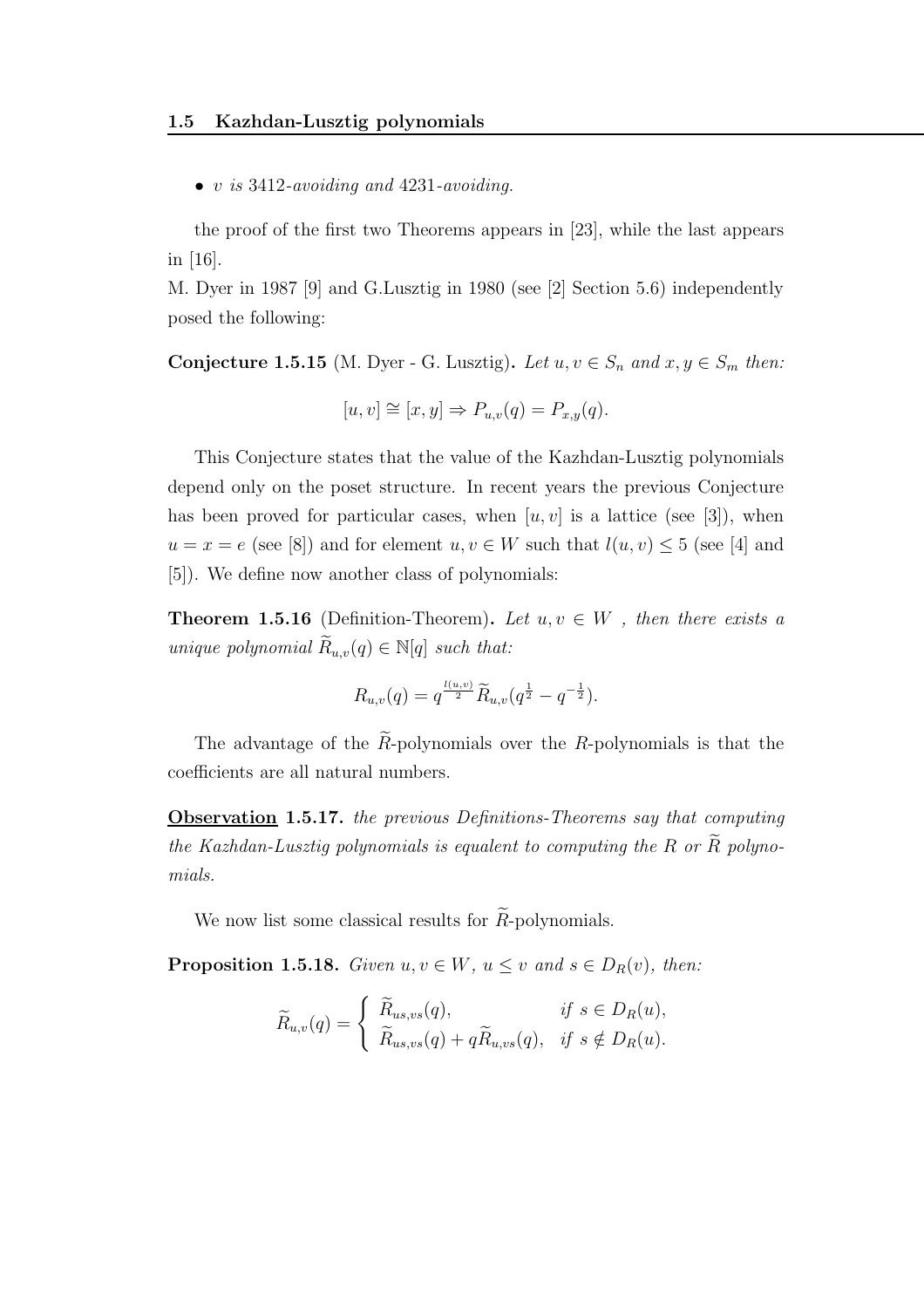**Proposition 1.5.19.** Given  $u, v \in W$ ,  $u \leq v$ . Then  $\widetilde{R}_{u,v}(q)$  is a monic polynomial of degree  $l(u, v)$ .

We now define a function that will be used in Conjecture 2.1.5.

**Definition 1.5.20.** Let W be a Coxeter group,  $u, v \in W$  with  $u \leq v$ , we define:

$$
\overline{\mu}(u,v) := \begin{cases} [q^{\frac{l(u,v)-1}{2}}]P_{u,v}(q), & \text{if } l(u,v) \equiv 1 \text{mod} 2, \\ 0, & \text{otherwise}, \end{cases}
$$

where with  $[q^i]P_{u,v}(q)$  we denote the coefficient of  $q^i$  in  $P_{u,v}(q)$ .

We recall here, some classical results on  $\overline{\mu}(u, v)$  (for proof see [2] and [11]).

Proposition 1.5.21. Let W a finite Coxeter group. Then:

$$
\overline{\mu}(u,v) = \overline{\mu}(w_0v,w_0u),
$$

for all  $u, v \in W$ .

**Proposition 1.5.22.** Let  $u, v \in W$ ,  $u \leq v$ , be such that  $\overline{\mu}(u, v) \neq 0$  and  $l(u, v) > 1$ . Then  $D_R(v) \subseteq D_R(u)$ .

**Theorem 1.5.23.** Given  $u, v \in W$ ,  $u \leq v$  and  $s \in D_R(v)$ . Then:

$$
P_{u,v}(q) = q^{1-c} P_{us,vs}(q) + q^c P_{u,vs}(q) - \sum_{z:s \in D_R(z)} q^{\frac{l(z,v)}{2}} \overline{\mu}(z, vs) P_{u,z}(q),
$$

where  $c = 1$  if  $s \in D_R(u)$ , and  $c = 0$  otherwise.

**Proposition 1.5.24.** Let  $u, v \in W$ ,  $u \leq v$ , be such that  $\overline{\mu}(u, v) \neq 0$  and  $l(u, v) > 1$  then  $D_R(v) \subseteq D_R(u)$ .

*Proof.* Given  $s \in D_R(v)$  suppose by contradiction that  $s \notin D_R(u)$ . Using Proposition 1.5.13 then:

$$
P_{u,v}(q) = P_{us,v}(q)
$$

and so:

$$
\overline{\mu}(u,v) = [q^{\frac{l(u,v)-1}{2}}]P_{u,v}(q) = [q^{\frac{l(u,v)-1}{2}}]P_{us,v}(q),
$$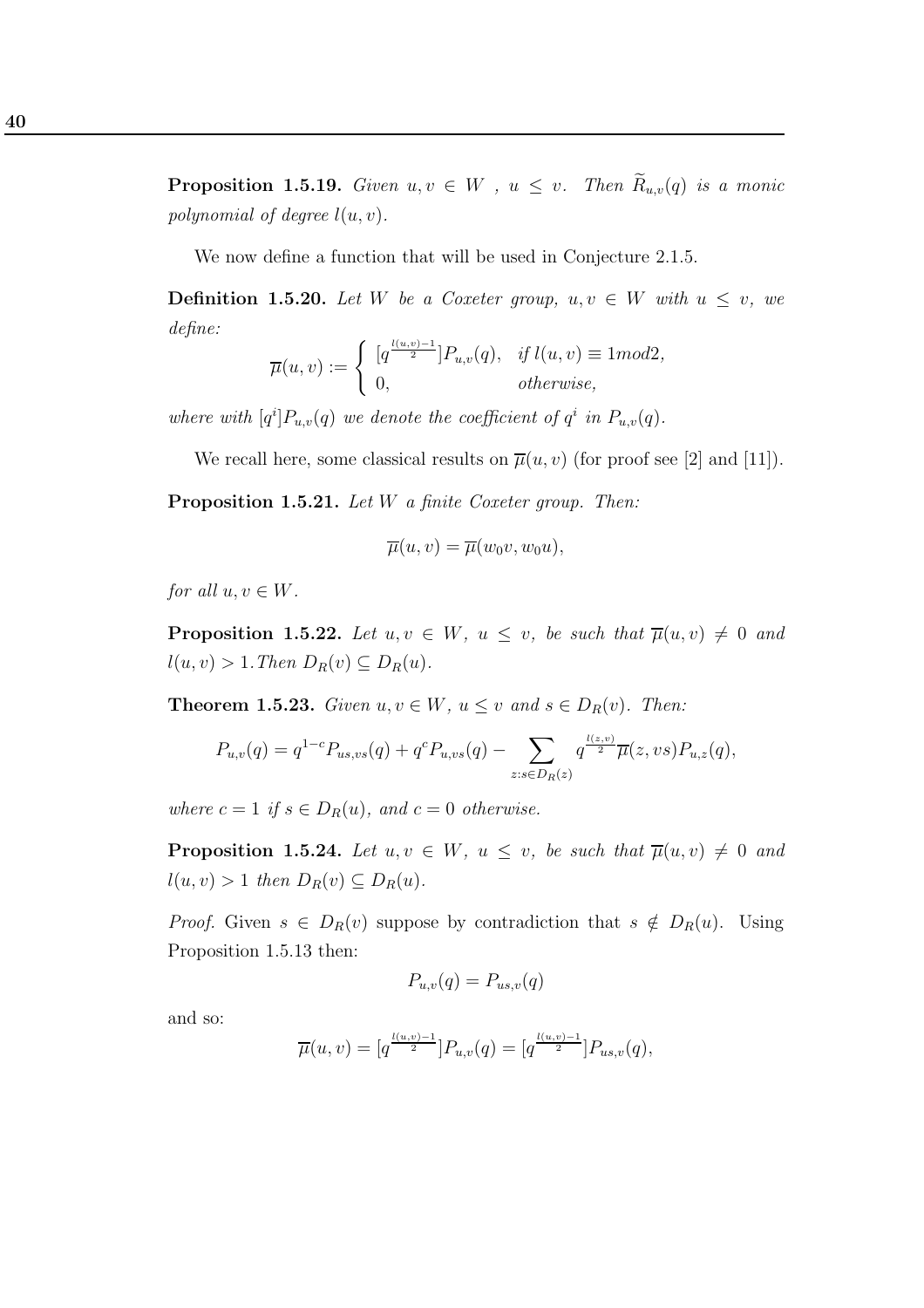but we have also that (recall Definition-Theorem 1.5.6):

$$
deg(P_{us,v}) \leq \frac{l(us,v)}{2} = \frac{l(u,v)-2}{2},
$$

so  $\overline{\mu}(u, v) = 0$  and this contradiction shows that  $s \in D_R(u)$ .

We will use in the sequel the following Theorem (due to Brenti in [5])

**Theorem 1.5.25.** Let  $u, v \in S_n^{S \setminus \{s_i\}}$  then:

$$
\overline{\mu}(u,v) = \begin{cases} 1, & \text{if } \Lambda(v) - \Lambda(u) \text{ is a Dyck} \text{ } cbs, \\ 0, & \text{otherwise.} \end{cases}
$$

The last result will be used in Section 3.3 to prove Conjecture 2.1.8 in the Grassmannian case. There are many others results about the  $\overline{\mu}$  function, we refer for interested reader to  $[18],[25],[22],[14]$  and  $[21]$ .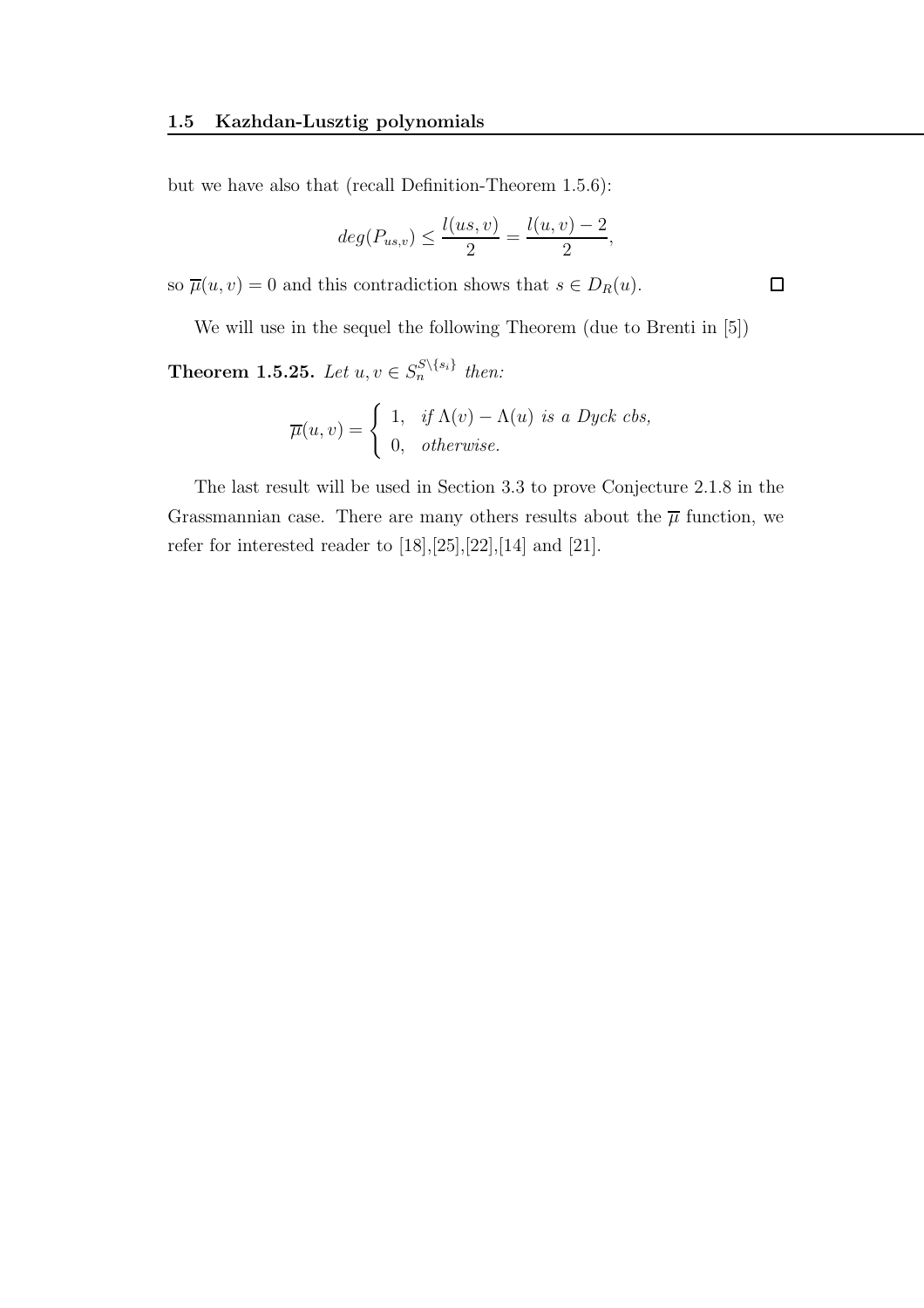#### 1.6 Linear Coxeter system and Boolean elements

For more informations and proof about Boolean elements, we refer to [20].

**Definition 1.6.1.** A Coxeter system  $(W, \{s_1, \ldots, s_n\})$  is called linear if:

- $(s_i s_j)^r = e$ , for  $r \ge 3$  if  $|i j| = 1$ ,
- $s_i s_j = s_j s_i$ , if  $1 < |i j| < n 1$ .

W is called strictly linear if also  $s_1s_n = s_ns_1$ .

Observation 1.6.2. The diagram of a Coxter linear group not strictly and strictly are shows in the following figure:



Figure 1.6.1.

Let  $(W, \{s_1, \ldots, s_n\})$  be any Coxeter system and let t be a reflection in W we call  $t$  a Boolean reflection if it admits a reduced expression:

$$
t = s_1 \cdots s_{n-1} s_n s_{n-1} \cdots s_1.
$$

Every element  $w \in W$  such that  $w \leq t$  is called a Boolean element.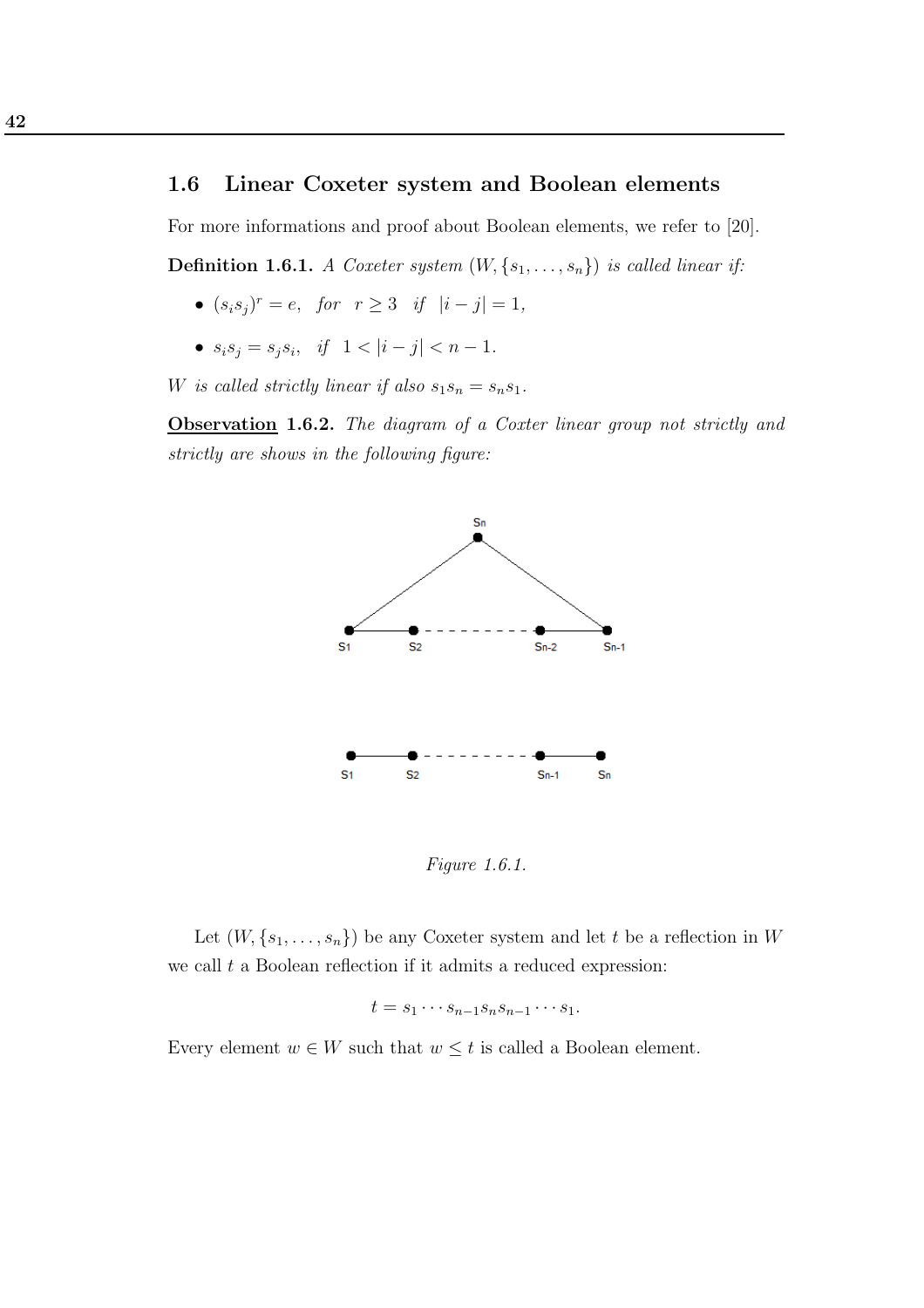**Observation 1.6.3.** It's easy to see that any Boolean permutations is covexillary i.e. 3412-avoiding.

Example 1.6.4. In the symmetric group, the Boolean reflections are the reflection and the Boolean elements are the permutation  $v \le t = (a, b)$  (for some  $a, b \in [n]^2$ ).

Given  $v \in W$ , Boolean element, we denote by  $\overline{v}_h$  the number of times that  $s_h$  appears in a reduced expression of  $v(h \in [n])$ .

There is an interesting version of Lifting Lemma about Boolean elements.

**Lemma 1.6.5.** Given a Coxeter system  $(W, S)$ , a Boolean element  $u \in W$ and  $u^*$  a reduced expression of u that is a subword of a Boolean reflection  $t$ . Then:

- any other reduced expression u' of u such that  $u' \leq t$  is linked by  $u^*$  by a sequence of short braid move of the type  $\alpha_{s,s'} = ss'$   $(s, s' \in S)$ .
- any other expression  $u'$  of u such that  $u' \leq t$  is linked by  $u^*$  by a sequence of short braid move of the type  $\alpha_{s,s'} = ss'$   $(s, s' \in S)$  and null move.

We list now some useful result about Boolean elements and Kazhdan-Lusztig polynomials.

**Theorem 1.6.6** (M. Marietti). Let u, v Boolean elements in  $S_{n+1}$  with  $u \leq v$ . Then:

$$
P_{u,v}(q) = (1+q)^b,
$$

where:

$$
b = |\{k \in [n] : \overline{v}_k = \overline{v}_{k+1} = 2, \overline{u}_{k+1} = 0\}|.
$$

Example 1.6.7. In  $S_n$  given  $u = e$  and  $v = (1, 2)(2, 3)(3, 4)(2, 3)(1, 2)$  then  $b = 1$  in fact:

•  $\overline{v}_1 = 2, \overline{v}_2 = 2, \overline{v}_3 = 1,$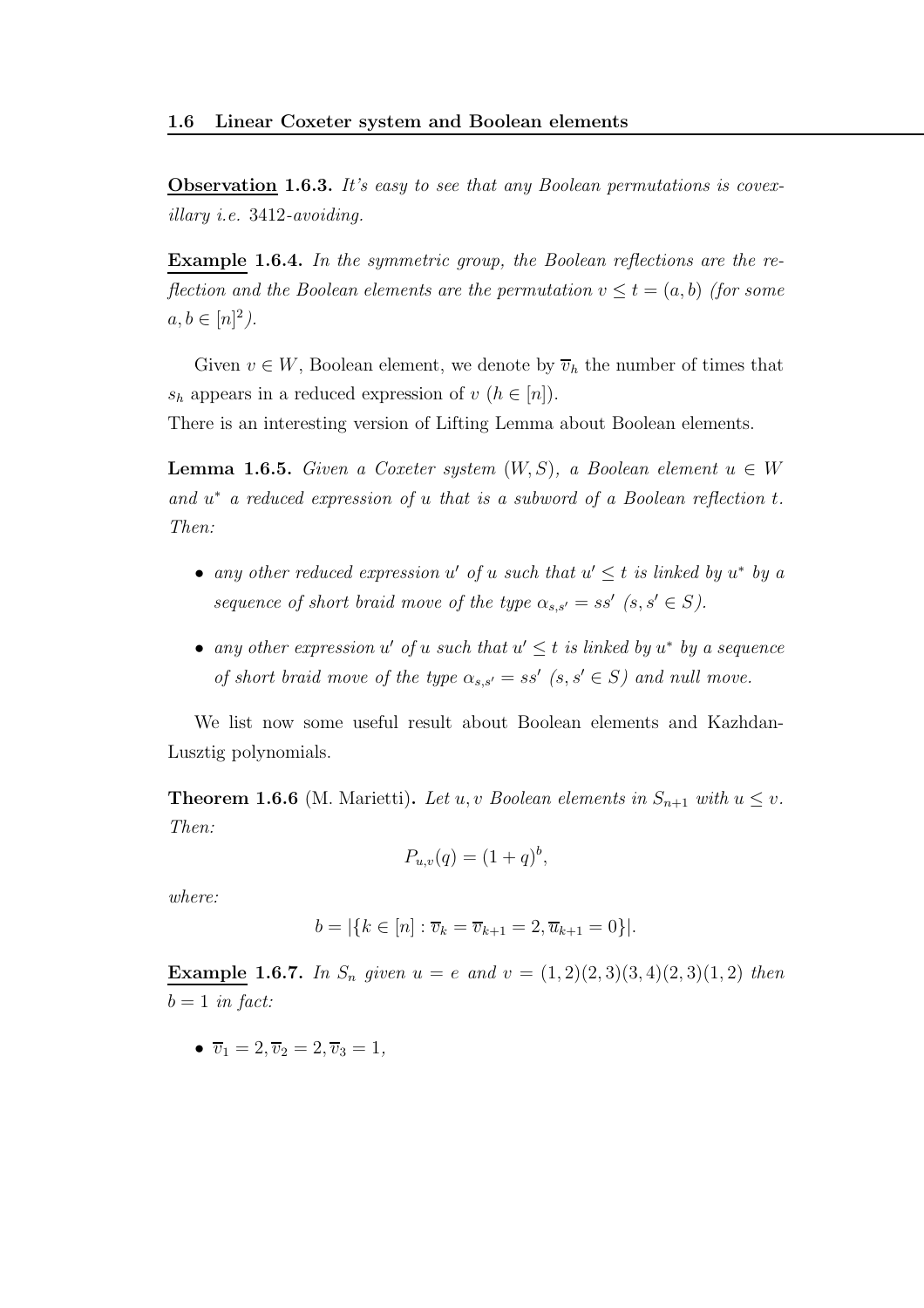•  $\overline{u}_1 = \overline{u}_2 = \overline{u}_3 = 0$ 

and then  $P_{u,v}(q) = 1 + q$ .

This Theorem can be extended to any linear Coxeter group  $W$  with a set of generators  $\{s_1, \ldots, s_n\}$ . Exists, in fact, an isomorphism  $\phi$  (see [20]) such that for any  $u, v \in W$ :

$$
P_{u,v}(q) = P_{\phi(u),\phi(v)}(q),
$$

where  $\phi(u), \phi(v) \in S_{n+1}$  and  $\overline{u}_k = \phi(u)_k, \overline{v}_k = \phi(v)_k$  for all  $k \in [n+1]$ . So the last Theorem become the following:

**Theorem 1.6.8** (M. Marietti). Let a linear Coxeter group W and  $u, v$  Boolean elements in W with  $u \leq v$ . Then:

$$
P_{u,v}(q) = (1+q)^b,
$$

where:

$$
b = |\{k \in [n] : \overline{v}_k = \overline{v}_{k+1} = 2, \overline{u}_{k+1} = 0\}|.
$$

Observation 1.6.9. The last Theorem can't be applied to any Coxeter system. Recalling an example in [20], in fact, if we take the Coxeter system  $(W, S)$  such that S contains  $s_1, s_2, s_3$  and r with:

$$
m(s_i, s_j) = 2 \text{ for all } i \neq j,
$$
  

$$
m(s_i, r) \ge 3 \text{ for all } i.
$$

Then choosing  $u = s_1 s_2 r s_3 r s_2 s_1$  and  $v = s_3 s_2 s_1$  we have that:

$$
P_{u,v}(q) = 1 + 2q.
$$

The following result play a central role to prove the Conjecture for Boolean case.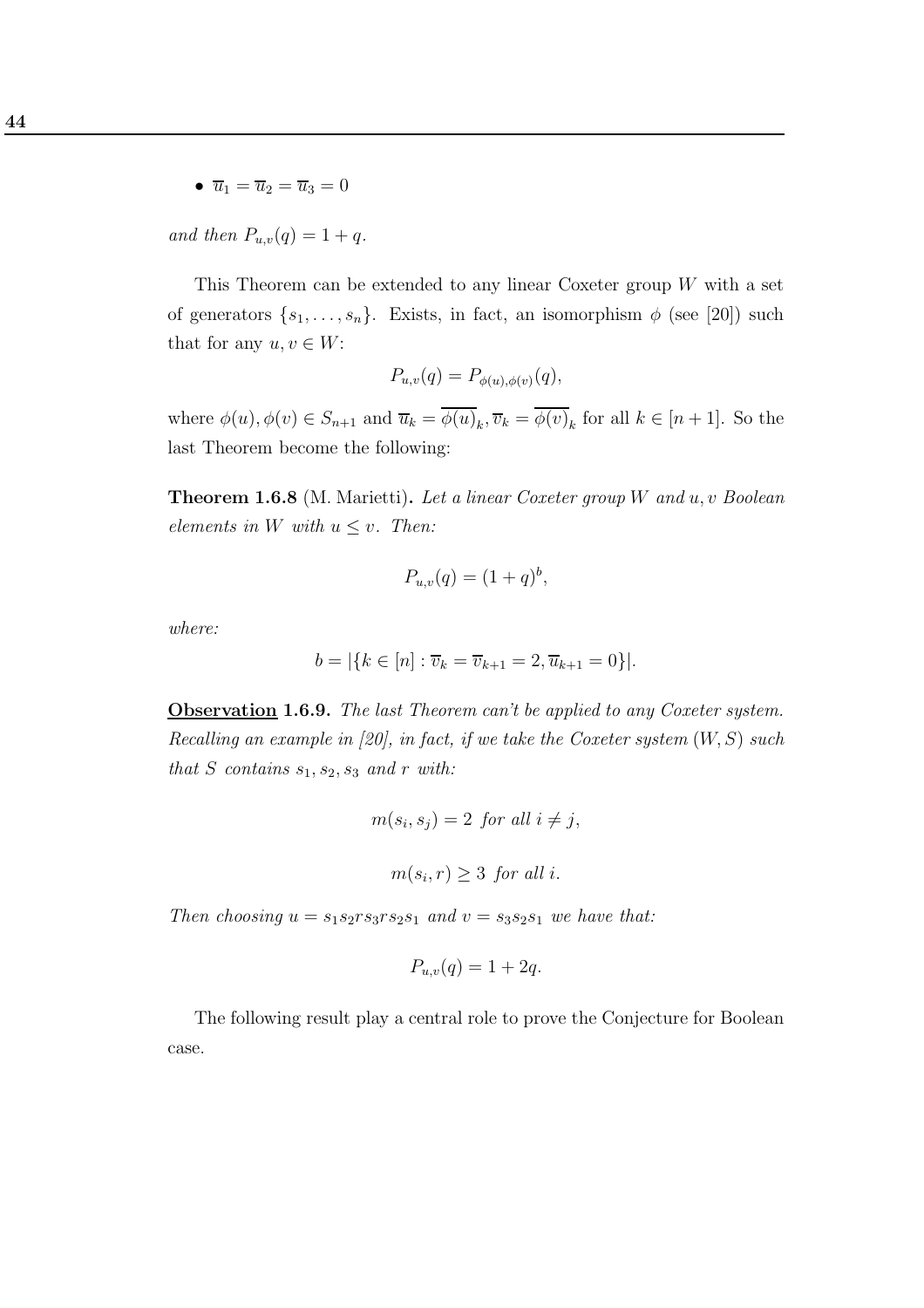**Theorem 1.6.10** (M. Marietti). Given  $u, v \in S_n$  be Boolean elements such that  $l(u, v) > 1$ . Then:

$$
\overline{\mu}(u,v) \neq 0 \Leftrightarrow \begin{cases} \overline{v}_t = \overline{u}_t, & \text{if } 1 \leq t < a, \\ \overline{v}_t = 2 \land \overline{u}_t = 1, & \text{if } t = a, \\ \overline{v}_t = 2 \land \overline{u}_t = 0, & \text{if } a < t \leq b, \\ \overline{v}_t = \overline{y}_t, & \text{if } b < t < n - 1. \end{cases}
$$

**Observation 1.6.11.** As before by  $\phi$  we can extend the previous Theorem to Boolean elements in a linear Coxeter group.

Example 1.6.12. It's easy to see that if we take the following Boolean reflection:

$$
v = s_i \cdots s_{j-2} s_{j-1} s_{j-2} \cdots s_i,
$$

then, by the previous Theorem,  $\overline{\mu}(u, v) \neq 0$  if and only if:

$$
u = s_i \cdots s_{k-1} \widehat{s}_k \widehat{s}_{k+1} \cdots \widehat{s}_{k+r} s_{k+r+1} \cdots s_{j-1} \cdots \widehat{s}_{k+r} \cdots \widehat{s}_{k+1} s_k \cdots s_i.
$$

So if we take in  $S_7$ :

- $u = (1, 2)(5, 6)(2, 3)(1, 2),$
- $v = (1, 2)(2, 3)(3, 4)(4, 5)(5, 6)(4, 5)(3, 4)(2, 3)(1, 2).$

Then by the previous Theorems:

$$
P_{u,v}(q) = (1+q)^2 \text{ and } \overline{\mu}(u,v) \neq 0.
$$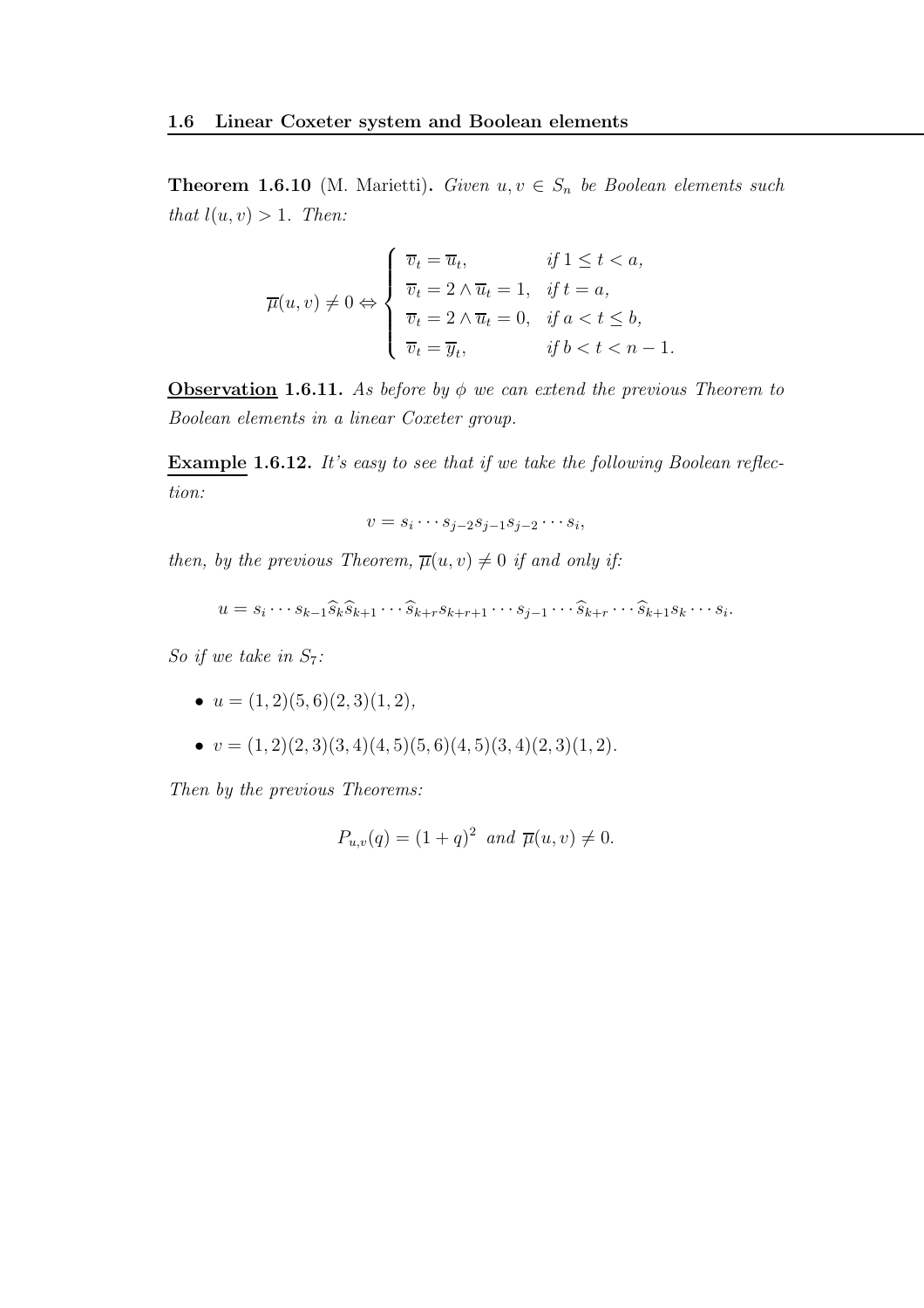### 1.7 Special matchings

Let P be a poset and  $G := (V, E)$  its Hasse diagram. Following [2] (Section 5.6) we say that a function  $M: V \to V$  is a special matching if:

- M is an involution such that  $\{v, M(v)\}\in E$  for all  $v \in V$ ,
- $x \triangleleft y \Rightarrow M(x) \leq M(y)$  for all  $x, y \in V$  such that  $M(x) \neq y$ .

Example 1.7.1. The dotted line in Figure 1.7.1 represents a special matching of [41256378, 41562738].



In the sequel, we use the following observations:

Observation 1.7.2. if  $x \triangleleft y$  and  $M(x) \triangleright x$  then  $M(y) \triangleright y$  and  $M(x) \triangleleft M(y)$ (seen Figure 1.7.2).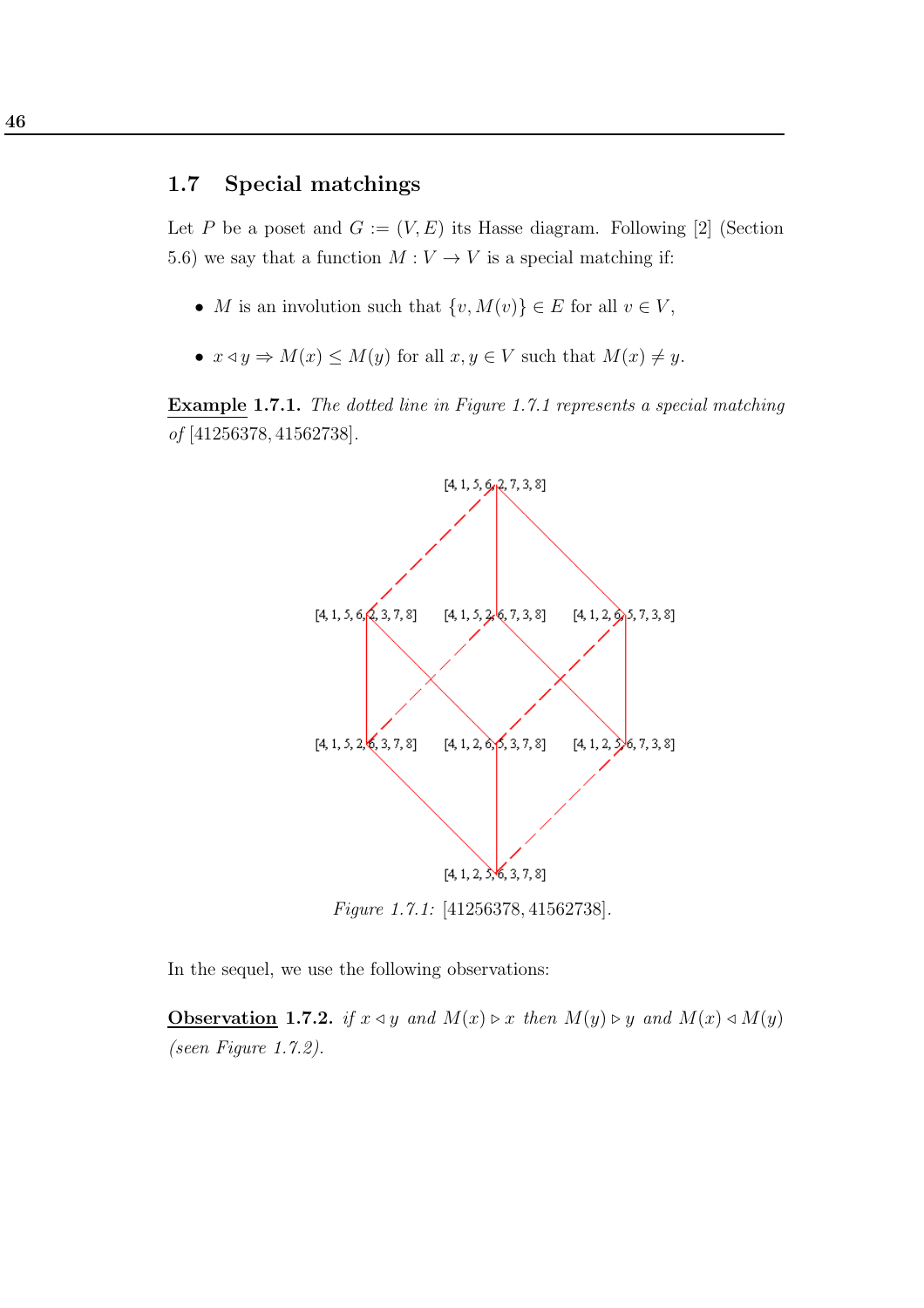

Figure 1.7.2.

Observation 1.7.3. Dually if  $x \triangleleft y$  and  $M(y) \triangleleft y$  imply  $M(x) \triangleleft x$  and  $M(x) \triangleleft y$  $M(y)$  (see Figure 1.7.3).



Figure 1.7.3.

In general, it's difficult to know if a poset has or not a special matching but it's true that: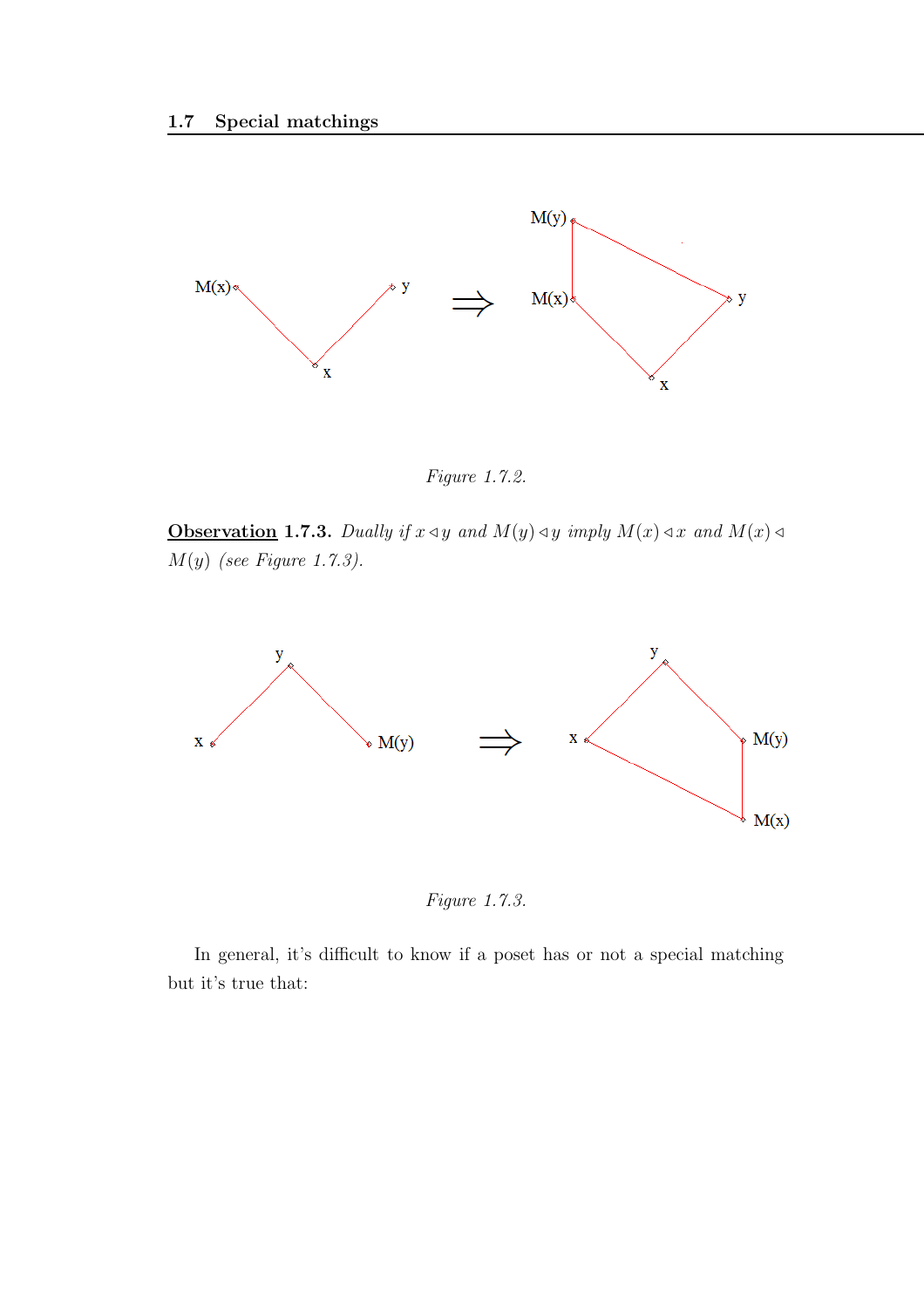**Proposition 1.7.4.** Let  $(W, S)$  be a Coxeter system,  $u, v \in W$ ,  $u \leq v$  and  $s \in D_R(v) \setminus D_R(u)$ . Then:

$$
M(z)=zs,
$$

for all  $z \in [u, v]$  is a special matching of  $[u, v]$ .

Proof. This follows easily by the Definition of special matching and the Lifting  $\Box$ Lemma.

By the previous Proposition, it's easy see that:

**Corollary 1.7.5.** Every Bruhat interval  $[e, v]$  has a special matching.

There are some connections about Kazhdan-Lusztig polynomials and special matchings.

**Theorem 1.7.6** (F. Brenti, F. Caselli, M. Marietti). Let  $(W, S)$  be a Coxeter system,  $v \in W$  and M a special matching of  $[e, v]$ . Then:

$$
R_{u,v}(q) = q^{c} R_{M(u),M(v)}(q) + (q^{c} - 1) R_{u,M(v)}(q),
$$

for all  $u \le v$  where  $c = 1$  if  $M(u) \triangleright u$  and  $c = 0$  otherwise.

**Theorem 1.7.7** (F. Brenti, F. Caselli, M. Marietti). Let  $u, v \in W$ ,  $u < v$  and M be a special matching of  $[e, v]$ . Then:

$$
P_{u,v}(q) = q^{1-c} P_{M(u),M(v)}(q) + q^c P_{u,M(v)}(q) - \sum_{z:M(z)\triangleleft z} \overline{\mu}(z,M(v)) q^{\frac{l(z,v)}{2}} P_{u,z}(q),
$$

where  $c = 1$  if  $M(u) \triangleright u$  and  $c = 0$  otherwise.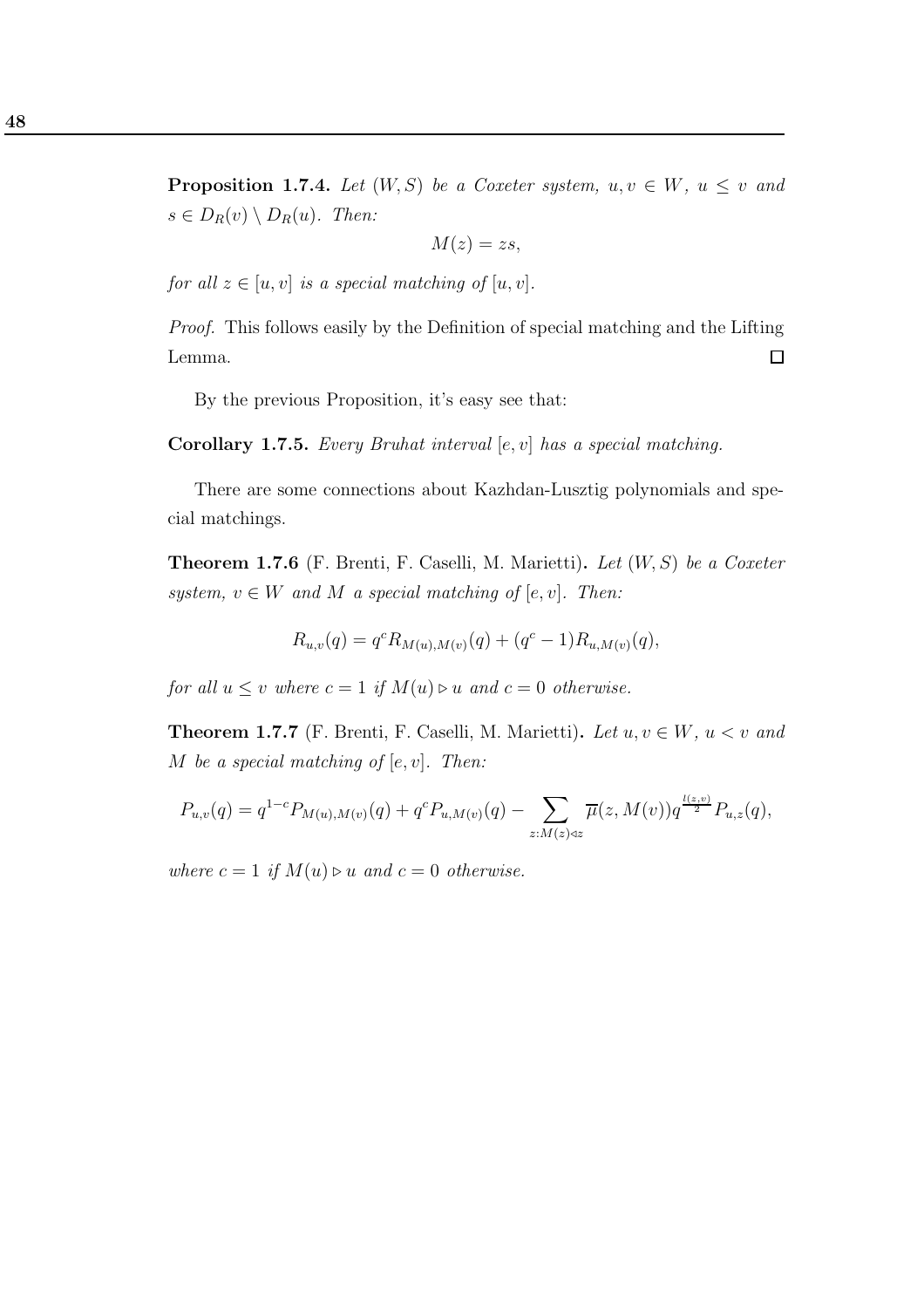## 2 Chapter 2: Main Conjecture

We now state the Conjecture, due to Brenti in  $\mathcal{A}_i$ , that we study in this work. The Conjecture is motivated by the following questions:

- When does a Bruhat interval have a special matching?
- Is there some connection between special matchings and Kazhdan-Lusztig polynomials for general Bruaht interval?
- Can we use the connection between special matchings and Kazhdan-Lusztig polynomials to prove the combinatorial invariance?

we will show that the Conjecture 2.1.5 answer to this question in a partial way.

### 2.1 Main Conjecture and some considerations

In the sequel, we use the following Proposition to such that a poset doesn't have a special matching:

**Proposition 2.1.1** (Coatom's and atom's condition). Let  $[u, v]$  then:

- if  $|c(u, v)| 1 > |c(u, v')|$  for all  $v' \in \{z \in [u, v] : z \triangleleft v\}$  then  $[u, v]$  doesn't have a special matchings,
- if  $|a(u, v)| 1 > |a(u', v)|$  for all  $u' \in \{z \in [u, v] : u \triangleleft z\}$  then  $[u, v]$  doesn't have a special matchings.

Proof. Suppose by contradiction that there exists a special matching M of [u, v] and let  $M(v) = w_1$  where:

$$
c(u,v)=\{w_1,\ldots w_s\},\,
$$

by Observation 1.7.3 we must have that:

$$
M(w_2) \triangleleft M(v), \ldots, M(w_s) \triangleleft M(v),
$$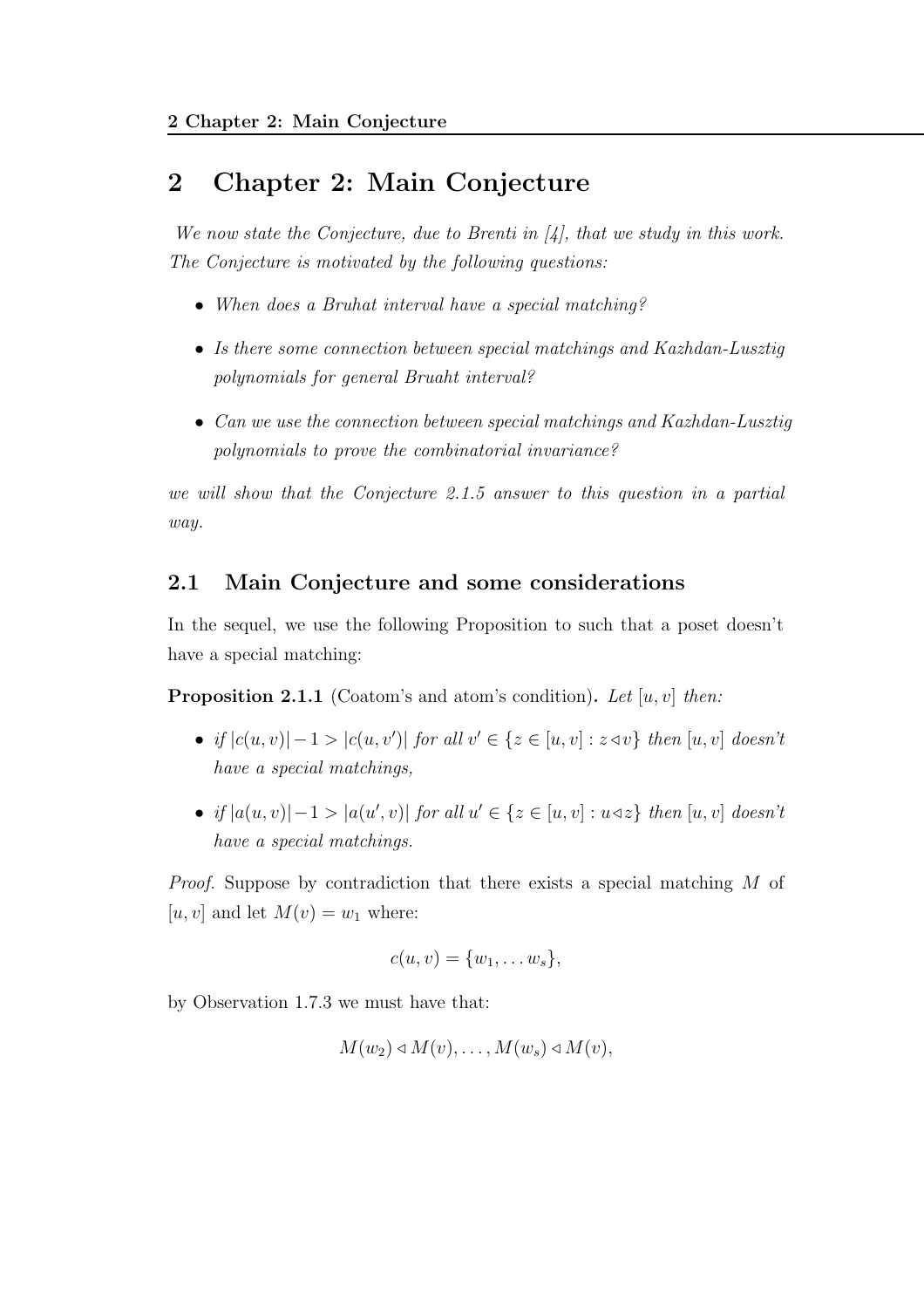so  $w_1 = M(v)$  must cover in the poset  $|c(u, v)| - 1$  different verties but:

$$
|c(u, v')| < |c(u, v)| - 1 \text{ for all } v' \in \{z \in [u, v] : z \triangleleft v\},\
$$

so  $w_1$  can't satisfy the previous cover relation, so  $[u, v]$  doesn't have a special matching.

In a similar way using Observation 1.7.2 we can conclude the second point of the Proposition.  $\Box$ 

Observation 2.1.2. notice that the converse of Proposition 2.1.1 is not true in general. For example the following figure doesn't have a special matching but there is a  $v' \in \{z \in [u, v] : z \triangleleft v\}$  such that:

$$
|c(u, v)| - 1 \not> |c(u, v')|
$$

and dually there is a  $u' \in \{z \in [u, v] : z \triangleright u\}$  such that:

$$
|a(u, v)| - 1 \not> |a(u, v')|.
$$



Figure 2.1.1.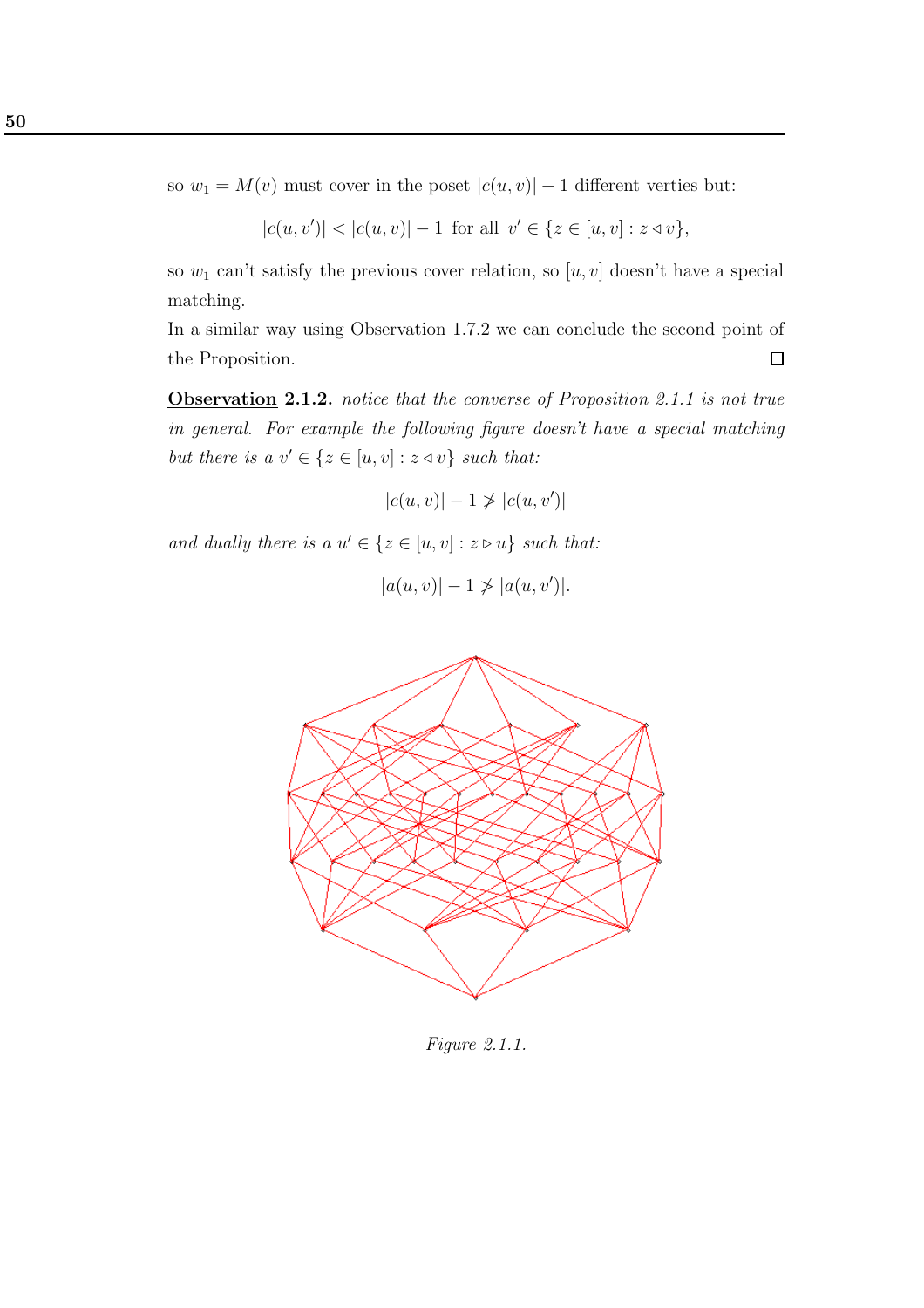Another useful criterion to decide if a poset has or not a special matching is the following:

**Lemma 2.1.3.** Let  $P$  be a graded poset,  $M$  be a special matching of  $P$ , and  $u, v \in P$  be such that  $M(v) \triangleleft v$  and  $u \triangleleft M(u)$ . Then M restricts to a special matching of  $[u, v]$ .

Example 2.1.4. Let P be the poset in Figure 2.1.2 then the above results can't say directly if P has or not a special matching.



Figure 2.1.2.

Using Proposition 2.1.1 we can say that:

- the coatoms  $12, 13, 14, 15$  are a possible choice for  $M(16)$ ,
- the atoms 2,3 are a possible choice for  $M(1)$ .

So suppose that  $M(1) = 2$  then using Lemma 2.1.3 the subposet [2, 16] has a special matching, but by Figure 2.1.3 this is not true by the coatom's condition and by the atom's condition, so  $M(1) \neq 2$ .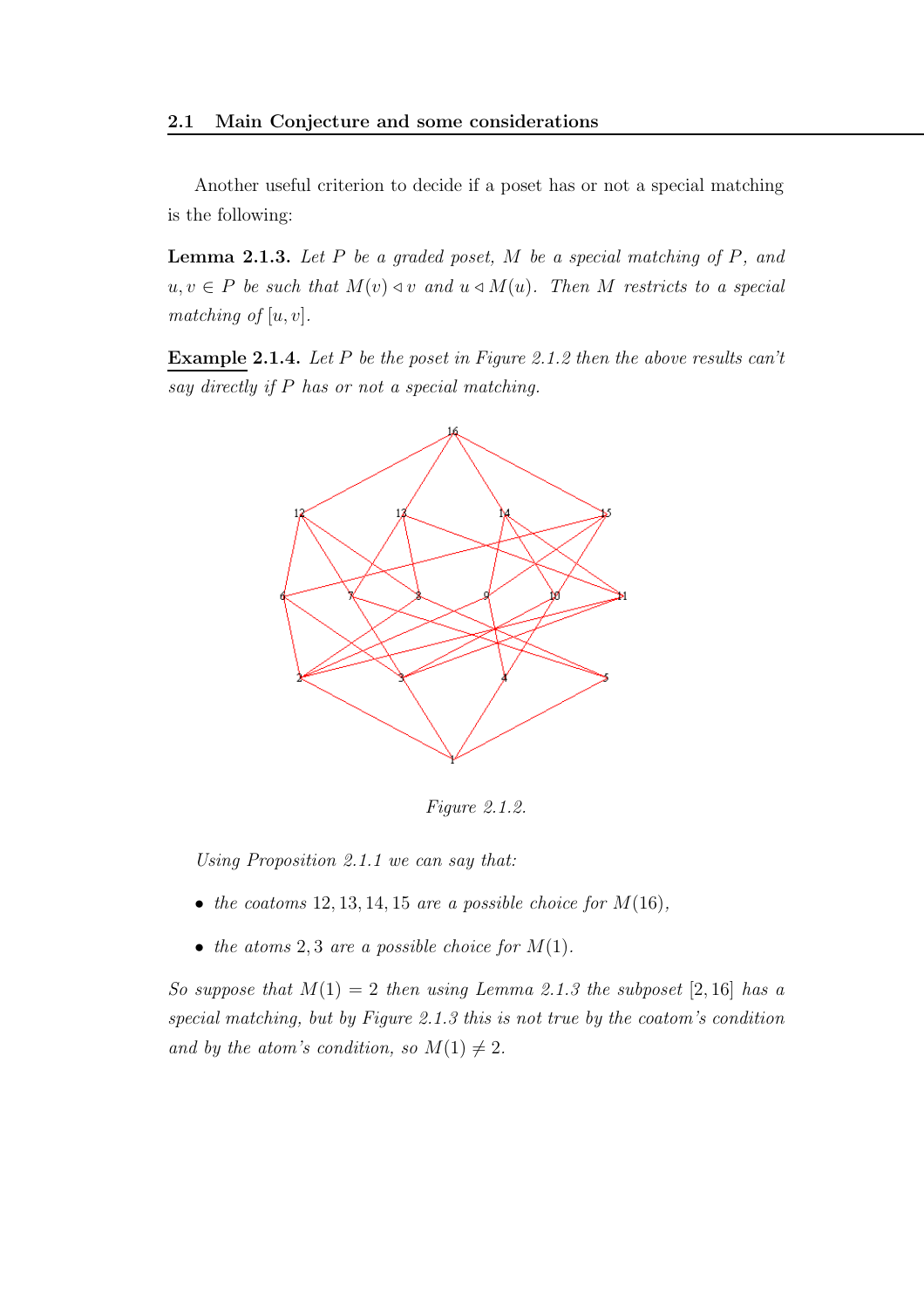

Figure 2.1.3: no special matching by Proposition 2.1.1.

Suppose then that  $M(1) = 3$ . Then using lemma 2.1.3 the subposet [3, 16] has a special matching, but by Figure 2.1.4 this is not true again by the coatom's condition and by the atom's condition's, so  $M(1) \neq 3$ .



Figure 2.1.4: no special matching by Proposition 2.1.1.

Hence by Proposition 2.1.1 and Lemma 2.1.3 we can say that the poset P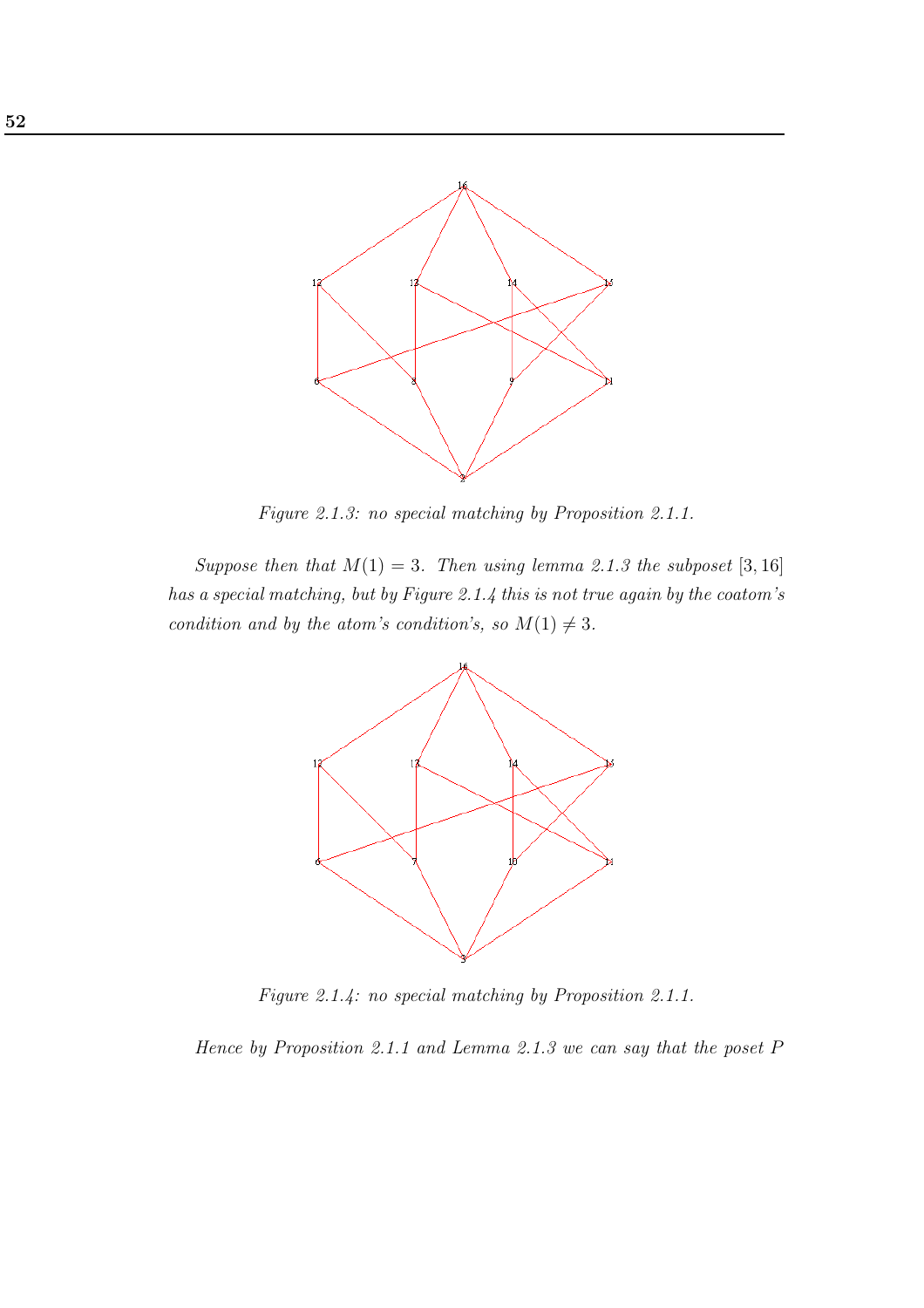doesn't have a special matching.

Here's the Conjecture that is the starting point of my work.

Conjecture 2.1.5 (F. Brenti). Let  $u, v \in S_n$  with  $[u, v]$  irreducible,  $l(u, v) > 1$ and  $l(u, v)$  odd then:

 $[u, v]$  has a special matching  $\Leftrightarrow \overline{\mu}(u, v) = 0.$ 

The Conjecture appears in [4] and has been verified by Brenti for  $1 \leq$  $l(u, v) \leq 5.$ 

In this first part of my work, I give a counterexample to the direction  $"\Leftarrow"$ .

Counterexaple 2.1.6. Consider in  $S_6$  the permutations:

$$
u = 231564 \text{ and } v = 562341,
$$

for this pair of elements we have that:

- $P_{u,v}(q) = 1 + 4q + 4q^2$ ,
- $l(u, v) = 7$  and so  $\overline{u}(u, v) = 0$ .

We now show that the poset  $[u, v]$  is irreducible. Recalling that given a poset  $P = [u, v]$  the rank generating function is:

$$
r(u, v) = r([u, v]) = \sum_{i \ge 0} P_i q^i,
$$

where  $P_i$  are the rank level, then for the irreducibility, we use the following fact (due to Stanley in  $[24]$ ):

**Proposition 2.1.7.** Let  $u, v \in S_n$  if there doesn't exist  $x, y \in S_m$   $z, t \in S_p$ (with  $m, p \leq n$ ) such that:

$$
r(u, v) = r(x, y)r(z, t),
$$

then the poset  $[u, v]$  is irreducible.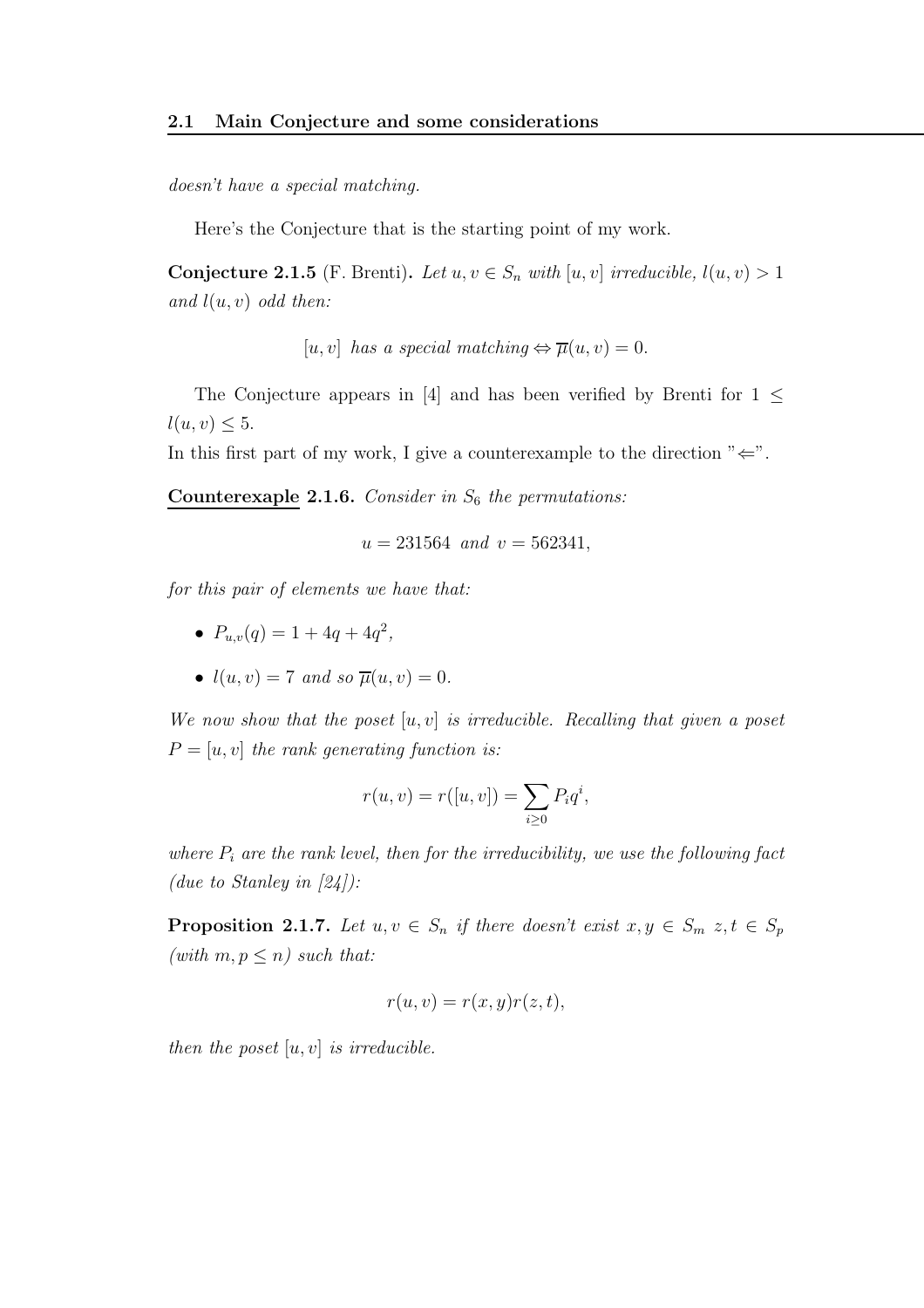The rank function of the poset  $[u, v]$  (see figure 2.1.5) is:

$$
r(u, v) = 1 + 6q + 18q^{2} + 33q^{3} + 39q^{4} + 27q^{5} + 9q^{6} + q^{7}
$$

and factoring this polnomial:

$$
r(u, v) = (1 + q)(1 + 5q + 13q^{2} + 20q^{3} + 19q^{4} + 8q^{5} + q^{6}).
$$

Using [13], that lists all the possible rank generating functions for  $u, v \in S_n$ with  $6 \leq l(u, v) \leq 7$ , we see that there doesn't exixt a pair of  $z, t \in S_p$  (with  $p \leq 6$ ) such that:

$$
r(z,t) = 1 + 5q + 13q^{2} + 20q^{3} + 19q^{4} + 8q^{5} + q^{6}
$$

and so  $[u, v]$  is irreducible.

We now show, in contradiction with the left direction of Conjecture 2.1.5, that  $[u, v]$  doesn't have a special matching. In fact, by the following figure we can see that:

 $|c(u, v)| - 1 = 8 > |c(u, v')|$  for all  $v' \in c(u, v)$ 

and so by Proposition 2.1.1  $[u, v]$  doesn't have a special matching.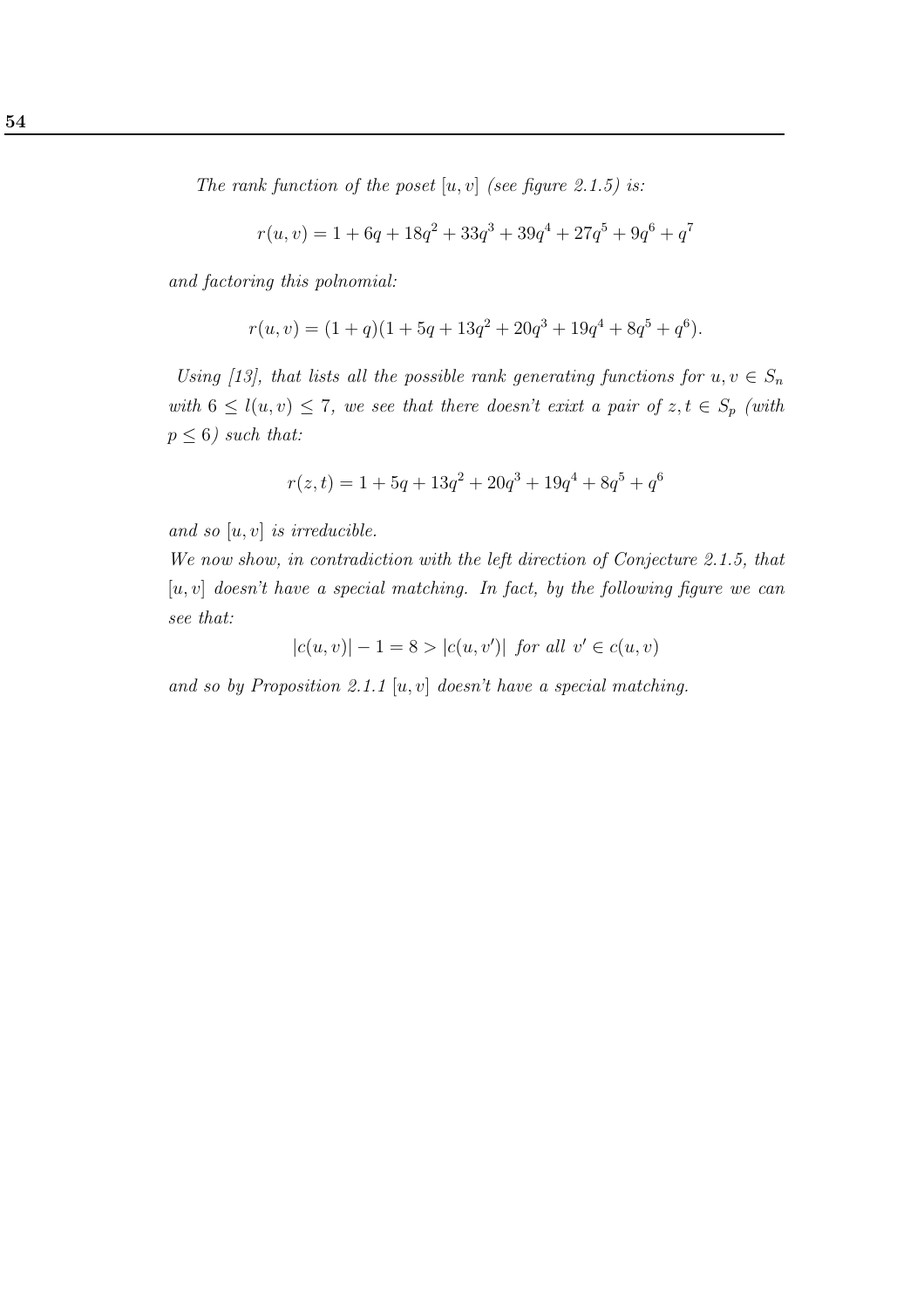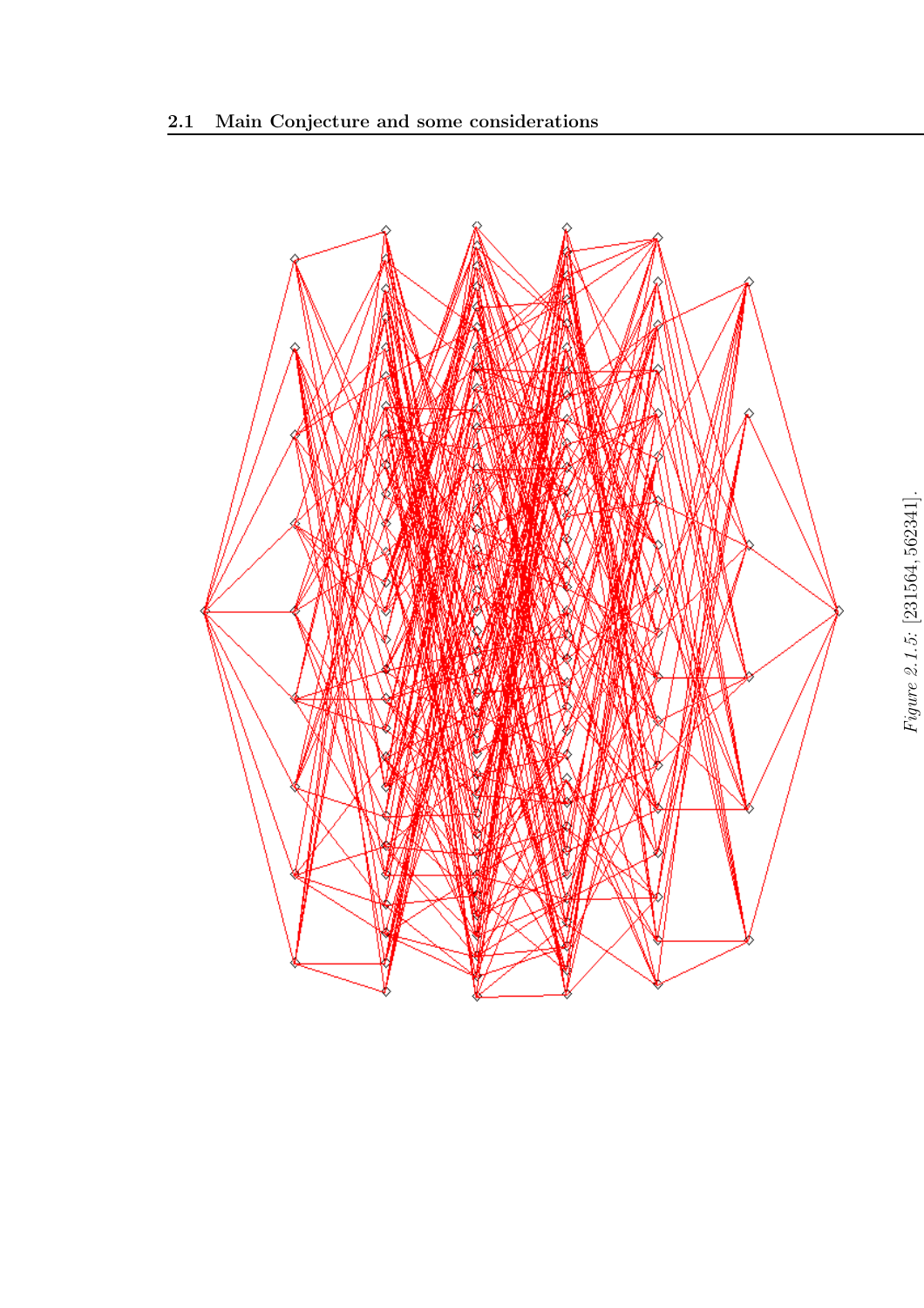In this work, we propose and study a new Conjecture, which generalizes one direction of Brenti's Conjecture 2.1.5.

Conjecture 2.1.8 (C.Bosca). Let W be a Coxeter group and  $u, v \in W$  with  $l(u, v) > 1$  then:

[u, v] has a special matching  $\Rightarrow \overline{\mu}(u, v) = 0.$ 

We have verified the previous Conjecture for all  $u, v \in S_n$  with  $1 \leq l(u, v) \leq$ 7 using the result in [10],[12],[13]. In the rest of this work we prove Conjecture 2.1.8 for:

- $u, v \in S_n$  such that  $u \le v$ ,  $D_R(v) \subseteq \{1, n-1\}$ ,
- $u, v$  Grassmanian permutation,
- $\bullet$   $u, v$  Boolean elements in a Coxeter linear group.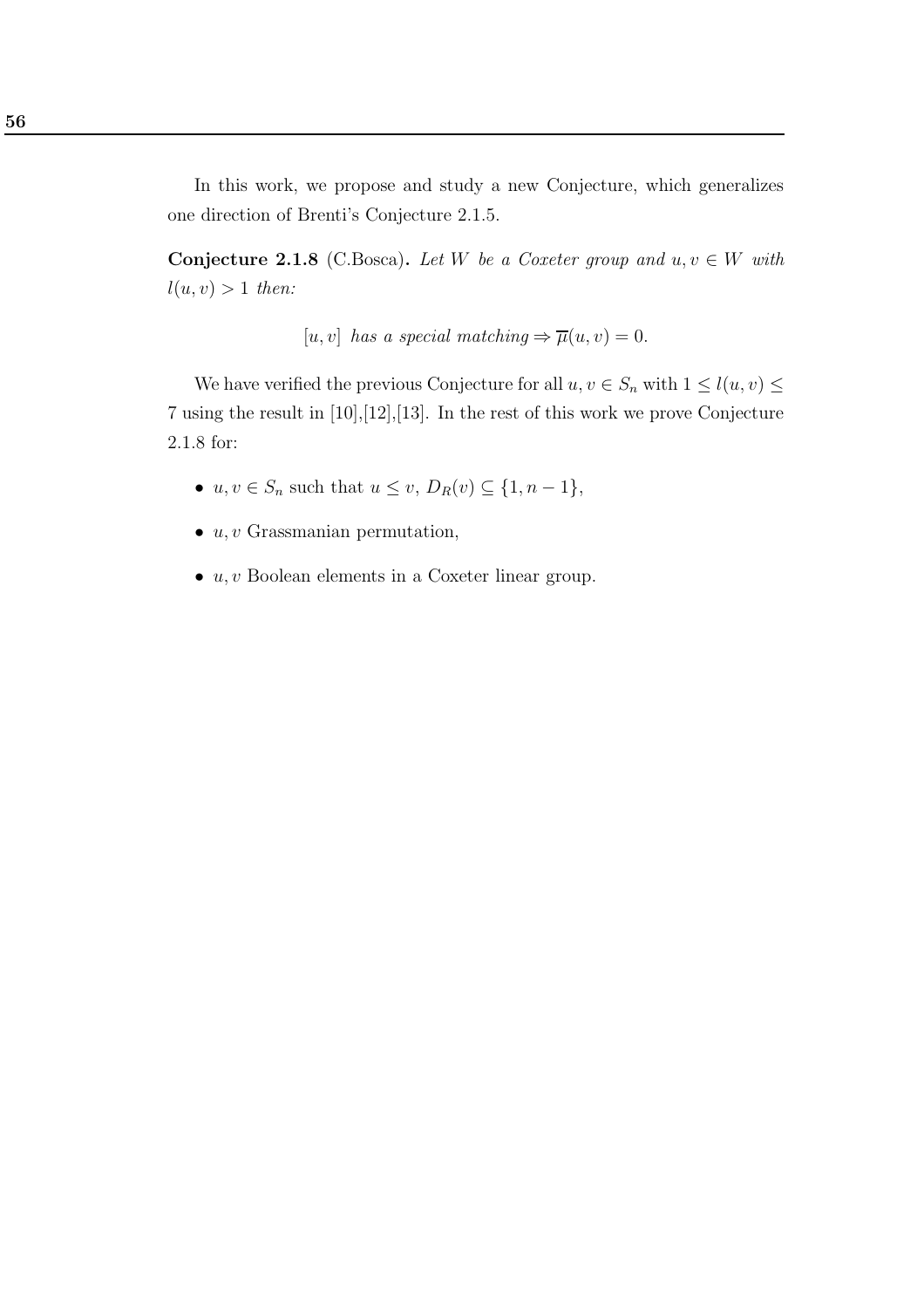# 3 Chapter 3: Main results

# 3.1 Elements in  $S_n$  with  $D(v) \subseteq \{1, n-1\}$

In this Section, we prove Conjecture 2.1.8 for  $u, v \in S_n$  with  $u \leq v$  and  $D(v) \subseteq$  $\{1, n-1\}$ . For this purpose, we use Theorem 1.5.10 with this observation:

**Observation 3.1.1.** Let  $u, v \in S_n$   $u \leq v$ , then the following two numbers are equal:

$$
|\{j \in [v(n) + 1, v(1) - 2] : \{u(1), \dots, u(j)\} = [j]\}|,
$$
  

$$
|\{j \in [v(n) + 1, v(1) - 2] : \sum_{i=1}^{j} u(i) = {\binom{j+1}{2}}\}|.
$$

We begin with a construction:

**Theorem 3.1.2.** Let  $u, v \in S_n$ ,  $u \le v$ ,  $D_R(v) \subseteq \{1, n-1\}$  and  $d = u^{-1}(v(1))$  –  $u^{-1}(v(n)).$ 

Then  $\overline{\mu}(u, v) \neq 0$  if and only if:

$$
u = h, 1, \ldots, \widehat{j}, \ldots, h-1, j, h+1, \ldots, h+d-1, i, h+d+1, \ldots, \widehat{i}, \ldots, n, h+d \quad (5)
$$

where  $i = v(1)$  and  $j = v(n)$  for some  $h \in [j + 1, i - d - 1]$ .

*Proof.* We begin with the case  $D_R(v) = \{1\}$ :

$$
v=k,1,\ldots,\widehat{k},\ldots,n.
$$

In this case  $r = 0$  because  $v(n)+1 > v(1)-2$  so by Theorem 1.5.10,  $P_{u,v}(q) = 1$ for all  $u \leq v$ , so  $\overline{\mu}(u, v) = 0$  for all  $u \leq v$ , and the result follows. Similary, if  $D_R(v) = \{n-1\}$  then:

$$
v=1,\ldots,\widehat{k},\ldots,n-1,n,k.
$$

So as before,  $r = 0$  because  $v(n) + 1 > v(1) - 2$ . So the only important cases are the v with  $D_R(v) = \{1, n-1\}.$ Let  $i := v(1)$  and  $j := v(n)$ :

$$
v=i,1,2,\ldots,\hat{j},\ldots,\hat{i},\ldots,n,j.
$$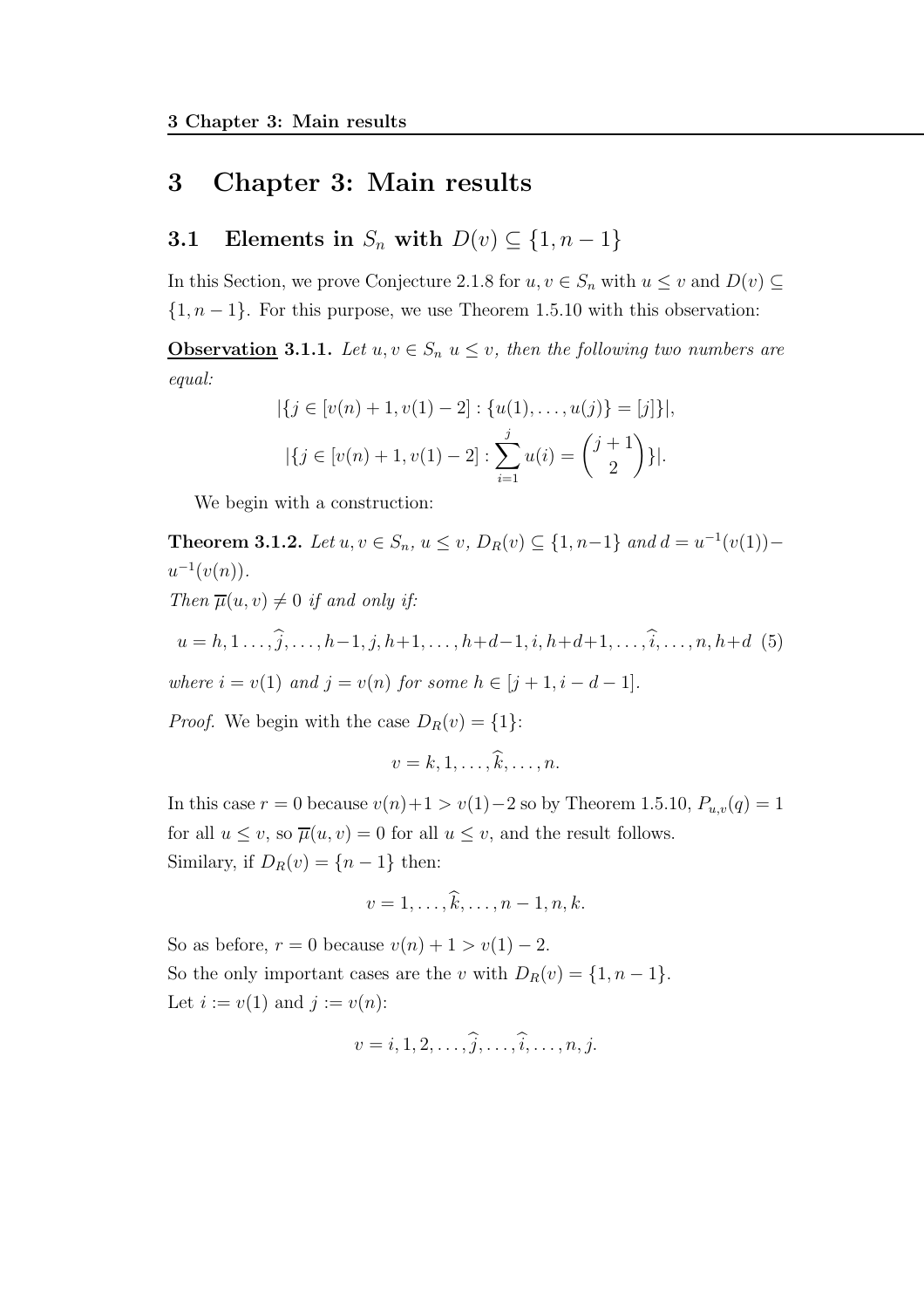**Observation 3.1.3.** Note that if  $j > i$ , then  $r = 0$  for all  $u \leq v$  and so by Theorem 1.5.10  $P_{u,v}(q) = 1$  for all  $u \le v$ , and the result again follows.

We may therefore assume that  $j < i$ .

We now give two observations:

**Observation** 3.1.4. let  $u \leq v$ . If  $u^{-1}(j) > u^{-1}(i)$  then  $r = 0$  for either  $i \in \{u(1), \ldots, u(h)\}$  or  $j \notin \{u(1), \ldots, u(h)\}$  for all  $h \in [j + 1, i - 2]$ .

**Observation 3.1.5.** if  $u^{-1}(i) - u^{-1}(j) = 1$  and  $j + 2 \le u^{-1}(i) \le i - 2$  then  $r=1$ .

Denoting by:

$$
d := u^{-1}(i) - u^{-1}(j).
$$

We have to distinguish two cases:

(*Case I:*  $r < d$ ): We begin with the case  $1 = r < d$ . The plan of this proof is to start from v and construct a  $u \leq v$  such that  $\overline{\mu}(u, v) \neq 0$ .

**Observation 3.1.6.** note that with Theorem 1.5.10 the condition  $\overline{\mu}(u, v) \neq 0$ is equal to  $l(u, v) = 2r + 1$ .

So first of all we move the integers  $j$  and  $i$  in  $v$  to have:

$$
u^{-1}(i) - u^{-1}(j) = d.
$$

Then we obtain:

$$
v' = h + d, \dots, h - 1, j, h + 1, \dots, h + d - 1, i, h + d + 1, \dots, h
$$

where  $h \in [j + 1, i - d - 1].$ 

It's easy to observe that  $l(v', v) = 2$  and that it is impossible, with only one transposition, to obtain a permutation  $u \leq v$  from  $v'$ , such that  $\overline{\mu}(u, v) \neq 0$  $(l(u, v) = 3).$ 

We now suppose by contradiction that there exists a permutation  $u \leq v$  with  $r < u^{-1}(i) - u^{-1}(j)$  and  $\overline{\mu}(u, v) \neq 0$   $(l(u, v) = 2r + 1)$ . Let:

$$
\{s_1, \ldots, s_r\}_\lt := \{k \in [j+1, i-2] : \{u(1), \ldots, u(k)\} = [k]\},\
$$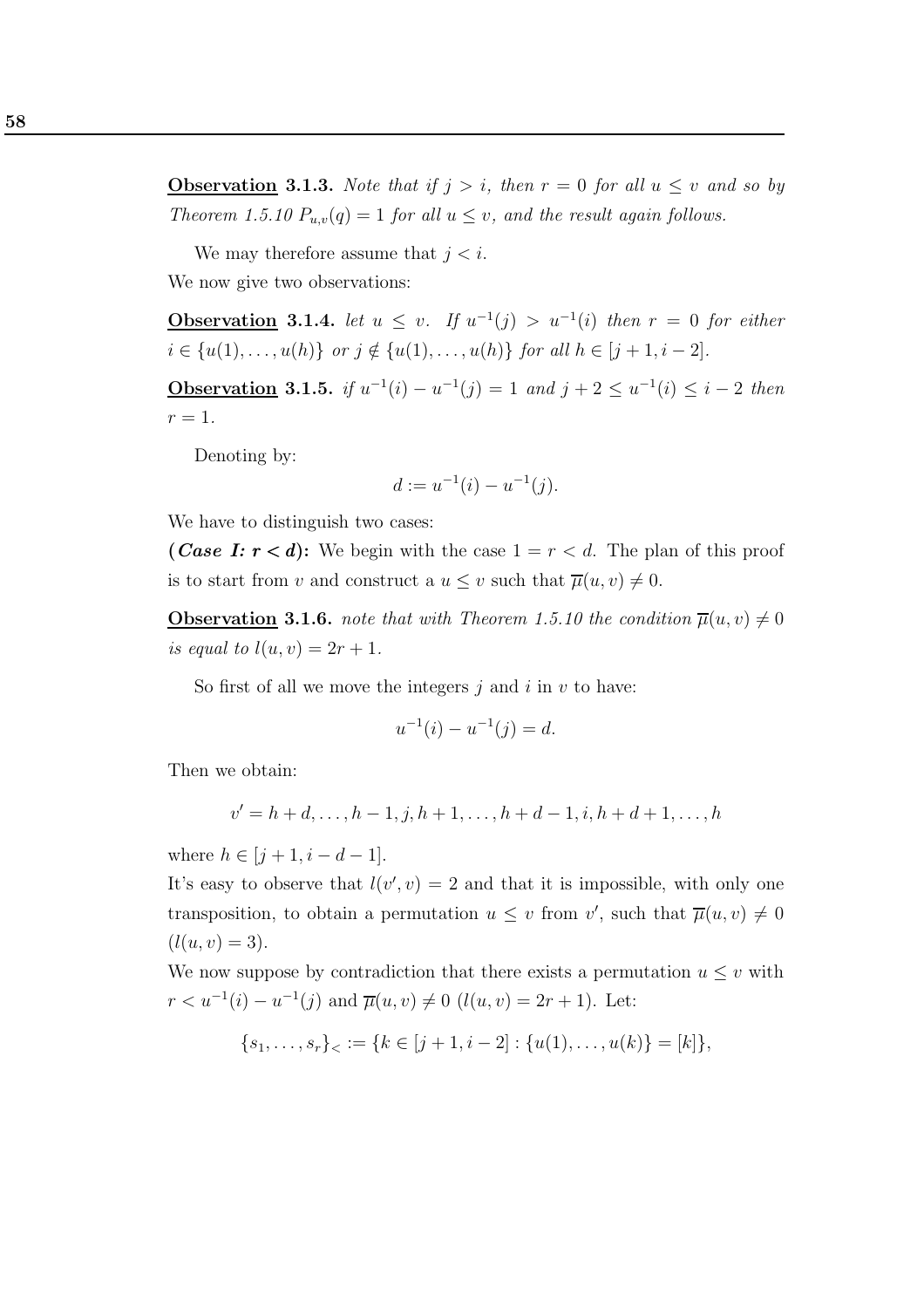**Observation 3.1.7.**  $u^{-1}(j) \leq s_1$ , and  $s_r < u^{-1}(i)$  so:

$$
u=\ldots,j,\ldots,u(s_1),\ldots,u(s_2),\ldots,u(s_{r-1})\ldots,u(s_r),\ldots,i,\ldots
$$

We will show that such a  $u$  can't exist. We have to distinguish four cases: (*Case I.a*): Suppose that  $u^{-1}(i) - s_r > 1$  and  $s_r - s_{r-1} > 1$ :

$$
u = \ldots, u(s_{r-1}), \underbrace{\ldots, u(s_r)}_{>1}, \underbrace{\ldots, i}_{>1}, i, \ldots
$$

Then recalling that:

$$
{u(1),...,u(s_{r-1})} = [s_{r-1}],
$$
  

$$
{u(1),...,u(s_r)} = [s_r],
$$

we have that  $u(s_r + 1) > s_r$  and hence  $u(s_r + 1) > u(s_r)$ ,  $u(s_r - 1)$ , so:

- If  $u(s_r) > u(s_r 1)$  we consider  $w_1 = u(s_r + 1, s_r 1)(s_r, s_r + 1)$ ,
- if  $u(s_r) < u(s_r 1)$  we consider  $w_2 = u(s_r, s_r + 1)(s_r, u^{-1}(s_r)).$

In each cases we have that:

$$
r(w_i) = r - 1, \ l(w_i) = l(u) + 2 \ (i = 1, 2)
$$

and  $w_i \leq v$  in fact by Theorem 1.3.10 it's easy to see that:

$$
v[z, t] \ge w_i[z, t] \text{ for all } z, t \in [n],
$$

where  $i = 1, 2$ .

(*Case I.b*): Suppose that  $u^{-1}(i) - s_r > 1$  and  $s_r - s_{r-1} = 1$ :

$$
u=\ldots,u(s_{r-1}),u(s_r)\underbrace{\ldots}_{>1},i,\ldots
$$

Then recalling that:

$$
\{u(1),\ldots,u(s_{r-1})\}=[s_{r-1}]
$$

and

$$
\{u(1),\ldots,u(s_r)\}=[s_r],
$$

we have that  $u(s_r) = s_r$ . In this case: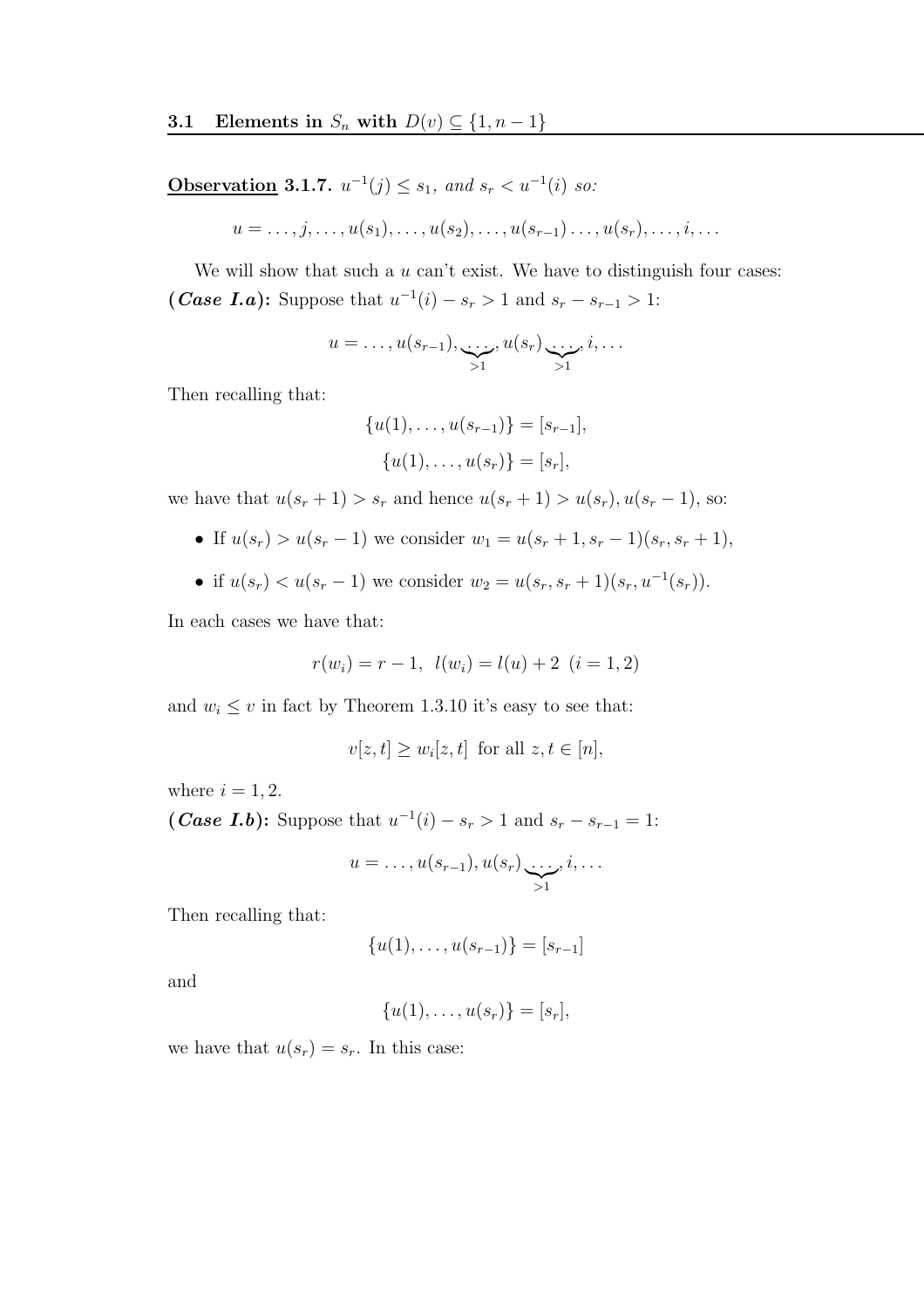- if  $u(s_{r-1}) \neq s_r 1$  then we let  $w_3 = u(s_r, s_r 1)(u^{-1}(s_r 1), s_r 1)$ ,
- if  $u(s_{r-1}) = s_r 1$  then we let  $w_4 = u(s_r, s_r + 1)(s_r t, s_r t 1)$  where  $t < r - 1$  is the maximal integer such that  $u(s_r - t - 1) \neq s_r - t - 1$ .

We have that:

$$
r(w_i) = r - 1, \ l(w_i) = l(u) + 2, \ (i = 3, 4)
$$

and  $w_i \leq v$  in fact using Theorem 1.3.10 it's easy to see that:

$$
v[z, t] \ge w_i[z, t] \text{ for all } z, t \in [n],
$$

where  $i = 3, 4$ .

(*Case I.c*): Suppose that  $s_r - s_{r-1} > 1$  and  $u^{-1}(i) - s_r = 1$ :

$$
u=\ldots u(s_{r-2}),\ldots,u(s_{r-1}),\ldots,u(s_r),i,\ldots
$$

This case is analogous to the two previous one (where we consider  $u(s_r)$  in place of  $i,\,s_{r-1}$  in place of  $s_r$  and  $s_{r-2}$  in place of  $s_{r-1}$  ). (*Case I.d*): Suppose that  $s_r - s_{r-1} = 1$  and  $u^{-1}(i) - s_r = 1$ :

$$
u = \ldots, u(s_k), \ldots, u(s_{k+1}), u(s_{k+2}), \ldots, u(s_{r-1}), u(s_r), i, \ldots
$$

where  $1 \leq k \leq r-2$  is the maximal integer such that  $s_{k+1} - s_k > 1$  (if this integer doesn't exists then we have the  $u$  of the theorem and this arguments are inapplicable).

In this case we consider:

$$
w_5 = u(s_{k+1}, s_{k+1} - 1)(u^{-1}(h+d), s_r).
$$

For this permutation we have that:

$$
r(w_5) = r - 1, \ l(w_5) = l(u) + 2
$$

and  $w_5 \le v$  in fact using Theorem 1.3.10 it's easy to see that:

$$
v[z, t] \ge w_5[z, t] \text{ for all } z, t \in [n].
$$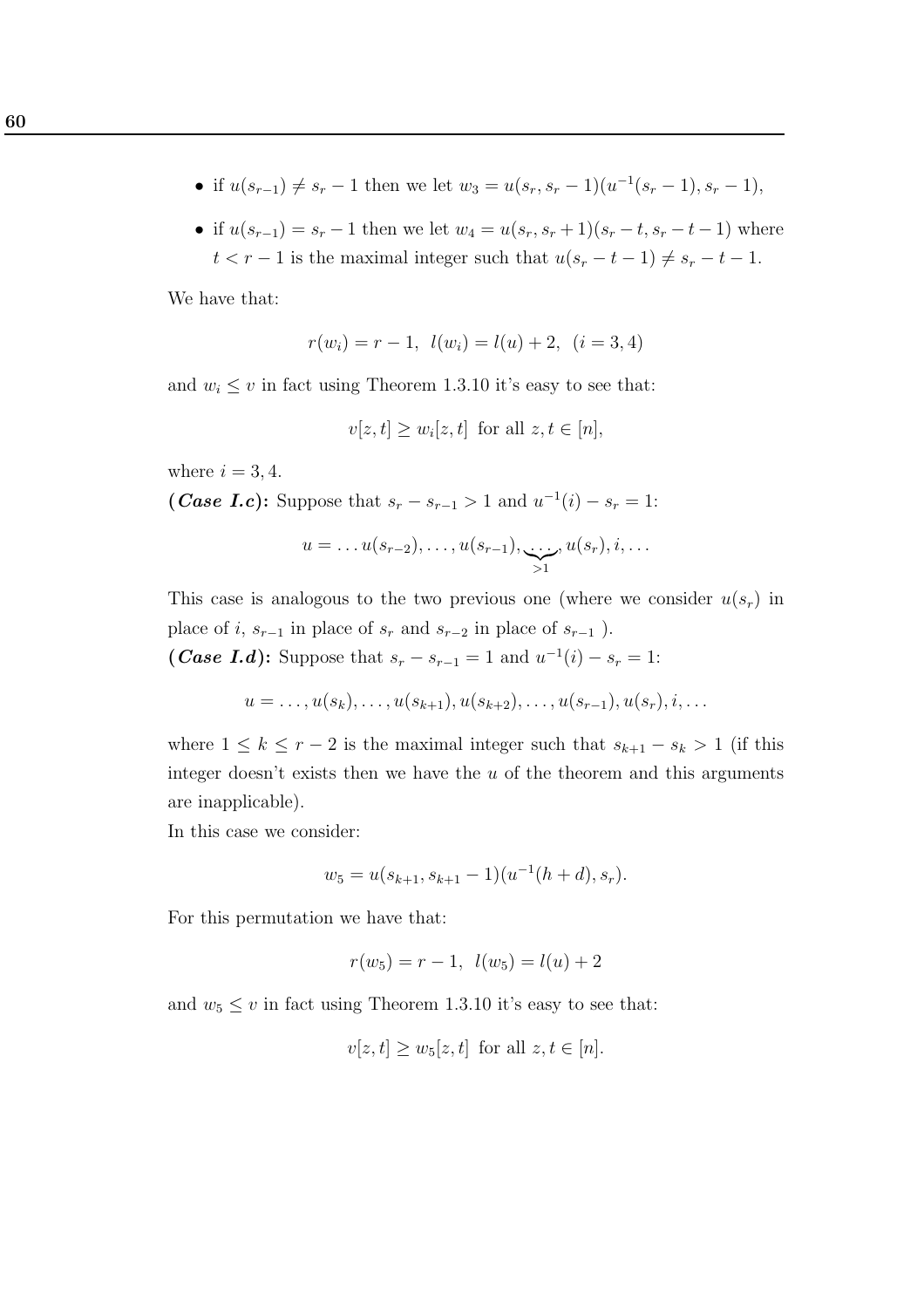In each cases (I.a-I.b-I.c-I.d) we can decrease r and maintain  $l(w, v) = 2r(w) +$ 1.

But this is a contradiction because I can iterate this procedure and find a  $u$ with  $r = 1 < u^{-1}(i) - u^{-1}(j)$ .

(*Case II:*  $r = d$ ): We start with an observation:

**Observation 3.1.8.** if u is given by 5 then by Theorem 1.5.10,  $deg(P_{u,v}(q)) =$  $2d + 1$  and so  $\overline{\mu}(u, v) \neq 0$ . We want to prove that is the unique permutation with this proprieties.

Suppose, by contradiction, that exist another  $w \leq v$  with  $\overline{\mu}(w, v) \neq 0$  and  $deg(P_{w,v}) = w^{-1}(i) - w^{-1}(j)$ . First of all, let  $h := w^{-1}(j)$ , we observe that  $j < h < i - d - 1$  otherwise by Theorem 1.5.10 we have  $r < d$ . So we can see that:

$$
w = \underbrace{\ldots}_{[h]-\{j\}}, j, h+1, \ldots, h+d-1, i, \underbrace{\ldots}_{[h+d,n]-\{i\}},
$$

where:

- in the left dots we have the integers  $[h] \{j\}$  permutated,
- $u(k) = w(k)$  for  $k \in [h, h + d]$  (they are fixed for have  $r = d$ ),
- in the right dots we have the integer  $[h + d, n] \{i\}$  permutated.

We have to distinguish three cases:

(*Case II.a*): Suppose to fix  $u(k) = w(k)$  for  $k \in [n] - [h-1]$ , we will prove that if exist at least one  $k \in [h-1]$  such that  $u(k) \neq w(k)$  then  $l(w) < l(u)$ . We prove this by induction on  $w^{-1}(h)$ . If  $w^{-1}(h) = 2$  then:

• If  $j = 1$ :

$$
w = 2, h, 3, \dots, j - 1, j + 1, \dots, h - 1, j, \dots
$$

• Otherwise:

$$
w = 1, h, 2, 3 \dots, j - 1, j + 1, \dots, h - 1, j, \dots
$$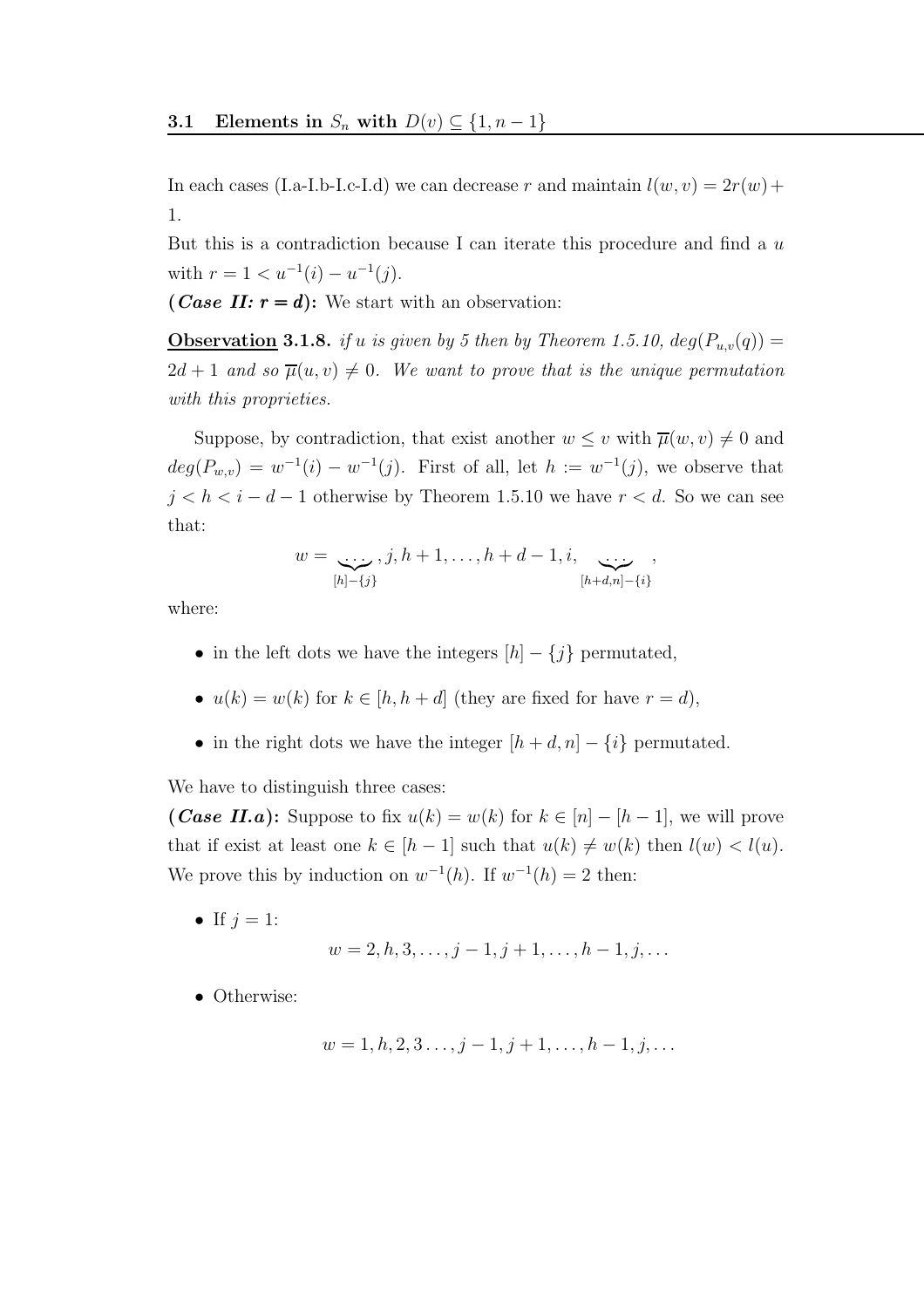In both cases  $l(w) < l(u)$  and the assertion is true for  $w^{-1}(h) = 2$ . Therefore assume it be correct for  $w^{-1}(h) = s - 1$  with  $s \leq h - 1$ . Consider  $w^{-1}(h) = s$ , we know that h is the greater integer in the first  $h-1$  position. If we consider:

$$
w' = w(s, w^{-1}(s)).
$$

By Theorem 1.3.10, for have  $w \leq v$ , we have  $w^{-1}(h) < w^{-1}(s)$ . Then  $l(w') =$  $l(w) + 1$  and according to the induction hypothesis we can conclude:

$$
l(w) = l(w') - 1 < l(w') < l(u).
$$

(*Case II.b*):Suppose to fix  $u(k) = w(k)$  for  $k \in [n] - [h + d + 1, n]$ , we will prove that if exist at least one  $k \in [h+d+1, n] - \{i\}$  such that  $u(k) \neq w(k)$  then  $l(w) < l(u)$ . We prove this by induction on  $w^{-1}(h+d)$ . If  $w^{-1}(h+d) = n-1$ then:

• If  $i = n$ :

$$
\dots, i, h + d + 1, \dots, h + d, n - 1.
$$
 (6)

• Otherwise:

$$
\ldots, i, h+d+1, \ldots, h+d, n. \tag{7}
$$

In both cases  $l(w) < l(v)$  and the assertion is true for  $w^{-1}(h + d) = n - 1$ . Therefore assume it be correct for  $w^{-1}(h+d) = n-s+1$ . Consider  $w^{-1}(h+d) =$  $n - s$ , we know that  $h + d$  is the smallest integer in the position  $[h + d + 1, n]$ . If we consider:

$$
w' = w(n - s, w^{-1}(n - s)).
$$

By Theorem 1.3.10, for have  $w \leq v$ , we have  $w^{-1}(n-s) > w^{-1}(h+d)$ . Then  $l(w') = l(w) + 1$  and according to the induction hypothesis we can conclude:

$$
l(w) = l(w') - 1 < l(w') < l(u).
$$

(*Case II.c*): Suppose to fix only  $u(k) = w(k)$  for  $k \in [h, h + d]$ . Then using the previous two cases we can conclude that for each  $w \neq u$  we have that  $l(w) < l(v)$ .  $\Box$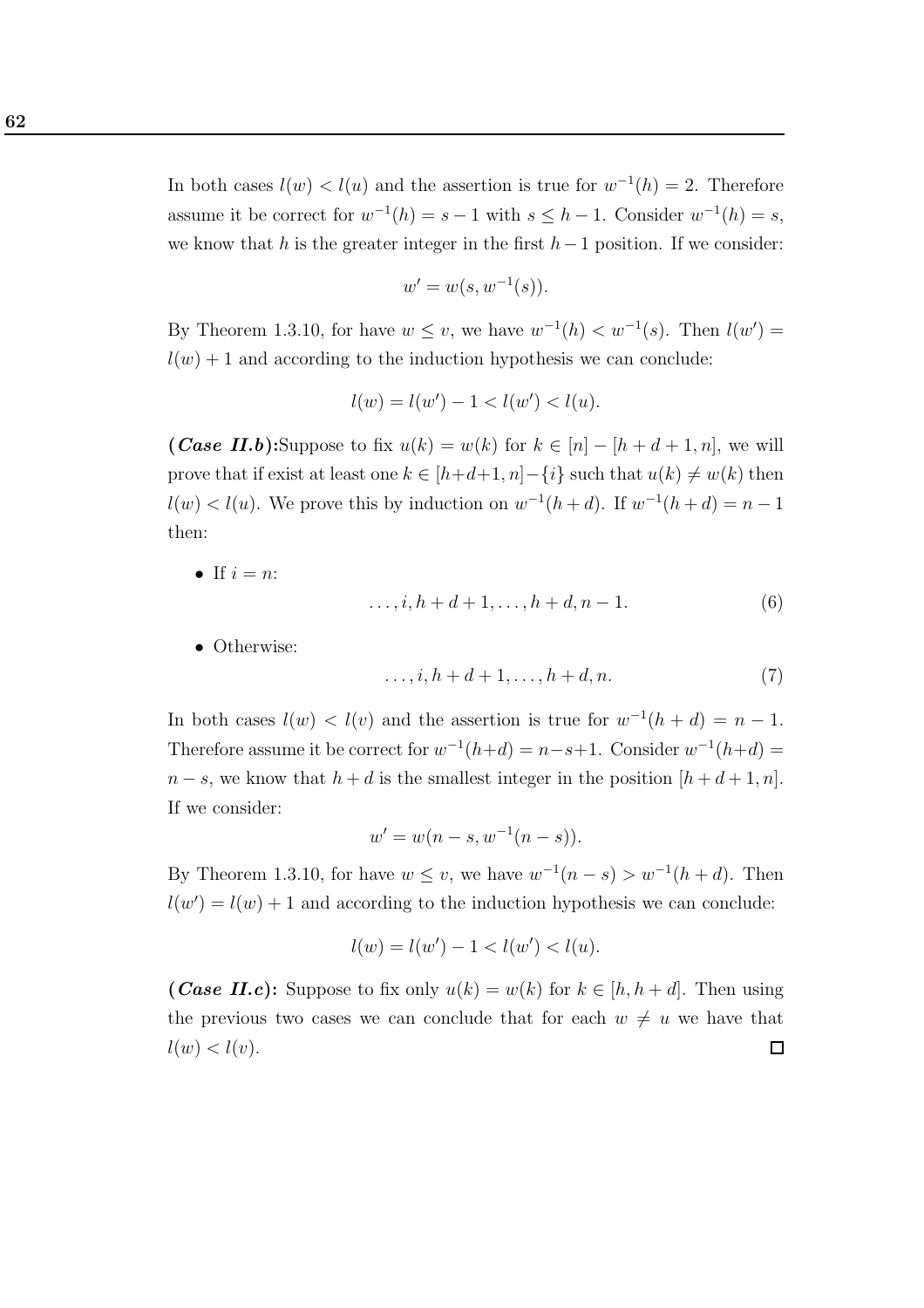**Example 3.1.9.** Here we list all the u,  $v \in S_7$  such that  $u \leq v$ ,  $D_R(v) \subseteq$  $\{1, n-1\}$  and  $\overline{\mu}(u, v) \neq 0$ :

•  $u, v \in S_7$  such that:  $P_{u,v}(q) = 1 + q$  and  $\overline{\mu}(u, v) \neq 0$ .

(3125674, 5134672); (4132675, 6134572); (3126574, 6134572) (5124376, 7124563); (4123765, 7124563); (2145673, 4235671) (2145673, 4235671); (5123476, 7123564); (4123675, 6124573) (4132765, 7134562); (5134276, 7134562); (3127564, 7134562) (2154673, 5234671); (3215674, 5234671); (5234176, 7234561) (4231765, 7234561); (3217564, 7234561); (2174563, 7234561) (3216574, 6234571); (4231675, 6234571); (2164573, 6234571)

•  $u, v \in S_7$  such that:  $P_{u,v}(q) = 1 + 2q + q^2$  and  $\overline{\mu}(u, v) \neq 0$ .

(3124675, 6134572); (4123576, 7124563); (4132576, 7134562)

(3124765, 7134562); (2135674, 5234671); (2137564, 7234561)

(4231576, 7234561); (3214765, 7234561); (3214675, 6234571); (2136574, 6234571)

•  $u, v \in S_7$  such that:  $P_{u,v}(q) = 1 + 3q + 3q^2 + q^3$  and  $\overline{\mu}(u, v) \neq 0$ .

(3124576, 7134562); (3214576, 7234561); (2134765, 7234561); (2134675, 6234571)

•  $u, v \in S_7$  such that:  $P_{u,v}(q) = 1 + 4q + 6q^2 + 4q^3 + q^4$  and  $\overline{\mu}(u, v) \neq 0$ .

### (2134576, 7234561)

We now use the previous Theorem to prove Conjecture 2.1.8 for  $u, v \in S_n$ such that  $D_R(v) \subseteq \{1, n-1\}.$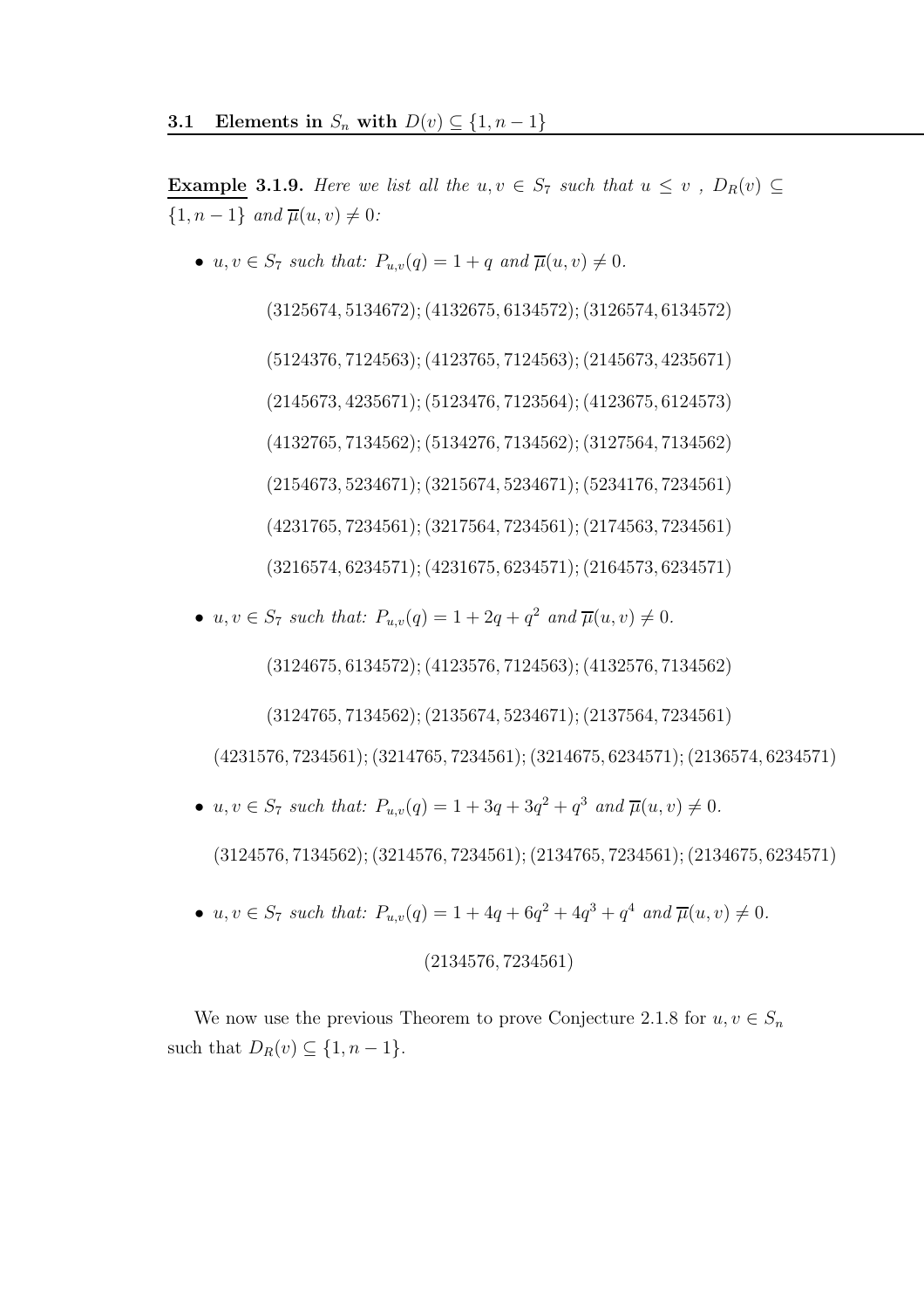**Theorem 3.1.10.** Let  $u, v \in S_n$ ,  $u \le v$ ,  $D_R(v) \subseteq \{1, n-1\}$ , be such that  $\overline{\mu}(u, v) \neq 0$ . Then  $[u, v]$  doesn't have a special matching.

Proof. By the previous Theorem we know that:

$$
u = h, 1, \dots, \widehat{j}, \dots, h - 1, j, h + 1, \dots, h + d - 1, i, h + d + 1, \dots, \widehat{i}, \dots, n, h + d
$$

for some  $h \in [j+1, i-d-1]$ . We will show that:

$$
|c(u, v')| < |c(u, v)| - 1,\tag{8}
$$

for all  $v' \in c(u, v)$ , and by Proposition 2.1.1 we will conclude that  $[u, v]$  doesn't have a special matching.

We start by counting  $|c(u, v)|$ . The coatoms of v are all of the form  $(i, t)v$  or  $(t, j)v$  for some  $2 \le t \le n - 1$ . However, it is easy to see (using Theorem 1.3.10) that  $u \leq (i,t)v$  if and only if  $h \leq t \leq h+d$  if and only if  $u \leq (t, j)v$ . Therefore:

$$
|c(u, v)| = 2(d+1).
$$

It remains to count  $|c(u, v')|$  where  $v' \in c(u, v)$ . By the previous argument either  $v' = (i, t)v$  or  $v' = (t, j)v$  for some  $h \le t \le h + d$ .

Then we have to distinguish two cases:

Say  $v' = (i, t)v$  for some  $h \le t \le h + d$  and let w be such that  $u \le w \triangleleft v'$ . Then either  $w = (t, a)v'$  for some  $2 \le a \le t-1$  or  $w = (i, a)v'$  for some  $t+1 \le a \le i-1$  or  $w = (a, j)v'$  for some  $2 \le a \le i-1, a \ne t$ . By Theorem 1.3.10 we have that  $(t, a)v' \ge u$  if and only if  $h \le a \le t-1$  while  $(i, a)v' \ge u$  if and only if  $t+1 \le a \le h+d$  and  $(a, j)v' \ge u$  if and only if either  $h \le a \le t-1$ or  $t + 1 \le a \le h + d$ .

Say  $v' = (t, j)v$  for some  $h \le t \le h + d$  and let w be such that  $u \le w \triangleleft v'$ . Then either  $w = (j, a)v'$  for some  $2 \le a \le t-1$  or  $w = (t, a)v'$  for some  $t+1 \le a \le i-1$  or  $w = (i, a)v'$  for some  $2 \le a \le i-1, a \ne t$ . By Theorem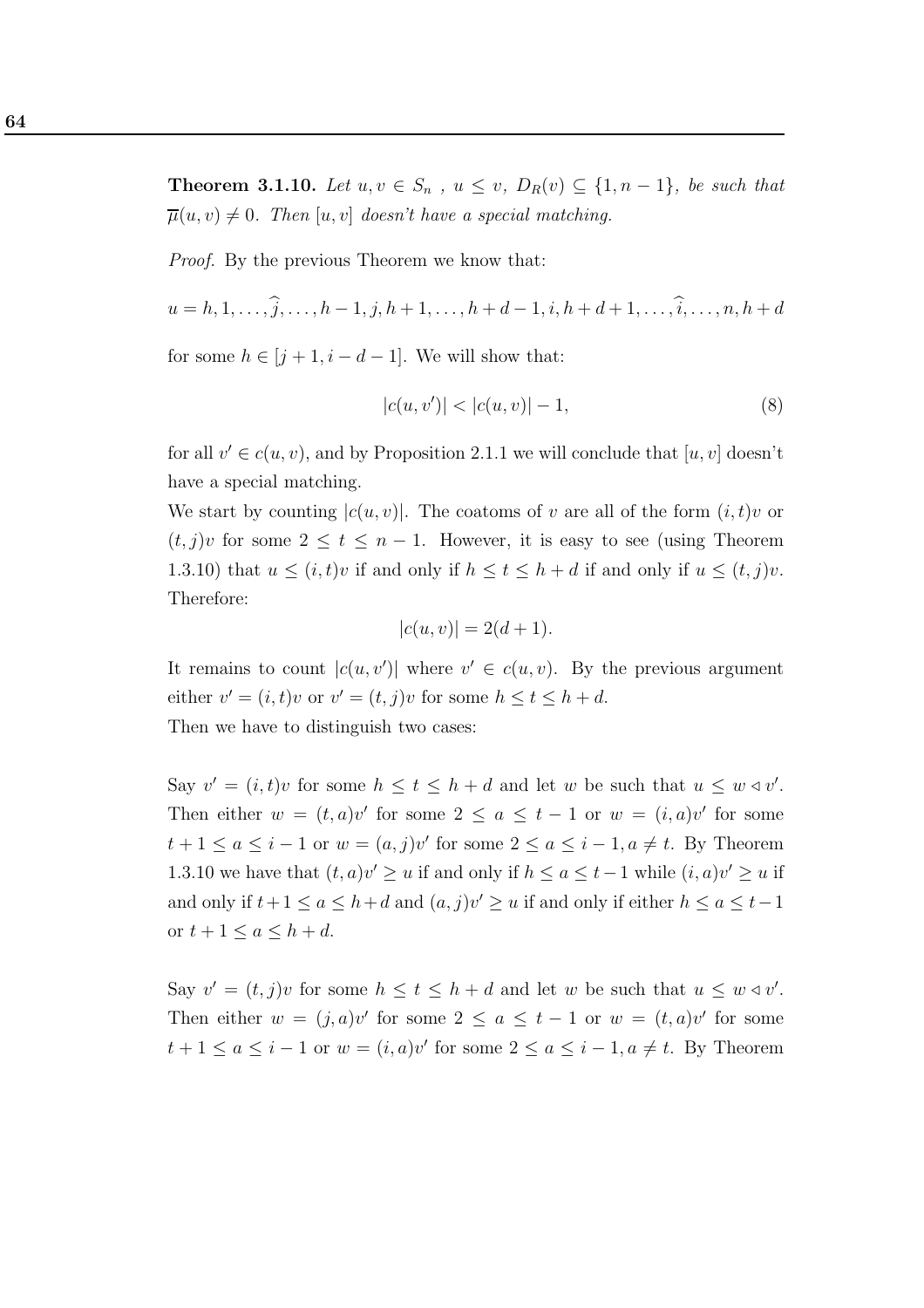1.3.10 we have that  $(j, a)v' \ge u$  if and only if  $h \le a \le t-1$  while  $(t, a)v' \ge u$  if and only if  $t+1 \le a \le h+d$  and  $(i, a)v' \ge u$  if and only if either  $h \le a \le t-1$ or  $t + 1 \le a \le h + d$ . So in all cases:

$$
|c(u, v')| = 2d
$$

and therefore:

$$
|c(u, v')| < |c(u, v)| - 1 \text{ for all } v' \in c(u, v),
$$

 $\Box$ 

as claimed.

We illustrate the previous Theorem on an example.

**Example 3.1.11.** Let  $u = 4123576$  and  $v = 7124563$  then by Theorem 1.5.10 we have that:

$$
r = 2 \Rightarrow P_{u,v}(q) = 1 + 2q + q^2.
$$

Since  $l(u, v) = 5$  we have that  $\overline{\mu}(u, v) \neq 0$ , and  $[u, v]$  doesn't have a special matching. Indeed:

$$
5 = |c(u, v)| - 1 > |c(u, v')| = 4,
$$

for all  $v' \in \{z \in [u, v] : z \triangleleft v\}$ . We show this by the following figure: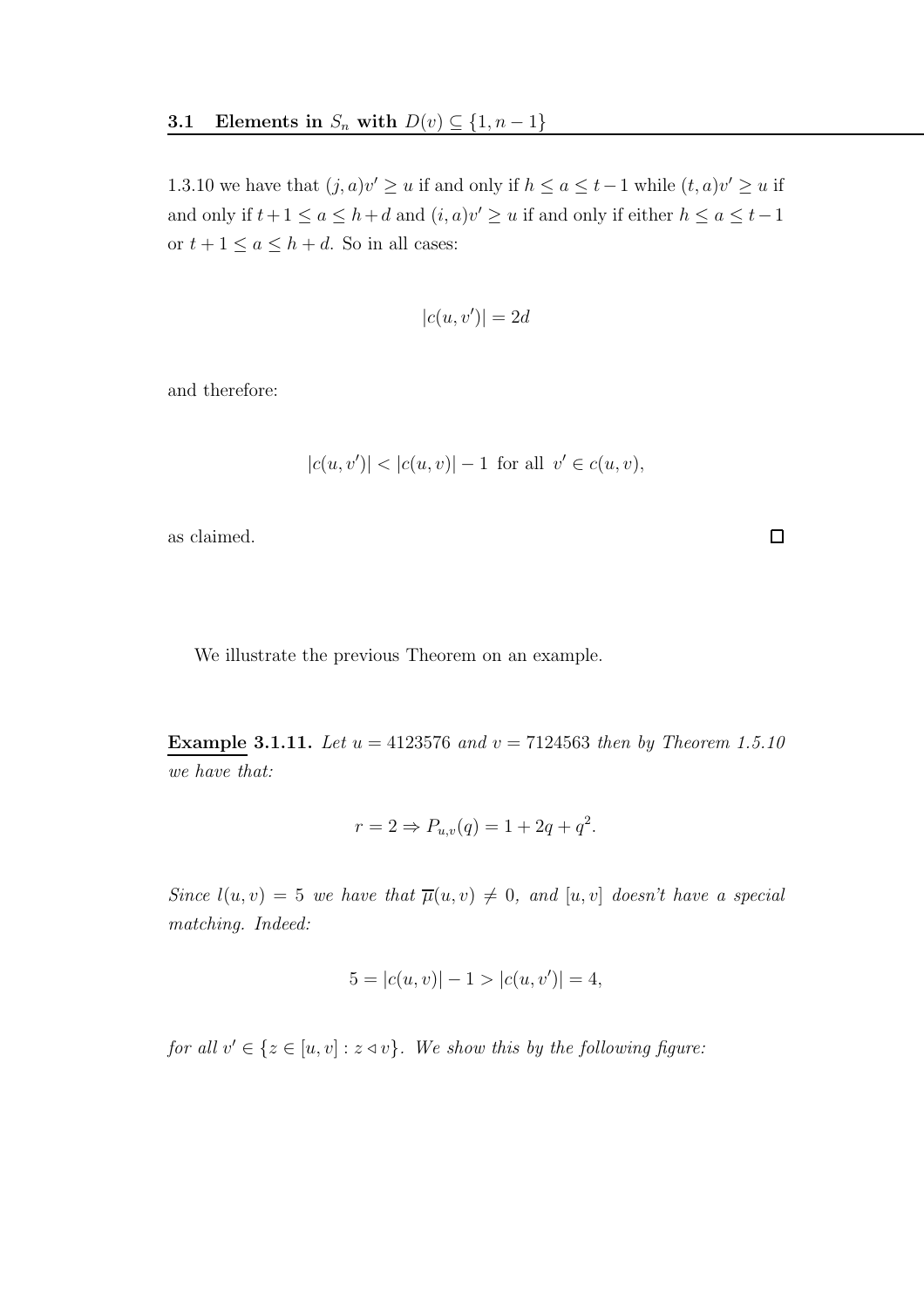

Figure 3.1.1: [4123576, 7124563].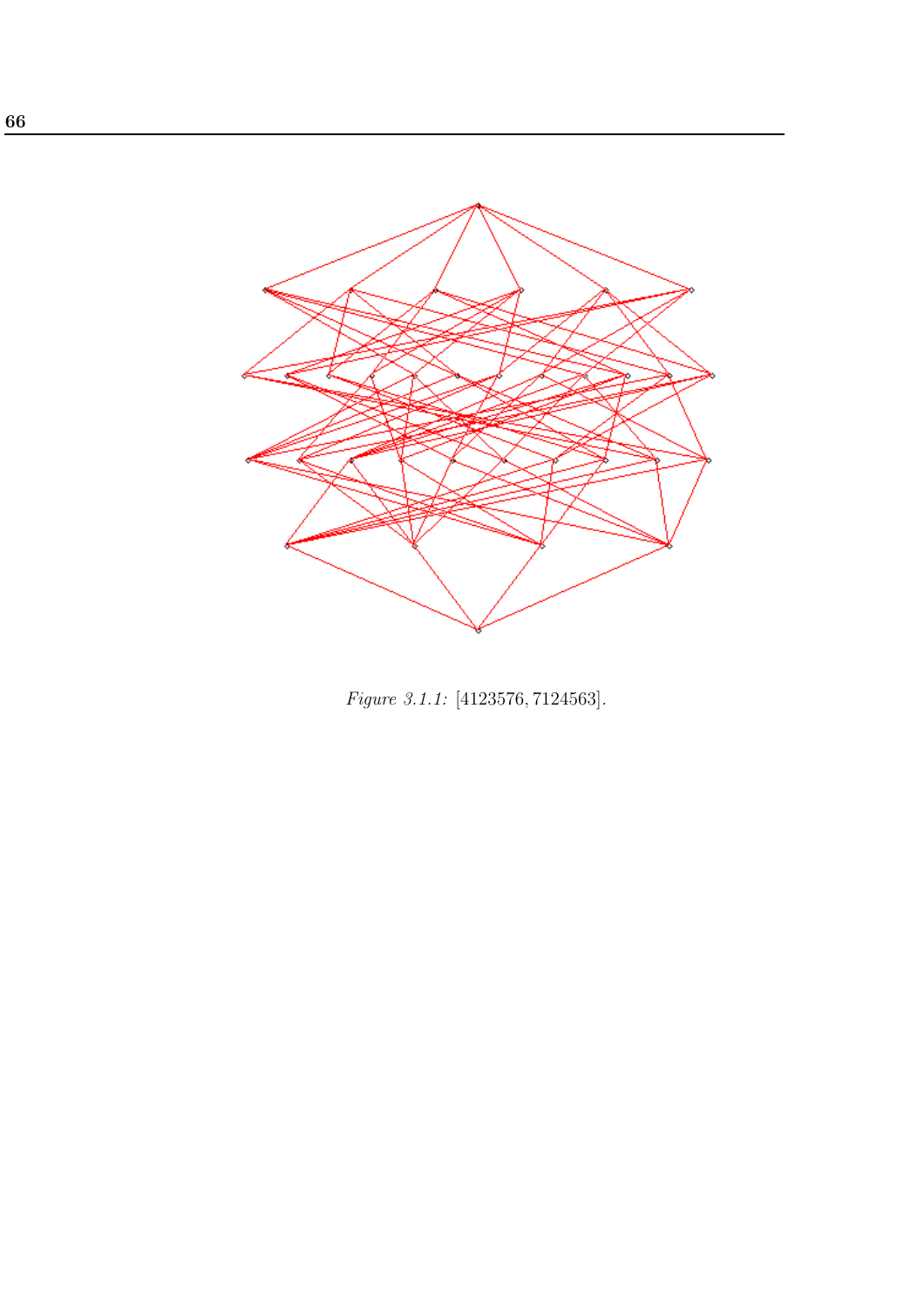### 3.2 Boolean elements

In this Section we prove Conjecture 2.1.8 for Boolean elements of linear Coxeter systems. We begin with the following result.

Corollary 3.2.1. Let  $(W, \{s_1, \ldots, s_n\})$  be a linear Coxeter system and  $u, v \in$ W be two Boolean elements. Then  $\overline{\mu}(u, v) \neq 0$  if and only if:

$$
v = * * *s_k s_{k+1} \cdots s_{k+r} * * * s_{k+r} \cdots s_k * **,
$$
  

$$
u = * * s_k \widehat{s}_{k+1} \cdots \widehat{s}_{k+r} * * \widehat{s}_{k+r} \cdots \widehat{s}_k * **,
$$

$$
(9)
$$

for some  $1 \leq k < k+r < n$ , where by "\*" we denote the parts where u and v are equal.

Proof. This follows easily from Theorem 1.6.10.

We now prove Conjecture 2.1.8 for Boolean elements of linear Coxeter systems.

**Theorem 3.2.2.** Let  $(W, \{s_1, \ldots, s_n\})$  be a linear Coxeter system,  $u, v$  be boolean elements,  $u \leq v$ , such that  $\overline{\mu}(u, v) \neq 0$ . Then  $[u, v]$  doesn't have special matching.

Proof. We know, by the preceding theorem, that:

$$
v = * * *s_k s_{k+1} \cdots s_{k+r} * * s_{k+r} \cdots s_k * **,
$$
  

$$
u = * * s_k \widehat{s}_{k+1} \cdots \widehat{s}_{k+r} * * \widehat{s}_{k+r} \cdots \widehat{s}_k * **,
$$
 (10)

for some  $1 \leq k < k + r < n$  where by "\*" we denote the parts where u and v are equal.

We start by counting  $|c(u, v)|$ . We obtain 2r coatoms by deleting  $s_{k+i}$  (with  $i = 1, \ldots, r$  on the right and on the left, and two other coatoms by deleting  $s_k$  on the right and on the left. It's clear that these are the only coatoms so  $|c(u, v)| = 2r + 2.$ 

 $\Box$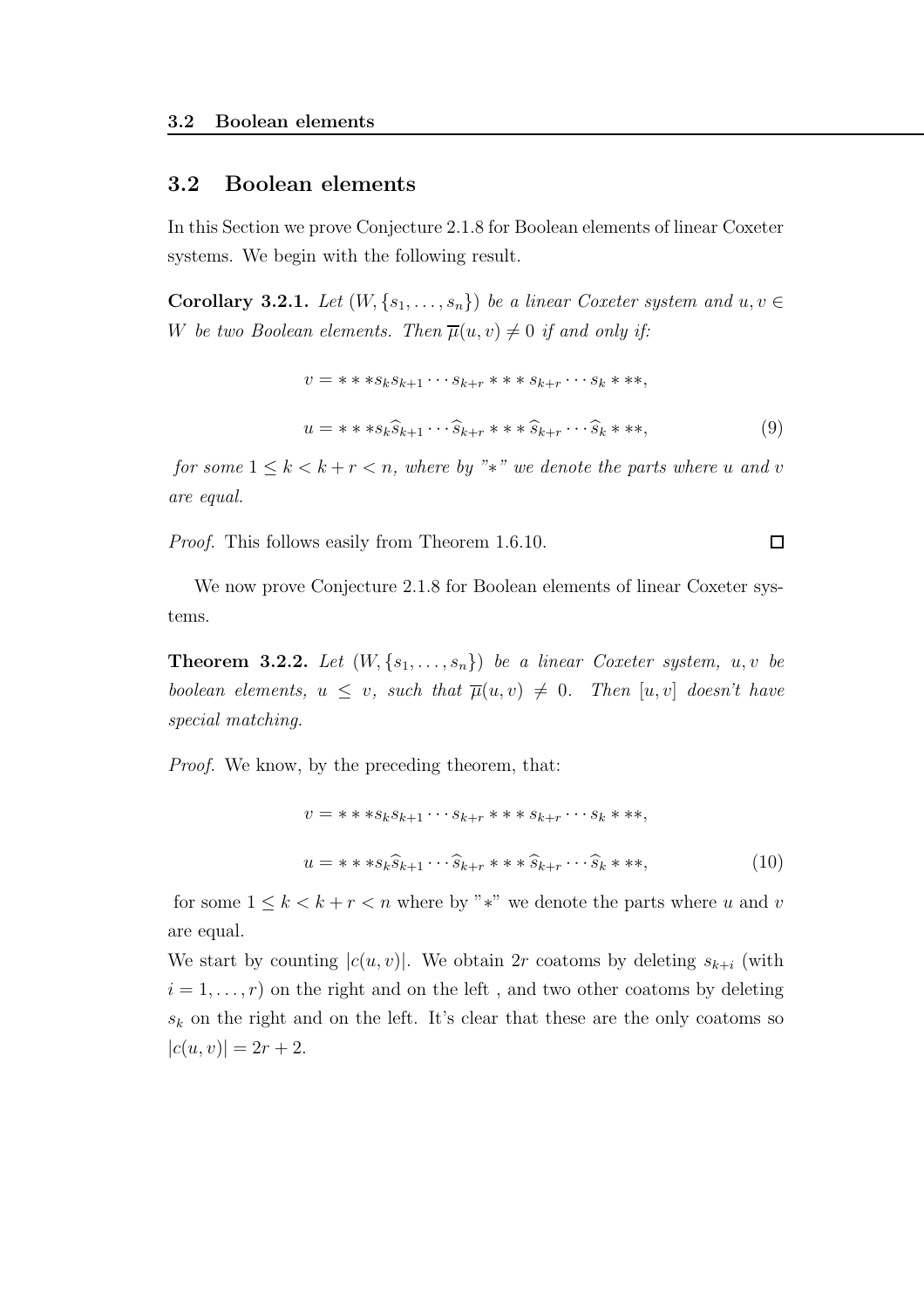It remains to count  $c(u, v')$  where  $v' \in \{z \in [u, v] : z \triangleleft v\}$ . This is simple because if v' is obtained from v by deleting one  $s_{k+i}$  (with  $i = 1, \ldots, r$ ) there are  $2r-2$  possibilities, by deleting the other  $s_{k+j} \neq s_{k+1}$  on the right and on the left and two other by deleting  $s_k$  on the left and on the right, so in total 2r possibilities.

If instead  $v'$  is obtained from  $v$  by deleting one  $s_k$  there are only  $2r$  coatoms in  $c(u, v')$  obtained by cancelling  $s_{k+i}$  (with  $i = 1, ..., r$ ) on the right and on the left. So in all cases:

$$
|c(u, v')| = 2r < 2r + 1 = |c(u, v)| - 1,
$$

for all  $v' \in \{z \in [u, v] : z \triangleleft v\}$ . Hence by Theorem 2.1.1  $[u, v]$  doesn't have a special matching.  $\Box$ 

It's easy to see that this result implies the following one for  $S_n$  (note that all reflections are Boolean in  $S_n$ ).

Corollary 3.2.3. Let  $u, v \in S_n$ , with  $u, v \leq (1, n)$   $u \leq v$ , be such that  $\overline{\mu}(u, v) \neq$ 0. Then  $[u, v]$  doesn't have a special matching.

**Example 3.2.4.** Let  $(W, \{s_1, \ldots, s_5\})$  be a linear Coxeter system and:

$$
u = s_1 s_5 s_2 s_1,
$$

 $v = s_1 s_2 s_3 s_4 s_5 s_4 s_3 s_2 s_1,$ 

we have that  $u \leq v$  and by Theorem 1.6.10:

$$
P_{u,v}(q) = 1 + 2q + q^2.
$$

Since  $l(u, v) = 5$  then  $\overline{\mu}(u, v) \neq 0$ , and  $[u, v]$  doesn't have a special matching by Proposition 2.1.1. Indeed (see Figure 3.2.1)  $c(u, v) = 6$  and  $c(u, v') = 4$  for all  $v' \in \{z \in [u, v] : z \triangleleft v\}.$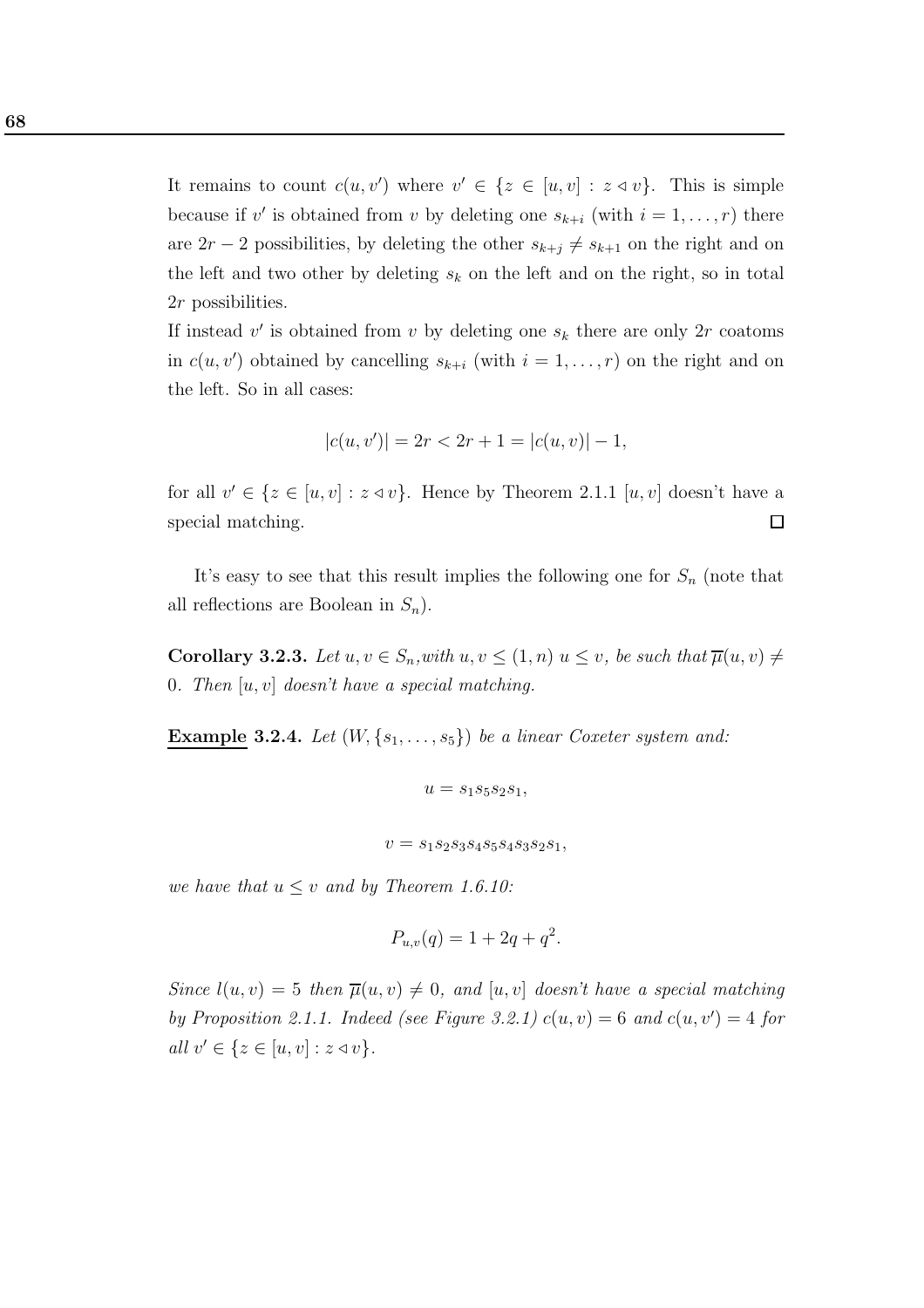

Figure 3.2.1:  $[s_1s_5s_2s_1, s_1s_2s_3s_4s_5s_4s_3s_2s_1]$ .

Example 3.2.5. In the symmetric group let:

 $v = 82345671,$ 

 $u = 42318675,$ 

then we have that  $u \leq v$  and by Theorem 1.6.10:

$$
P_{u,v}(q) = 1 + q.
$$

Since  $l(u, v) = 3$  then  $\overline{\mu}(u, v) \neq 0$ , and  $[u, v]$  doesn't have a special matching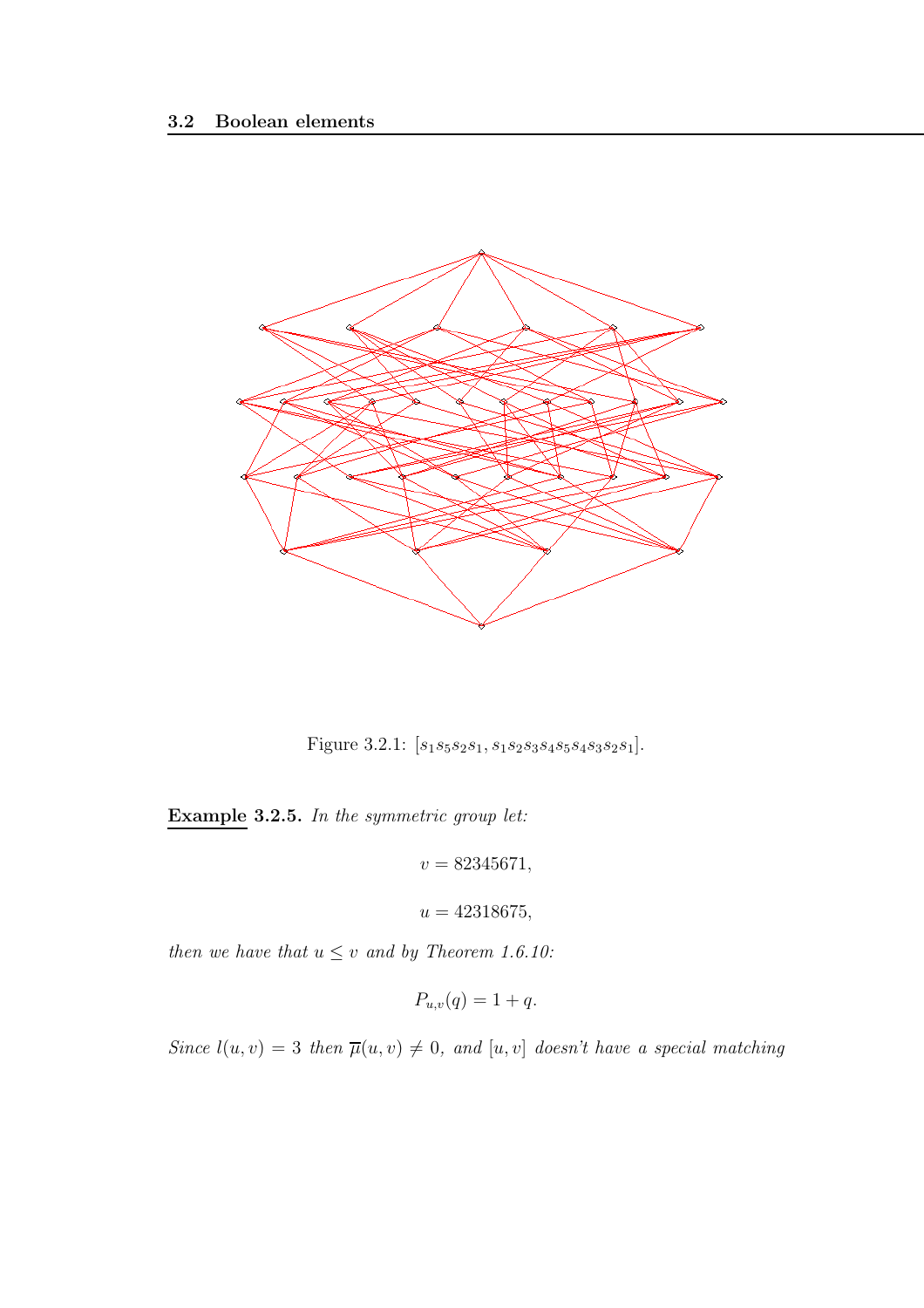by Proposition 2.1.1. Indeed (see Figure 3.2.2)  $c(u, v) = 4$  and  $c(u, v') = 2$  for all  $v' \in \{z \in [u, v] : z \triangleleft v\}.$ 



Figure 3.2.2: [42318675, 82345671].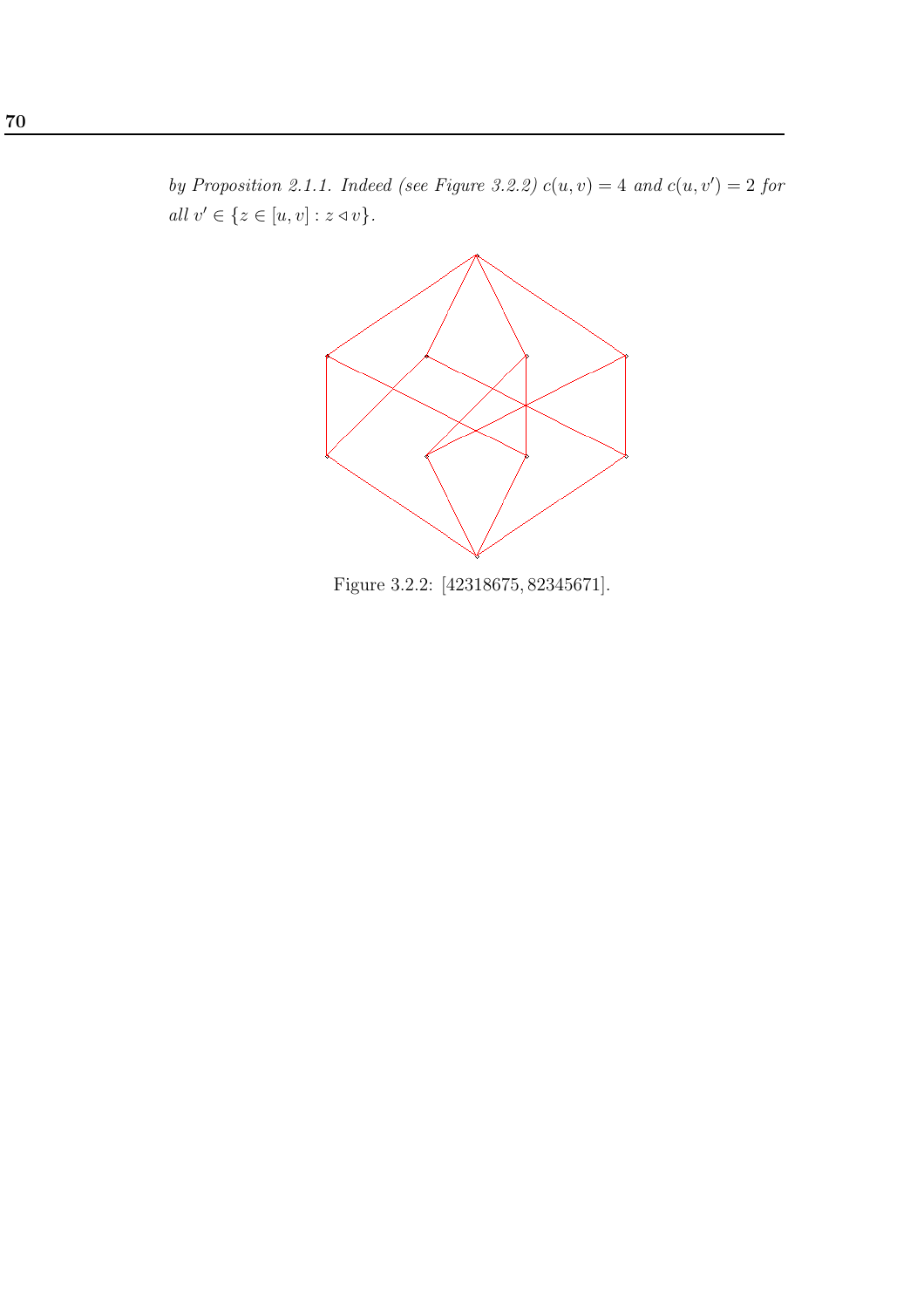### 3.3 Grasmannian permutations

In this Section we prove Conjecture 2.1.8 for permutations in  $S_n^J$  where  $J =$  $S \setminus \{(i, i + 1)\}\$ for some  $i \in [n - 1]$ . We recall that in this case:

$$
S_n^J = \{ x \in S_n : x(1) < \ldots < x(i), x(i+1) < \ldots < x(n) \}.
$$

We take  $u, v \in S_n^J$ , with  $u \leq v$  such that:

$$
\Lambda := \Lambda(v) \setminus \Lambda(u),
$$

is a Dyck cbs. As in the previous Section, we start by constructing  $u, v$ . In this Section given a permutation  $u \in S_n$  we denote by  $u'_j$  (where  $j \in [n]$ ) the permutation in  $S_{n-1}$ :

$$
u'_{j} = u'_{j}(1), \ldots, u'_{j}(j-1), u'_{j}(j+1), \ldots, u'_{j}(n)
$$

where:

$$
u(k)'_j = \begin{cases} u(k), & \text{if } u(k) < u(j), \\ u(k) - 1, & \text{otherwise.} \end{cases}
$$

Example 3.3.1. Let  $u = 461235798$  then:

$$
u'_1 = 35124687 \ u'_2 = 35124687 \ u'_3 = 35124687
$$
  

$$
u'_4 = 51234687 \ u'_5 = 45123687 \ u'_6 = 41235687
$$
  

$$
u'_7 = 46123587 \ u'_8 = 46123578 \ u'_9 = 46123678
$$

We will use the following function.

**Definition 3.3.2.** Let  $u, v \in S_n^J$  be such that there exists a  $k \in [i]$  with  $u(k) =$  $v(k)$  or  $u^{-1}(n) = v^{-1}(n)$  or  $u^{-1}(1) = v^{-1}(1)$ . Let  $P := [u, v]$  we define a function  $f: P \to S_{n-1}$  by letting:

$$
f(x) = \begin{cases} x'_k, & \text{if there exists a } k \in [i] \text{ such that } u(k) = v(k), \\ x'_{u^{-1}(n)}, & \text{if the position of } n \text{ in } u \text{ and } v \text{ is the same,} \\ x'_{u^{-1}(1)}, & \text{if the position of } 1 \text{ in } u \text{ and } v \text{ is the same,} \end{cases}
$$

for each  $x \in P$ .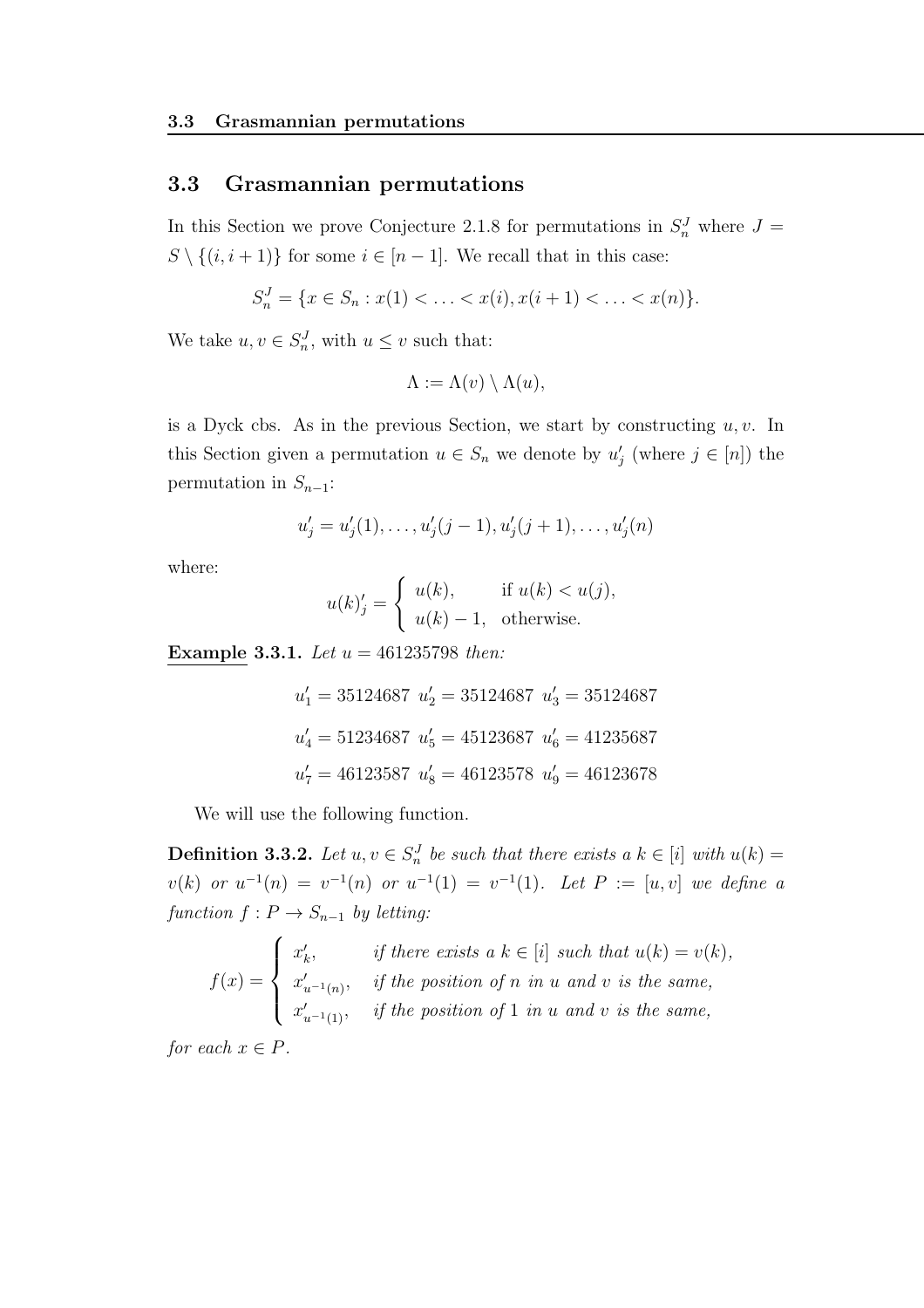**Example 3.3.3.** Given  $u = 1234657$ ,  $v = 1236745$  then:

$$
f^3(1234657) = 1324,
$$
  

$$
f^3(1236745) = 3412.
$$

We use the previous function on the Grasmannian permutations. The following Proposition is useful in the sequel.

**Proposition 3.3.4.** Let  $u, v \in S_n^J$ ,  $u \leq v$ . If there exist  $a \, k \in [i]$  with  $u(k) = v(k)$  or  $u^{-1}(n) = v^{-1}(n)$  or  $u^{-1}(1) = v^{-1}(1)$ , then  $f(u), f(v)$  are Grasmannian permutations.

**Proposition 3.3.5.** Let  $u, v \in S_n^J$  with  $u \leq v$  and such that exits a  $k \in [i]$ with  $u(k) = v(k)$  or  $u^{-1}(n) = v^{-1}(n)$  or  $u^{-1}(1) = v^{-1}(1)$ . Then:

$$
[u, v] \cong f([u, v]) = [f(u), f(v)].
$$

*Proof.* This is easy to see noting that if u and v are such that  $H = u(k) = v(k)$ for some  $k \in [i]$  then all  $x \in [u, v]$  are such that  $x(k) = H$  since of  $u \le x \le v$ then (by Proposition 1.3.12):

$$
u(j) \le x(j) \le v(j),
$$

for all  $j \in [i]$ .

Example 3.3.6. Consider [2461357, 2671345]. Using the previous functions (step by step) we can see that:

 $[2461357, 2671345] \cong [351246, 561234] \cong [24135, 45123] \cong [1324, 3412],$ 

see Figure 3.3.1.

 $\Box$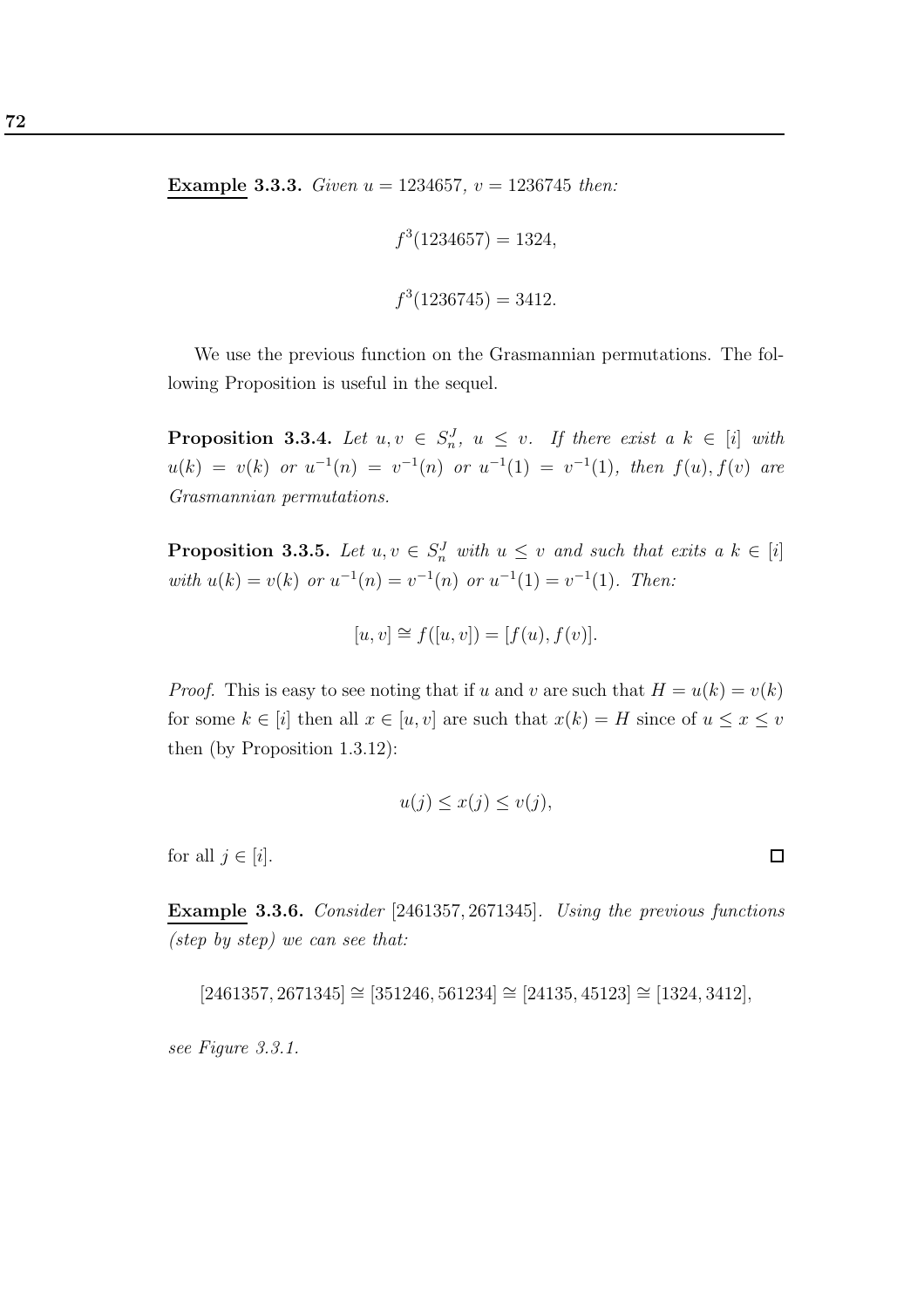

Figure 3.3.1: The two intervals are isomorphic.

We use the function  $f$  to simplify the study of Conjecture 2.1.8 for the Grasmannian permutations. So we must prove the following Proposition.

**Proposition 3.3.7.** Let  $u, v \in S_n^J, u \leq v$  such that exists  $k \in [i]$  with  $u(k) =$  $v(k)$  or  $u^{-1}(n) = v^{-1}(n)$  or  $u^{-1}(1) = v^{-1}(1)$ . Then:

$$
\Lambda(v) \setminus \Lambda(u) = \Lambda(f(v)) \setminus \Lambda(f(u)).
$$

In particular,  $\Lambda(v) \setminus \Lambda(u)$  is a Dyck cbs if and only if  $\Lambda(f(v)) \setminus \Lambda(f(u))$  is.

*Proof.* Suppose that exist an integer  $j \in [i]$  such that  $u(j) = v(j)$ . In that case we have:

$$
\Lambda(v) \setminus \Lambda(u) = (v(i) - u(i), \dots, v(j+1) - u(j+1), 0, \dots, 0),
$$

where  $v(k) - u(k) = 0$  for all  $k < j$  because  $\Lambda$  is a Dyck cbs by hypothesis or  $\Lambda(v) \setminus \Lambda(u) = (0, \ldots, 0, v(j-1) - u(j-1), \ldots, v(1) - u(1)).$ If we apply the function  $f$  we obtain:

$$
f(u) = u(1), \ldots, u(j-1), u(j+1)-1, \ldots, u(i)-1, u(i+1)'_j, \ldots, u(n)'_j
$$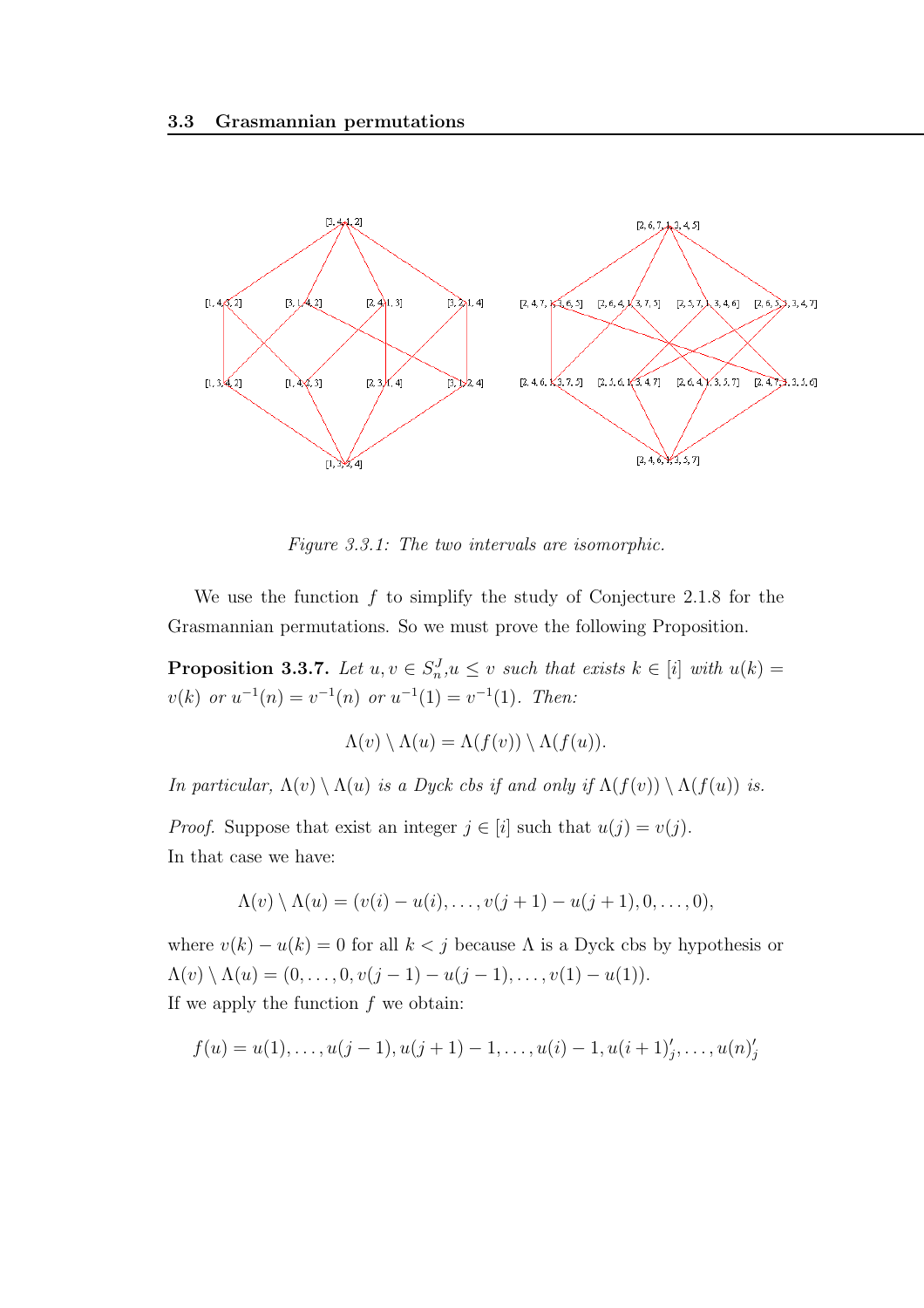$$
f(v) = v(1), \dots, v(j-1), v(j+1)-1, \dots, v(i)-1, v(i)_{j}' \dots, v(n)_{j}'
$$

and so:

$$
\Lambda(f(v)) \setminus \Lambda(f(u)) = (v(i) - u(i), \dots, v(j+1) - u(j+1), v(j-1) - u(j-1), \dots, v(1) - u(1))
$$
  
=  $(v(i) - u(i), \dots, v(j+1) - u(i+1), 0, \dots, 0)$ 

and this is equal to  $\Lambda$ .

Suppose now that  $u^{-1}(1) = v^{-1}(1)$  or  $u^{-1}(n) = v^{-1}(n)$  it's then easy to see that  $f$  conserves the Dyck cbs property because:

• In the first case when  $u, v$  have the 1 in the same position the function f deletes 1 and

$$
\Lambda_j(f(v)) \setminus \Lambda_j(f(u)) = (v(j)-1) - (u(j)-1) = v(j) - u(j) = \Lambda_j(v) \setminus \Lambda_j(u),
$$

for all  $j \in [i]$ .

• In the second case when  $u, v$  have n in the same position the function  $f$ deletes n and doesn't rescale the other integers in  $u$  and  $v$ . Then also in that case:

$$
\Lambda(f(v)) \setminus \Lambda(f(u)) = \Lambda(v) \setminus \Lambda(u).
$$

 $\Box$ 

**Example 3.3.8.** In  $S_5$  there are 4 different pairs  $u, v \in S_n^J$  such that  $\overline{\mu}(u, v) \neq$ 0:

$$
(12435, 14523); (13245, 34125)
$$
  

$$
(13524, 34512); (24135, 45123)
$$

Applying f we can see that:

 $f([12435, 14523]) \cong f([13245, 34125]) \cong f([13524, 34512]) \cong f([24135, 45123])$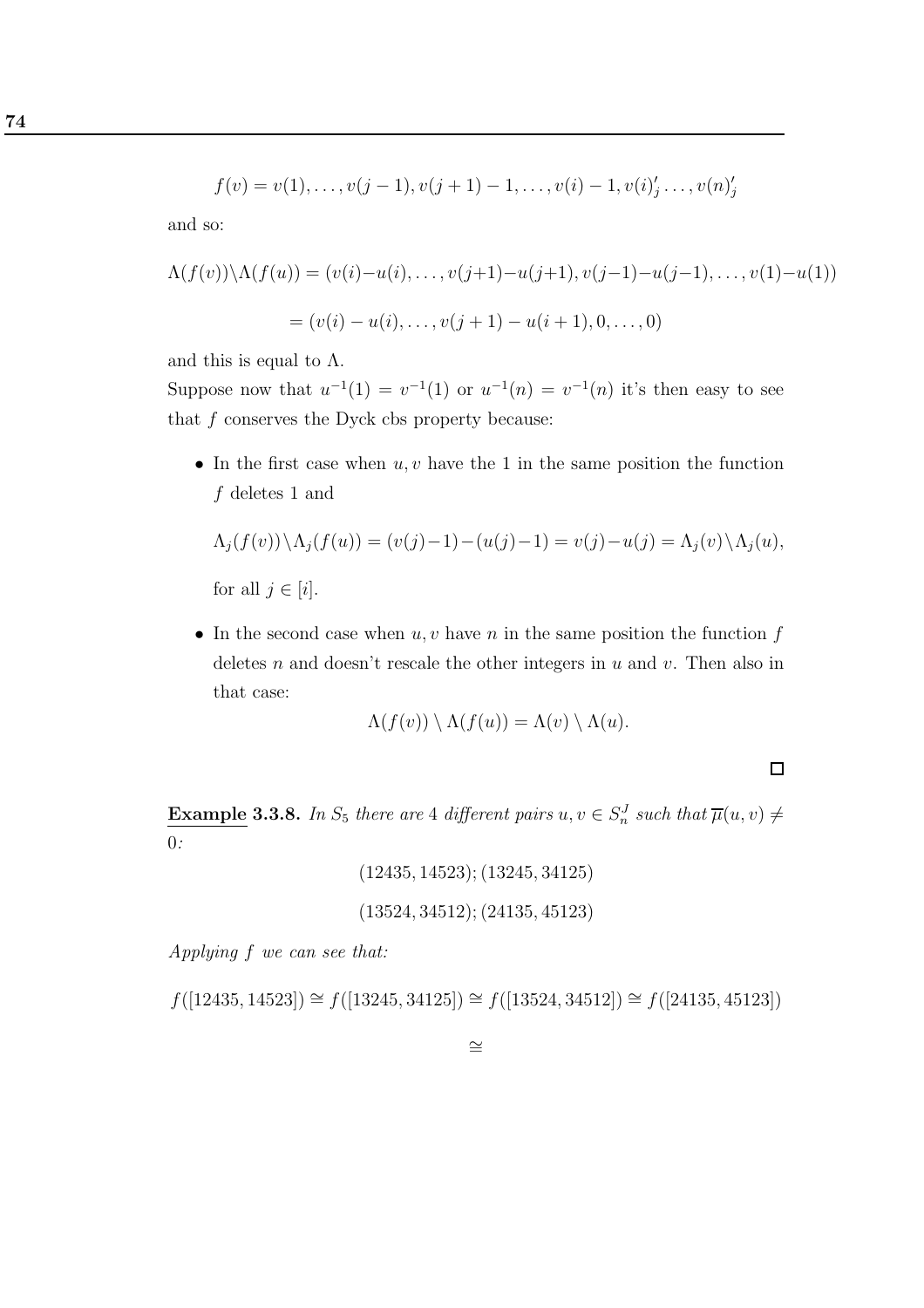[1324, 3412]

and by the previous Proposition:

 $\Lambda(12435, 14523) = \Lambda(13245, 34125) = \Lambda(13524, 34512) = \Lambda(24135, 45123)$ 

$$
\Lambda(1324,3412)=(1,2).
$$

=

Using the previous Proposition we can study Conjecture 2.1.8 only for  $u, v \in$  $S_n^J$  such that  $u \le v$ ,  $u(k) \ne v(k)$  for all  $k \in [i]$  and  $u^{-1}(1) \ne v^{-1}(1)$ ,  $u^{-1}(n) \ne v$  $v^{-1}(n)$ . We now construct u, v with the following Theorem.

**Theorem 3.3.9.** Let  $u, v \in S_n^J$  with  $u \leq v$  be such that  $u(h) \neq v(h)$  for all  $h \in [i], u^{-1}(1) \neq v^{-1}(1)$  and  $u^{-1}(n) \neq v^{-1}(n)$ . Then:

$$
\overline{\mu}(u,v)\neq 0
$$

$$
\mathbb{D}
$$
  

$$
v = v(1), v(2), \dots v(i-1), n, 1, \dots \widehat{v}(1), \dots, \widehat{v}(2), \dots, \widehat{v}(i-1), \dots, n-1
$$
  

$$
u = 1, v(1), v(2), \dots n-1, 2, \dots \widehat{v}(1), \dots, \widehat{v}(2), \dots, \widehat{v}(i-1), \dots, n.
$$

Proof. In the following we use Corollary 1.5.25:

 $\Lambda$  is a Dyck cbs  $\Leftrightarrow \overline{\mu}(u, v) \neq 0$ .

We start with some considerations:

**Observation 3.3.10.**  $v(i) = n$  otherwise  $v(n) = n$  but to have  $u \leq v$  then also  $u(n) = n$ . This is in contradiction with  $u^{-1}(n) \neq v^{-1}(n)$ .

**Observation 3.3.11.**  $v(i + 1) = 1$  otherwise  $v(1) = 1$  but to have  $u \leq v$  then also  $u(1) = 1$ . This is in contradiction with  $u^{-1}(1) \neq v^{-1}(1)$ .

**Observation 3.3.12.** The only choice for 1, n that preserves  $u^{-1}(1) \neq v^{-1}(1)$ and  $u^{-1}(n) \neq v^{-1}(n)$  is the following:

$$
u(1) = 1, u(n) = n, v(i) = n, v(i + 1) = 1.
$$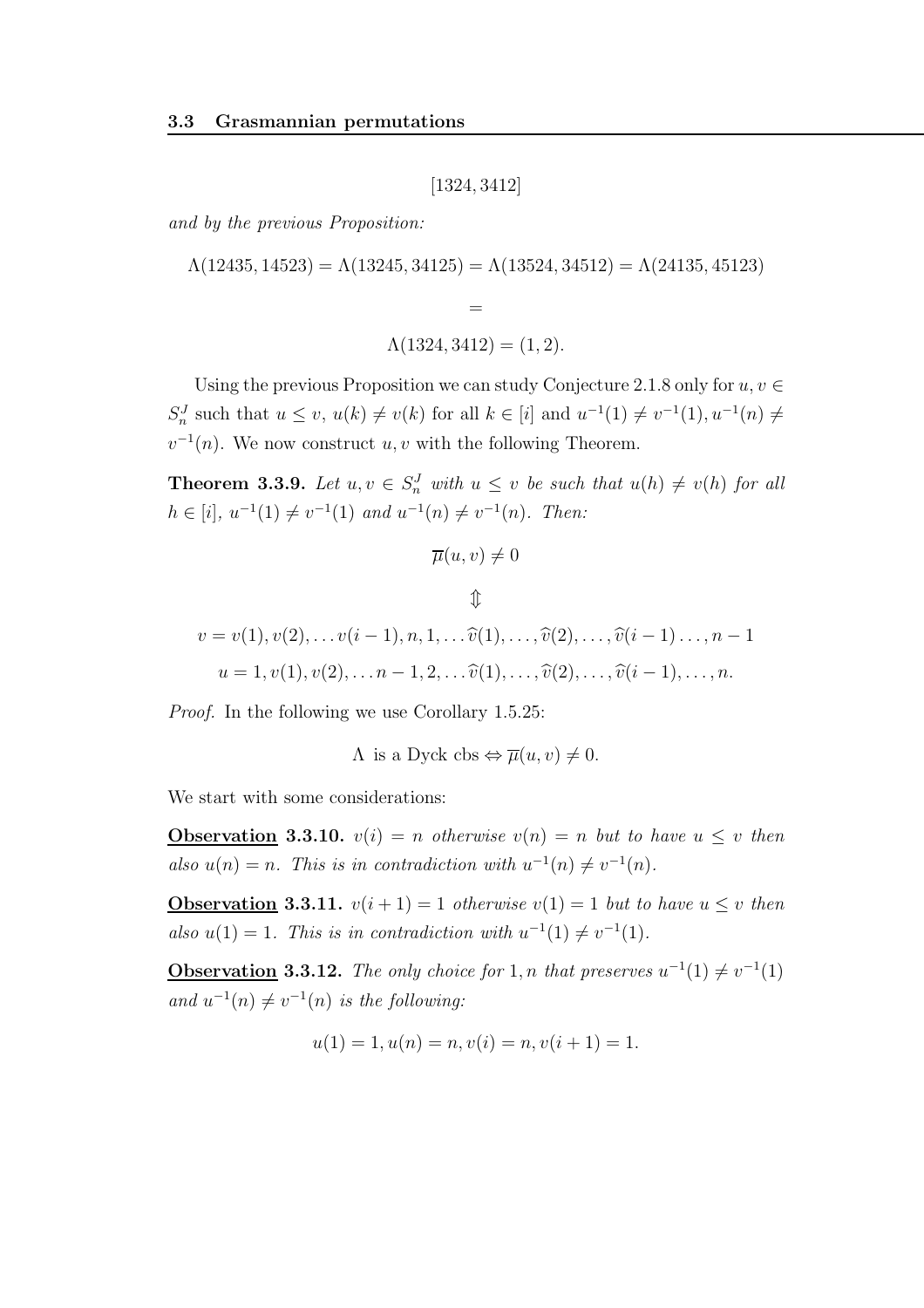76

We now consider a generic position  $j \in [i]$  and will show that  $u(j) = v(j-1)$ . First of all we know that  $\Lambda$  is a Dyck cbs and so the possibilities are the following:

(*Case I:*  $\Lambda_{j-1} = 1, \Lambda_j = 1$ ): In such case it is easy to see that:

$$
\begin{cases}\nv(j-1) - u(j-1) = 1, \\
u(j) - u(j-1) = 1\n\end{cases}
$$

and so  $u(j) = v(j - 1)$ .

(*Case II:*  $\Lambda_{j-1} = 1, \Lambda_j = R$ ): In such case:

$$
\begin{cases}\nv(j) - u(j) = R, \\
v(j) - v(j-1) = R\n\end{cases}
$$

and so  $u(j) = v(j - 1)$ .

*(Case III:*  $\Lambda_{j-1} = R, \Lambda_j = 1$ ): In such case:

$$
\begin{cases}\nv(j-1) - u(j-1) = R, \\
u(j) - u(j-1) = R\n\end{cases}
$$

and so  $u(j) = v(j - 1)$ .

So we know the structure of  $u([i])$  starting from the structure of  $v([i])$ . It's easy to see that, by the conditions on the first  $i$  integers, we can also conclude that:

$$
v(j) = u(j-1)
$$
 for  $j \in [i+2, n]$ .

 $\Box$ 

**Observation 3.3.13.** Note that in the previous Proposition  $u(k) \neq v(k)$  for all  $k \in [n]$ .

We can now use the following Corollary:

**Corollary 3.3.14.** Let  $u, v \in S_n^J$  be such that  $\Lambda(v) - \Lambda(u) = \Lambda(f(v)) - \Lambda(f(u))$ and  $u(k) \neq v(k)$  for all  $k \leq i$  then: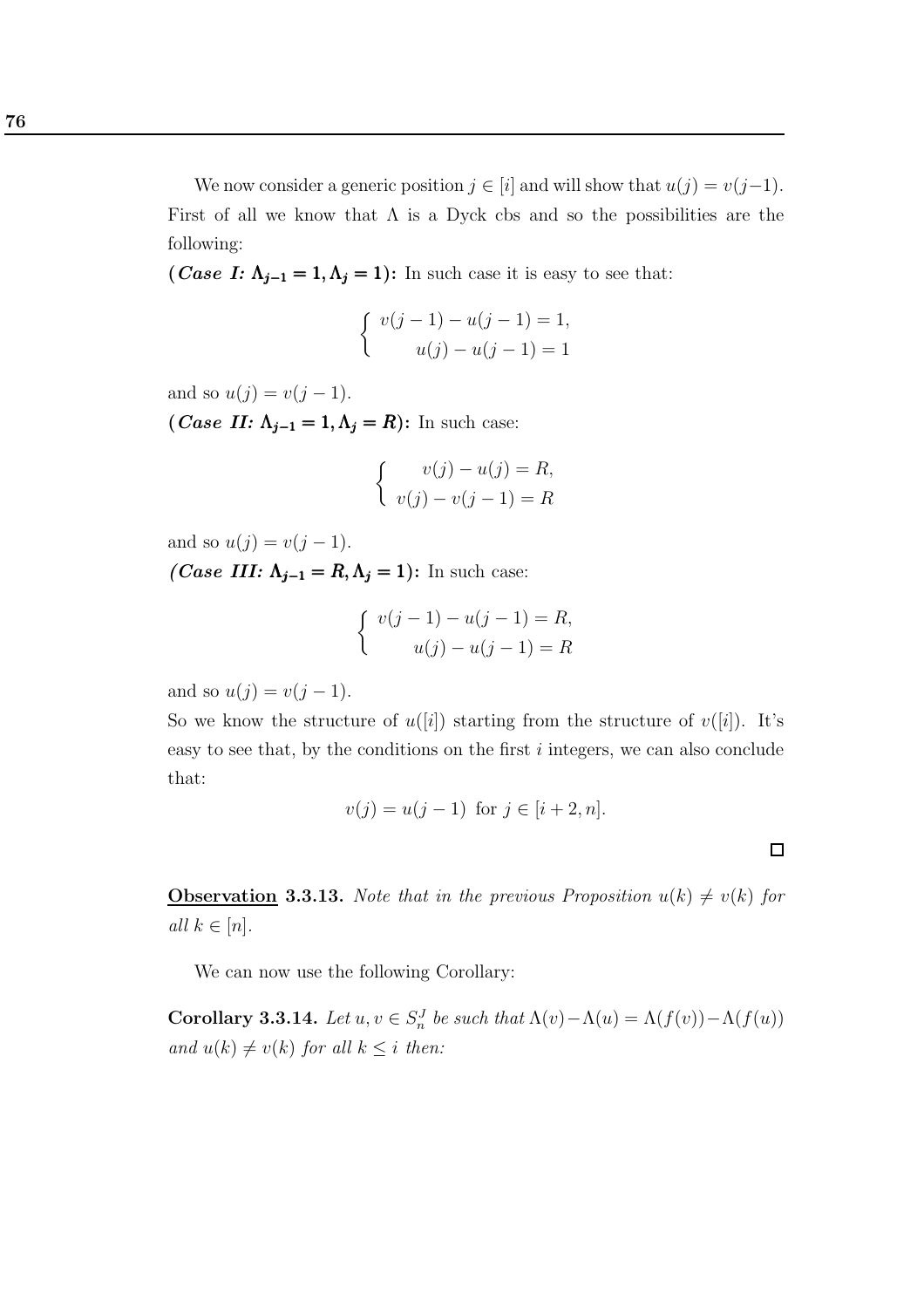- $u(j) \neq v(j)$  for all  $j \in [n]$ ,
- $u(i) = n 1, u(i + 1) = 2$  and so  $v(i 1) = n 1, v(i + 2) = 2$ .

**Example 3.3.15.** In the following we list, up to isomorphism induced by  $f$ , the different pairs of Grasmannian permutation  $u, v \in S_n$ , with  $n \leq 7$ , such that  $\Lambda$  is a Dyck cbs.

• In  $S_3$  there isn't any such pair while in  $S_4$  the only pair of Grasmannian permutation with  $\Lambda$  a Dick cbs is:

## [1324, 3412].

- In  $S_5$  there are 4 cases but all are isomorphic by f to the poset [1324, 3412].
- In  $S_6$  there are 14 cases but up to isomorphism by f we have only three cases:

[1324, 3412]; [135246, 356124]; [145236, 456123].

• In  $S_7$  there are 40 cases but up to isomorphism by f we reduce to three previous cases:

[1324, 3412]; [135246, 356124]; [145236, 456123].

So note that to study the Conjecture 2.1.8 for  $S_n^J$  and  $1 \leq l(u, v) \leq 7$  we must only consider three different posets. This is a very useful simplification. Here we list these three posets: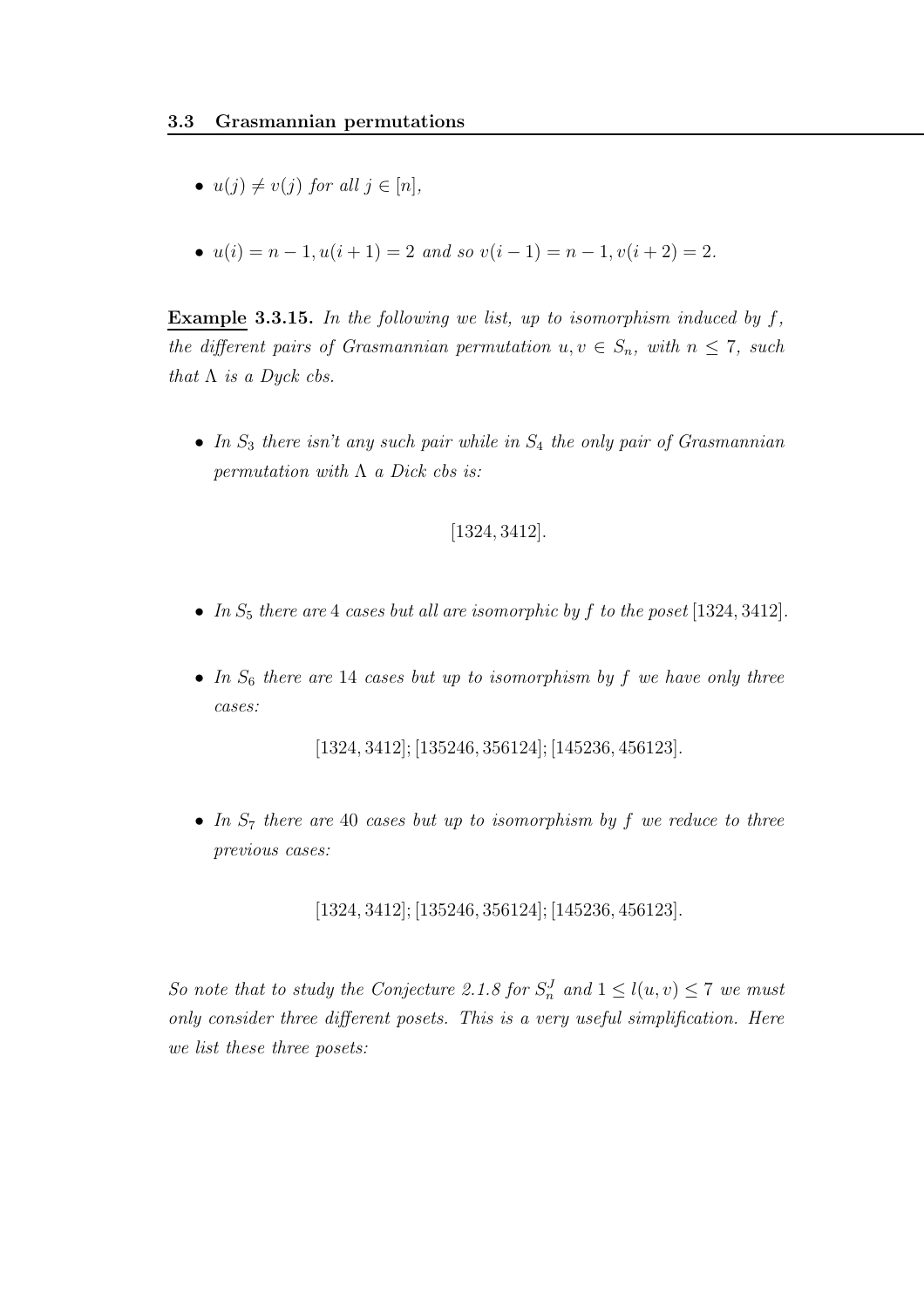

Figure 3.3.2: [1324, 3412].



Figure 3.3.3: [135246, 356124].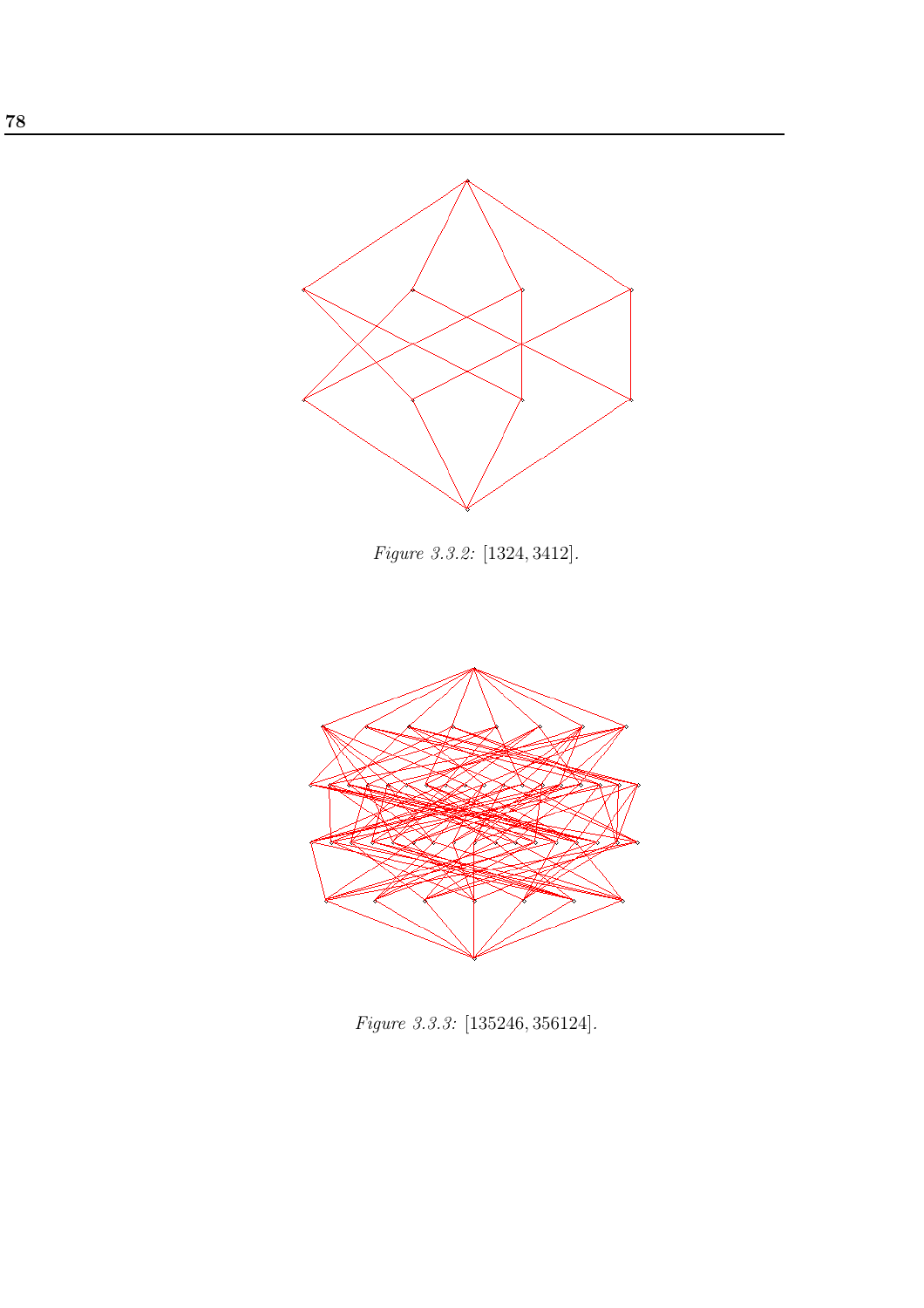

Figure 3.3.4: [145236, 456123].

We can now prove the main result of this Section.

**Theorem 3.3.16.** Let  $u, v \in S_n^J$  be such that  $\overline{\mu}(u, v) \neq 0$  then  $[u, v]$  doesn't have a special matching

*Proof.* We begin by counting the number of coatoms in  $[u, v]$ . Recall that:

$$
v = v(1), v(2), \ldots, n-1, n, 1, 2 \ldots v(n)
$$

and

$$
u = 1, v(1), v(2), \ldots, v(i-2), n-1, 2 \ldots n.
$$

It's easy to see that to have  $v' \triangleleft v$  we can exchange on v:

- $v(1)$  with the elements of the set  $\{2, \ldots v(1) 1\}$ ,
- $v(2)$  with  $\{2, \ldots v(2) 1\} \setminus \{v(1)\},\$
- . . .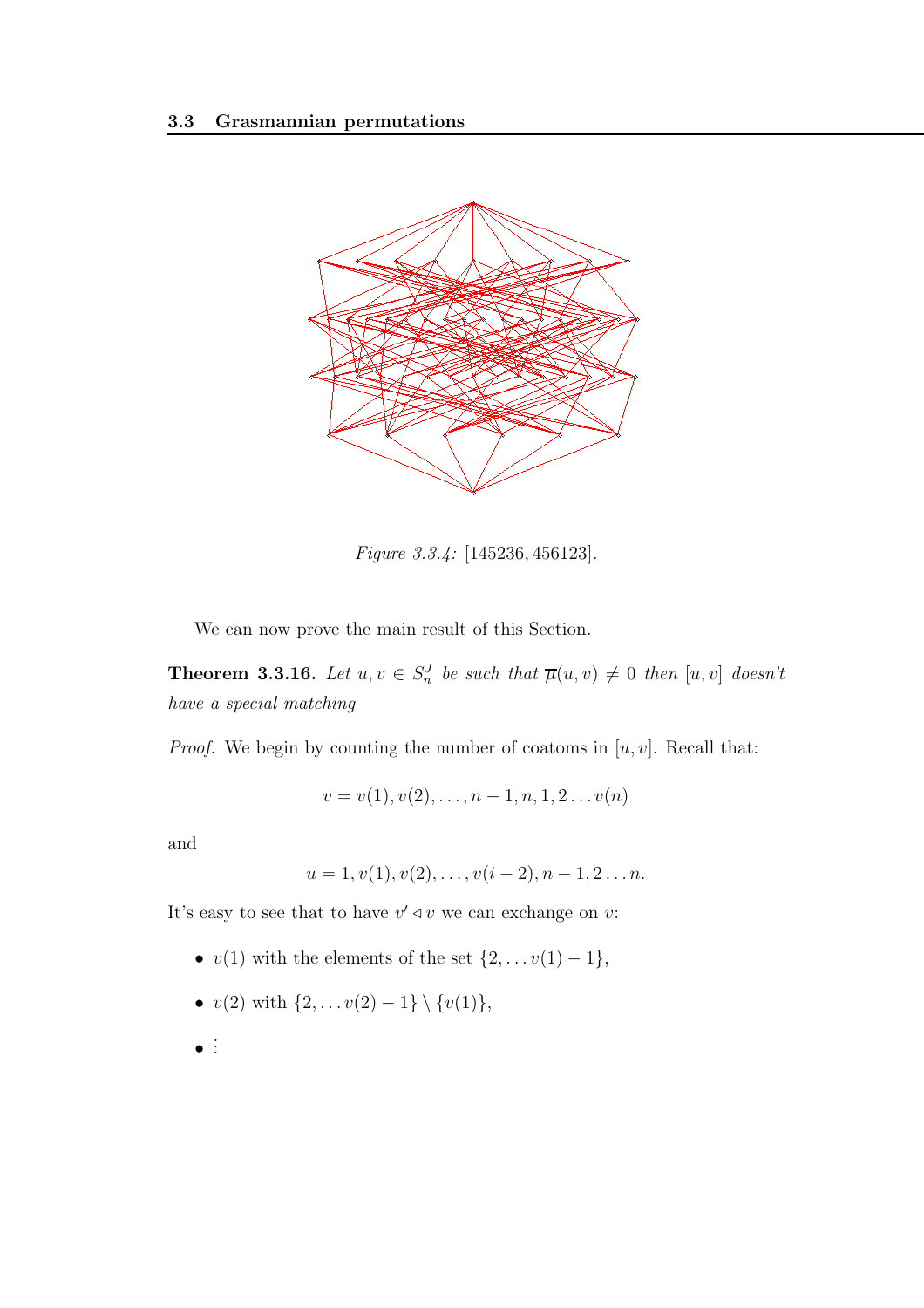- $v(i-1) = n-1$  with  $\{2, ..., n-1\} \setminus \{v(1), ..., v(i-2)\},$
- *n* with all the  $v(j)$  for  $j \in [i+2, n]$ ,
- 1 with  $v(j)$  for all  $j \in [i]$

and so:

$$
c(u, v) = (v(1)-2) + (v(2)-3) + \ldots + (v(i-2)-(i-1)) + (v(i-1)-i)(n-i-1) + i =
$$
  
= 
$$
\sum_{j=1}^{i-1} (v(j)) - (\sum_{k=2}^{i} k) + n - 1.
$$

**Observation 3.3.17.** For each coatom  $v' \triangleleft v$  we can say that:

$$
c(u, v') \le c(u, v) - 1.
$$
\n(11)

This is because the only way to have a  $v'' \triangleleft v'$  is to change an element  $v(h)$ with  $h < i$  with another  $v(s) < v(h)$  as before. So each  $v(h)$  can be exchanged at most with:

$$
\{2,\ldots v(h)-1\}\setminus \{v(1),\ldots,v(h-1)\},\
$$

as before. We lose at least the change for pass from  $v$  to  $v'$  and so we have disequation 11.

So if we take a coatom:

$$
v' = v(1), \ldots v(j-1), v(k), v(j+1), \ldots, v(i-1), n, 1, \ldots, v(k-1), v(j), v(k+1), \ldots
$$

in that case for have  $v'' \triangleleft v'$  we have the same change of previous minus at least the change between the elements of the set  $\{v(j + 1), \ldots, n\}$  with  $\{v(s) : s \in$  $[k + 1, n], v(s) < v(j)$ . So we have that:

$$
c(u, v') \le c(u, v) - 1 - (i - j) |\{v(s) : s \in [k + 1, n], v(s) < v(j)\}|,
$$

now for conclude the proof we must consider the follow particular case:  $(Case I.a: i - j = 0):$ 

This is the case where we move  $v(i) = n$ . In such case we have:

$$
v_a = v(1), \dots, n-1, v(k), 1, \dots, v(k-1), n, v(k+1), \dots
$$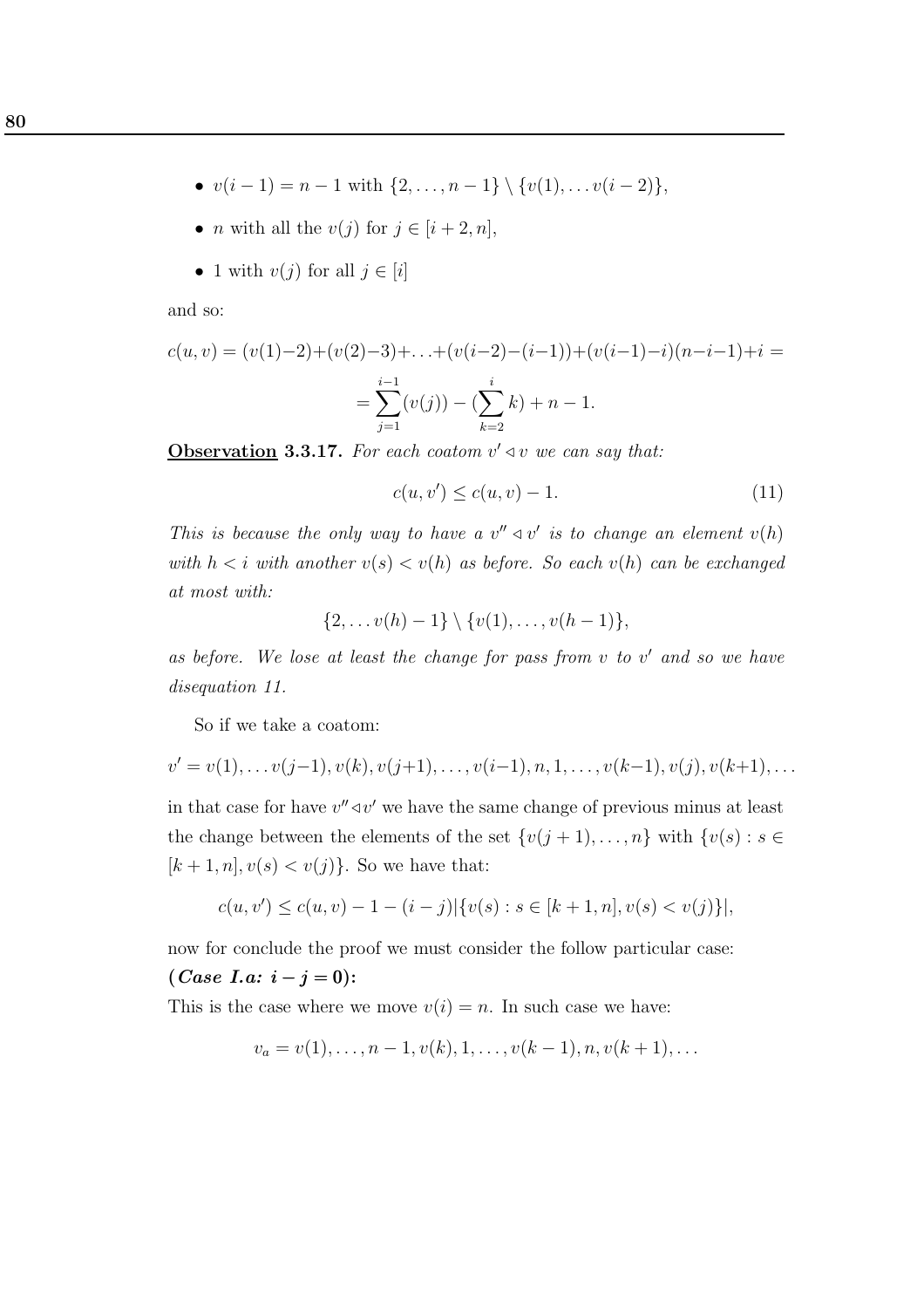For have  $v' \triangleleft v_a$  we can change  $n-1$  with  $v(k)$  but no change  $n-1$  with the elements of the set  $\{1, n-2\} \setminus \{v(1), \ldots, v(i-2)\}.$  So we have that:

$$
c(u, v_a) \le c(u, v) - 1 - (n - 2 - i + 2) = c(u, v) - n + i - 1.
$$

So for no have  $c(u, v) - 1 > c(u, v_a)$  we must  $i = n$  but by hypothesis  $i \in [n-1]$ .

 $(Case I.b: |\{v(s): s \in [k+1, n], v(s) < v(j)\}| = 0$ :

This is the case where:

$$
v_b = v(1), \ldots v(j-1), v(k), v(j+1), \ldots, v(i-1), n, 1, \ldots, v(k-1), v(j), v(k+1), \ldots
$$

and  $v(k) < h < v(j)$  are all in the first  $j-1$  position of v.

We can see that for have  $v' \triangleleft v_b$  we can't change elements of the set  $\{v(j +$ 1), ..., *n*} with elements of the set  $\{1, \ldots, v(k-1)\}$  otherwise for Theorem 1.3.10 we have  $v' \not\geq u$ . In such case we have:

$$
c(u, v_b) \leq c(u, v) - 1 - (i - j) | \{1, \ldots, v(k - 1)\}|.
$$

The particular case  $i - j = 0$  is the previous so we can only consider:

$$
|\{1,\ldots,v(k-1)\}|=0.
$$

In such situation  $v_b$  is on the form:

$$
v_b = v(1), \dots v(j-1), 1, v(j+1), \dots, v(i-1), n, v(j), \dots
$$

we can see that the elements of the set  $\{v(j + 1), \ldots, v(i-1)\}$  can't be moved otherwise we obtain  $v' \triangleleft v_b$  such that  $v' \ngeq u$ . So:

$$
c(u, v_b) \le c(u, v) - 1 - (i - j).
$$

We can again consider the particular case  $i - j = 0$  but this is again the case  $\Box$ I.a.

We now show Theorem 3.3.16 with an example.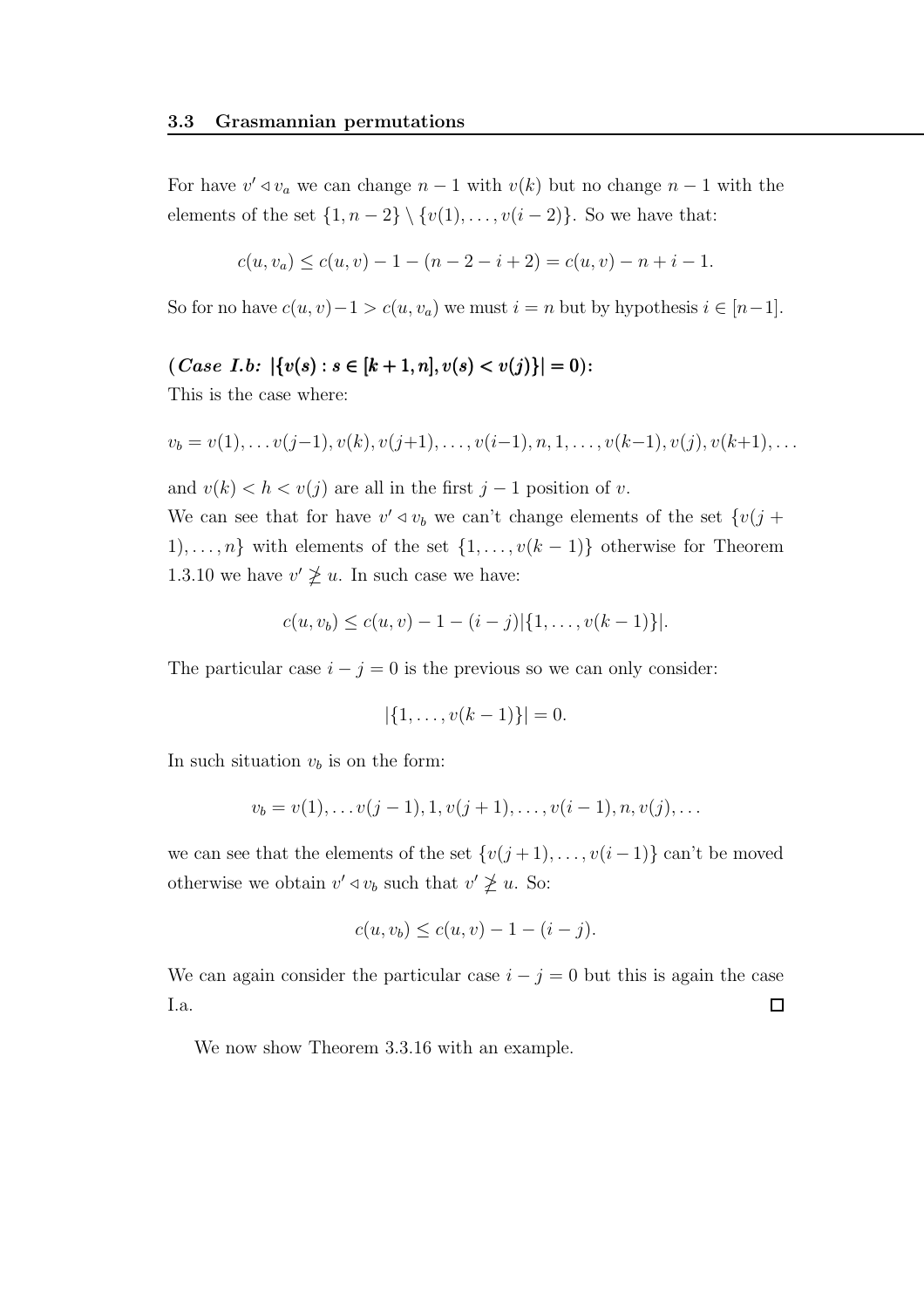**Example 3.3.18.** Let  $u = 145236$  and  $v = 456123$  in  $S_6^{(S\setminus\{s_3\})}$  $\int_6^{(3\setminus\{s_3\})} 6$ llowing the proof of theorem we have that:

$$
v(1) = 4, v(2) = 5, n = 6
$$

and so:

$$
\sum_{j=1}^{2} (v(j)) - (\sum_{k=2}^{3} k) + n - 1 = 4 + 5 - (2 + 3) + 5 = 9.
$$

And in the following figure we can see that  $|c(u, v)| - 1 > |c(u, v')|$  for all  $v' \in c(u, v)$ 



Figure 3.3.4.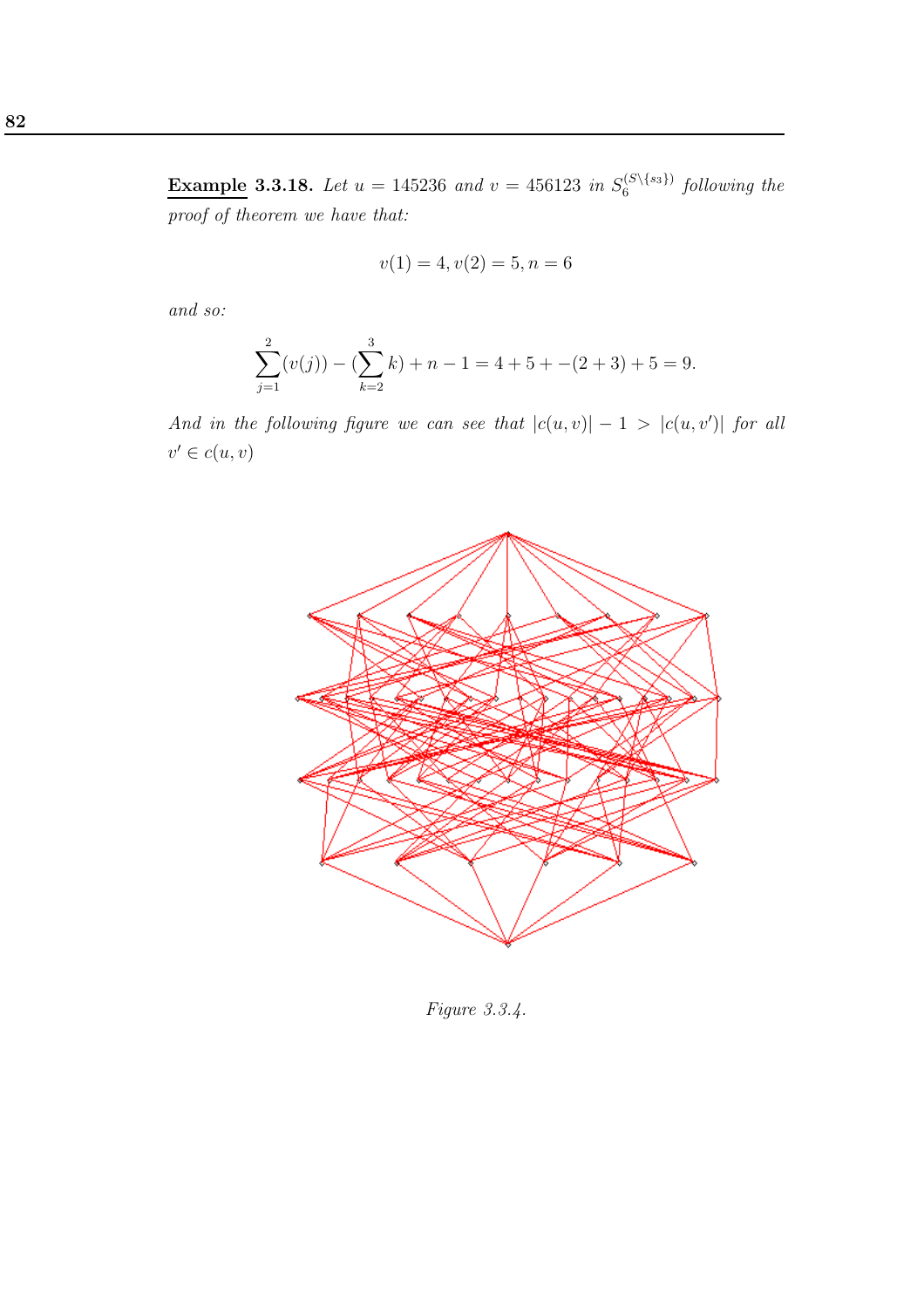## References

- [1] R. Adin, Y. Roichman On degrees in the Hasse diagram of the strong Bruhat order, Sém. Lothar. Combin. 53 (2006), Art. B53g, 12pp.
- [2] A. Björner, F. Brenti, *Combinatorics of Coxeter Groups*, Graduate Texts in Mathematics, 231, Springer-Verlag, New York, 2005.
- [3] F. Brenti, Kazhdan-Lusztig and R-polynomials, Young's lattice, and Dyck partitions, Pacific J. Math., 202 (2002), 257286.
- [4] F. Brenti, Kazhdan-Lusztig polynomials: history, problems, and combinatorial invariance, Sém. Lothar. Combin. 49 (2002), Art. B49b, 30 pp. (electronic).
- [5] F.Brenti, A combinatorial formula for Kazhdan-Lusztig polynomials, Invent. Math. 118 (1994), 371-394.
- [6] F. Brenti Kazhdan-Lusztig and R-polynomials from combinatorial point of view, Discrete Math., 193 (1998), 93-116. Discrete Mathematics Editor's Choice for 1998.
- [7] F. Brenti Lattice paths and Kazhdan-Lusztig polynomials, J. Amer. Math Soc., 11 (1998), 229-259.
- [8] F.Brenti, F. Caselli, M. Marietti Special matchings and Kazhdan-Lusztig polynomials, Advances in mathematics, 202 (2006), 555-601.
- [9] M. Dyer, Hecke algebras and reflections in Coxeter groups, Ph. D. Thesis, University of Sydney, 1987.
- [10] A. Hultman, Combinatorial complexes, Bruhat intervals and reflection distances, Ph.D. Thesis, KTH Stockholm, Sweden, 2003.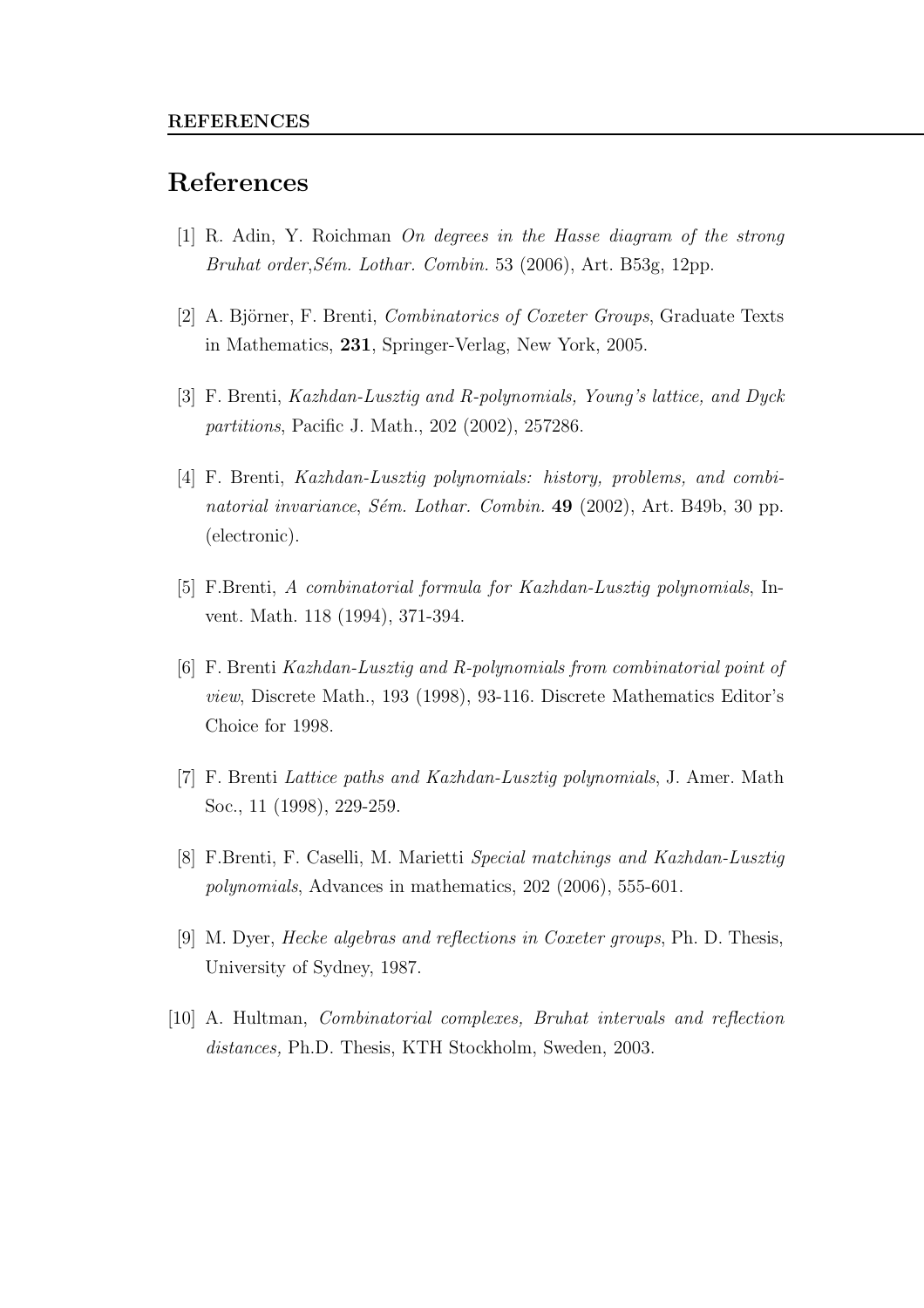- [11] J.E. Humphreys, Reflection groups and Coxeter groups. Cambridge Studies in Advanced Mathematics. 29. Cambridge University Press, Cambridge, 1990.
- [12] F. Incitti, On the combinatorial invariance of KazhdanLusztig polynomials, J. Combin. Theory Ser. A 113 (7) (2006) 13321350.
- [13] F. Incitti, More on the combinatorial invariance of KazhdanLusztig polynomials, J. Combin. Theory Ser. A 114 (2007) 461482.
- [14] B.C. Jones, Leading coefficients of Kazhdan-Lusztig polynomials for Deodhar elements, Journal of Algebraic Combinatorics, volume 29, (2009), 229-260.
- [15] D. Kazhdan, G. Lusztig, Representations of Coxeter groups and Hecke algebras, Invent. Math. 53 (1979), 165–184.
- [16] V. Lakshmibai, B. Sandhya, Criterion for smoothness of Schubert varietes in  $S_{l(n)/B}$ , Proc. Indian Acad. Sci. Math. Sci. 100 (1990) 45-52.
- [17] A. Lascoux, M.-P. Schützenberger, *Polynômes de Kazhdan-Lusztig pour* les grassmanniennes, Astérisque 87-88 (1981), 249-266. Enumerative Combinatorics , vol.1, Wadsworth and Brooks/Cole, Monterey, CA, 1986.
- [18] G. Lusztig, Cells in Affine Weyls groups, Algebraic Groups and Related Topics, in: Adv. Stud. Pure Math. 6, Kinokuina-North-Holland, (1985), 255-287.
- [19] I.G. Macdonald, Notes on Schubert Polynomials, Publ. LACIM, UQAM, Montreal, 1991.
- [20] M. Marietti, Parabolic Kazhdan-Lusztig and R-polynomials for Boolean elements in the symmetric group, European Journal of Combinatorics, 31(2010), 908-924.